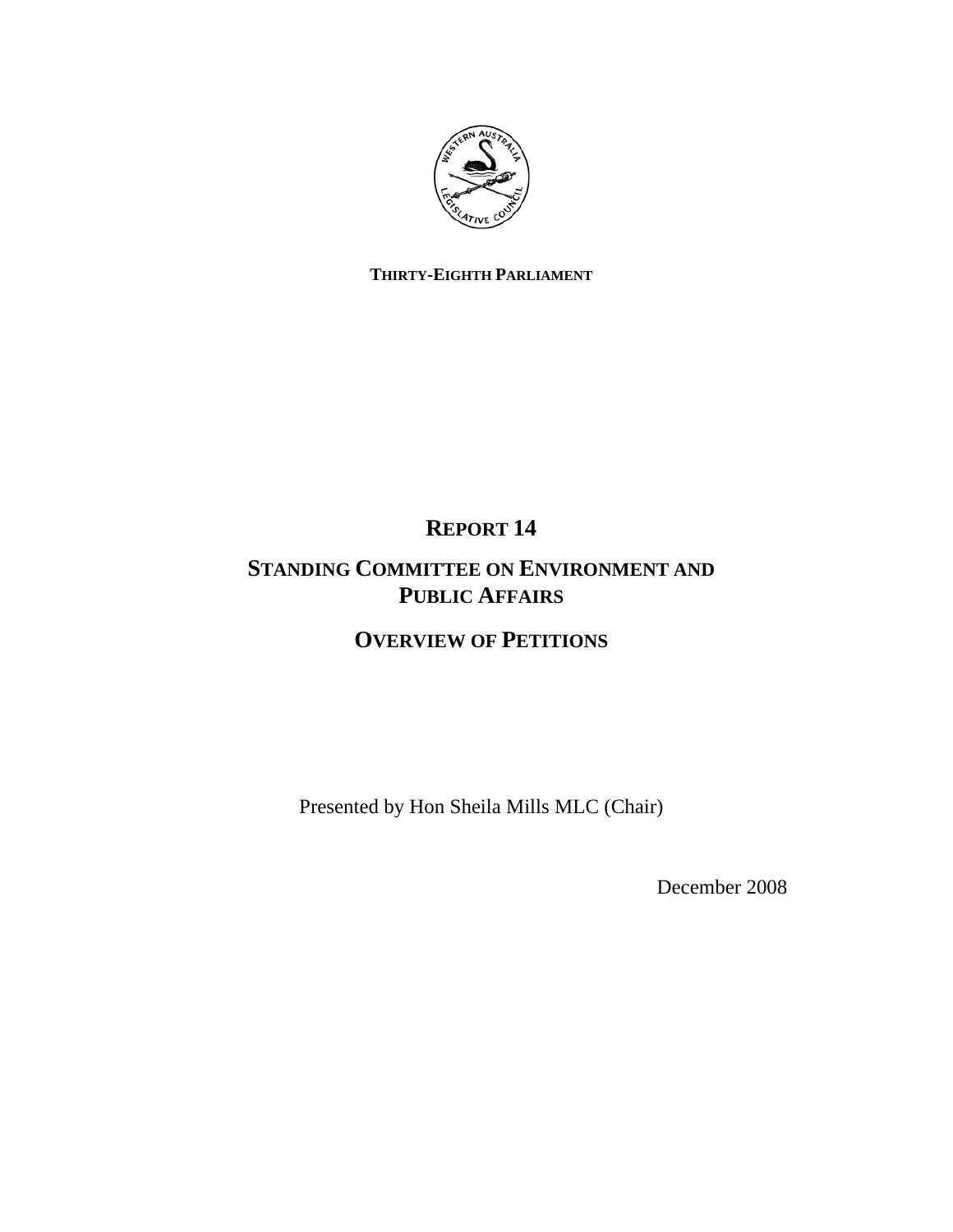## **STANDING COMMITTEE ON ENVIRONMENT AND PUBLIC AFFAIRS**

## **Date first appointed:**

17 August 2005

## **Terms of Reference:**

The following is an extract from Schedule 1 of the Legislative Council Standing Orders:

## "**1. Environment and Public Affairs Committee**

- 1.1 An *Environment and Public Affairs Committee* is established.
- 1.2 The Committee consists of 5 members.
- 1.3 The functions of the Committee are to inquire into and report on
	- (a) any public or private policy, practice, scheme, arrangement, or project whose implementation, or intended implementation, within the limits of the State is affecting, or may affect, the environment;
	- (b) any bill referred by the House; and
	- (c) petitions.
- 1.4 The Committee, where relevant and appropriate, is to assess the merit of matters or issues arising from an inquiry in accordance with the principles of ecologically sustainable development and the minimisation of harm to the environment.
- 1.5 The Committee may refer a petition to another committee where the subject matter of the petition is within the competence of that committee.
- 1.6 In this order **"environment"** has the meaning assigned to it under section 3(1), (2) of the *Environmental Protection Act 1986*."

### **Members as at the time of this inquiry:**

| Hon Sheila Mills MLC (Chair)                 | Hon Paul Llewellyn MLC                                |
|----------------------------------------------|-------------------------------------------------------|
| Hon Bruce Donaldson MLC<br>(Deputy Chairman) | Hon Robyn McSweeney MLC<br>(resigned 21 October 2008) |
| Hon Kate Doust MLC                           | Hon Wendy Ducan MLC<br>(appointed 5 November 2008)    |
| Staff as at the time of this inquiry:        |                                                       |
| Linda Omar, Committee Clerk                  | Dr Vincent Cusack, Advisory Officer                   |

(General)

### **Address:**

Parliament House, Perth WA 6000, Telephone (08) 9222 7222 lcco@parliament.wa.gov.au Website: http://www.parliament.wa.gov.au

**ISBN 978-1-921243-78-3**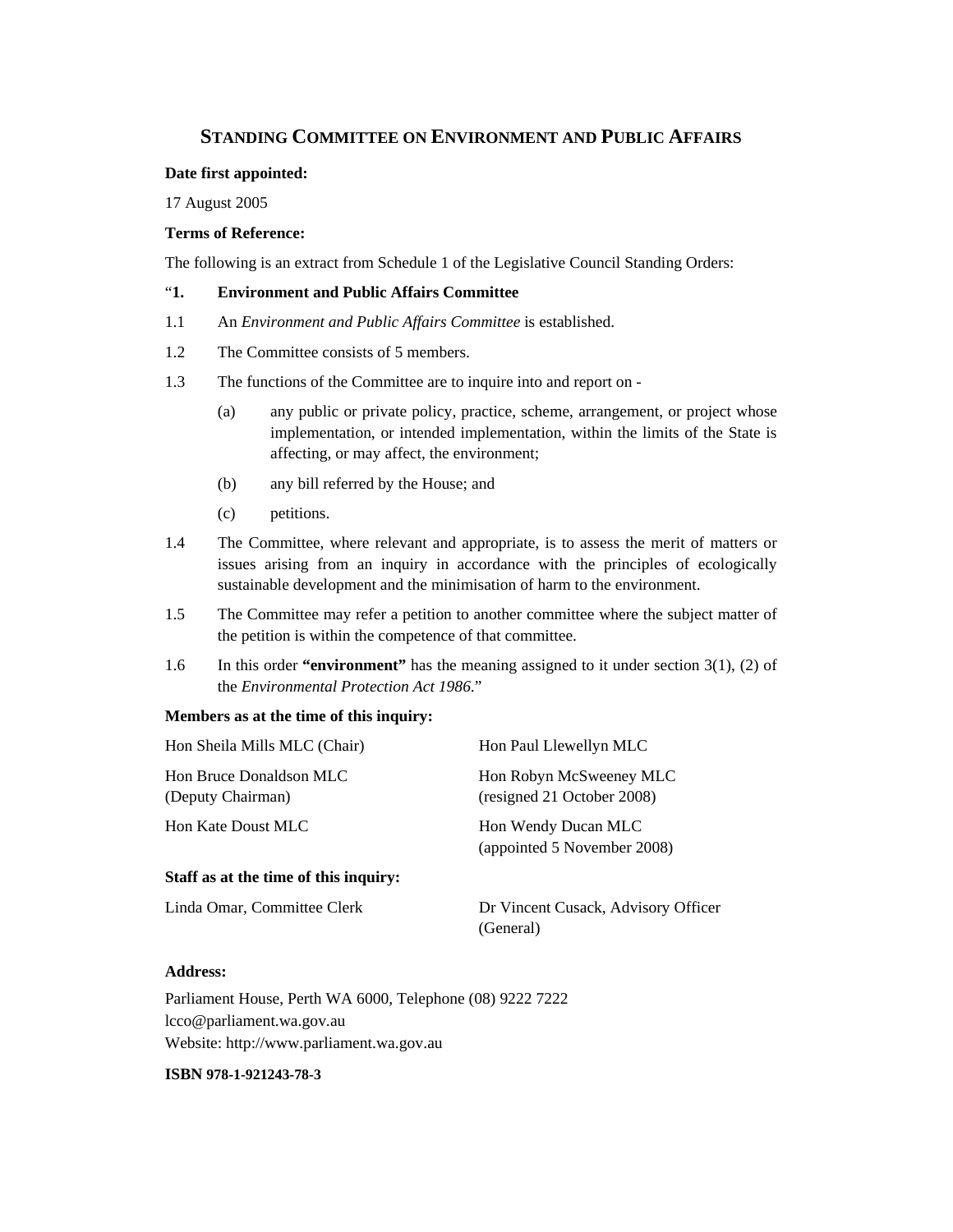| 1              |                                                                                   |  |
|----------------|-----------------------------------------------------------------------------------|--|
| $\overline{2}$ |                                                                                   |  |
|                |                                                                                   |  |
|                |                                                                                   |  |
|                | The Parliamentary Commissioner for Administrative Investigations                  |  |
|                |                                                                                   |  |
|                |                                                                                   |  |
| 3              |                                                                                   |  |
| $\overline{4}$ | PETITIONS FINALISED BY THE COMMITTEE DURING THE REPORTING PERIOD 4                |  |
|                |                                                                                   |  |
|                |                                                                                   |  |
|                |                                                                                   |  |
|                | Petition No 68 - Multipurpose Taxis - People with Disabilities 15                 |  |
|                | Petition No 78 - State Government Proposal to Amend the Prostitution Act 2000.20  |  |
|                | Petition No 79 - Human Reproductive Technology Amendment Bill 2007  21            |  |
|                |                                                                                   |  |
|                | Petition No 86 - Real Estate and Business Agents Amendment Bill 2007  25          |  |
|                |                                                                                   |  |
|                |                                                                                   |  |
|                |                                                                                   |  |
|                |                                                                                   |  |
|                | Petition No 73 - Allenswood and East Greenwood Primary Schools Proposed           |  |
|                |                                                                                   |  |
|                | Petition No 90 - Assaults Against Public Officers - Mandatory Imprisonment 34     |  |
|                |                                                                                   |  |
|                |                                                                                   |  |
|                | Petition No 94 - Shenton Park Bushland - University of Western Australia Proposal |  |
|                |                                                                                   |  |
|                | Petition No 71 - Regarding Alcoa's Compensation Arrangements 47                   |  |
|                | Petition No 77 – Relocation of Governor Stirling Senior High School  53           |  |
| 5              | PETITIONS THAT LAPSED UPON PROROGATION OF THE PARLIAMENT ON 7 AUGUST              |  |
|                |                                                                                   |  |

## **CONTENTS**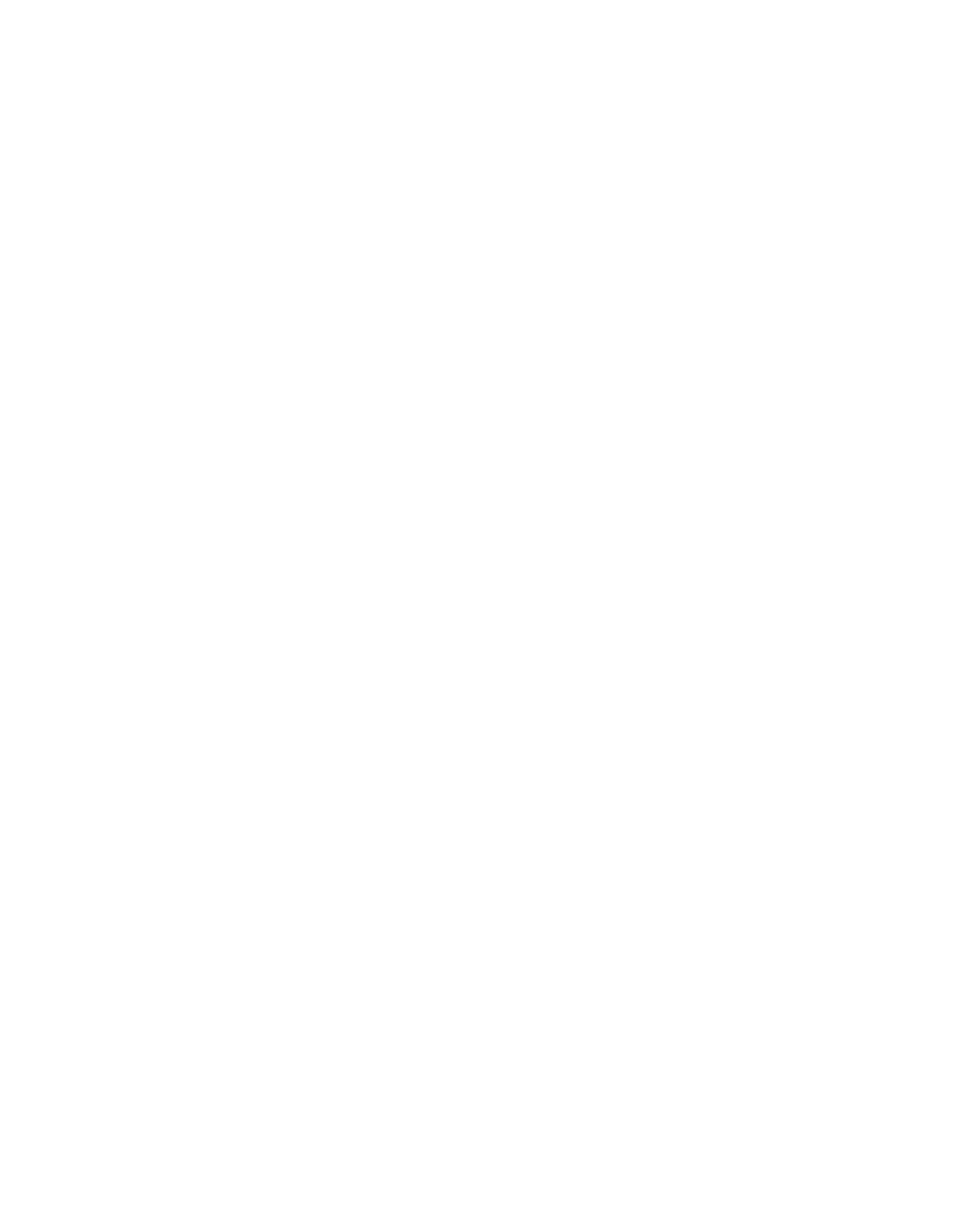## **EXECUTIVE SUMMARY FOR THE**

## **REPORT OF THE STANDING COMMITTEE ON ENVIRONMENT AND PUBLIC AFFAIRS**

**IN RELATION TO THE**

## **OVERVIEW OF PETITIONS**

## **EXECUTIVE SUMMARY**

- 1 This report provides an overview of the petitions considered by the Legislative Council Standing Committee on Environment and Public Affairs (**Committee**) from 30 November 2007 to 30 June 2008. This report is the seventh Overview of Petitions Report to be tabled by the Committee. While the report covers the Committee's activities in the Thirty-Seventh Parliament, it is now being tabled in the first session of the Thirty-Eighth Parliament.
- 2 The report provides a summary of, and comment on, the Committee's inquiries into petitions that deal with a wide range of issues relating to the environment, planning, the community/social, transport, industrial relations and health.
- 3 While petitions represent just one of the Committee's functions, as outlined in its terms of reference, the Committee's inquiries into petitions assume a considerable part of its workload.
- 4 The Committee noted that for some petitions the community's expectations of outcomes from the petitions process are often much higher than what the Committee may be able to deliver.
- 5 The Committee understands, however, that its inquiries into petitions increase transparency, and thus the scrutiny of, and accountability for various decisions across both State and local governments.
- 6 In many cases where the Committee finalises a petition there has been some resolution of the matters or issues raised and often the Committee's influence on the process may not be overly apparent.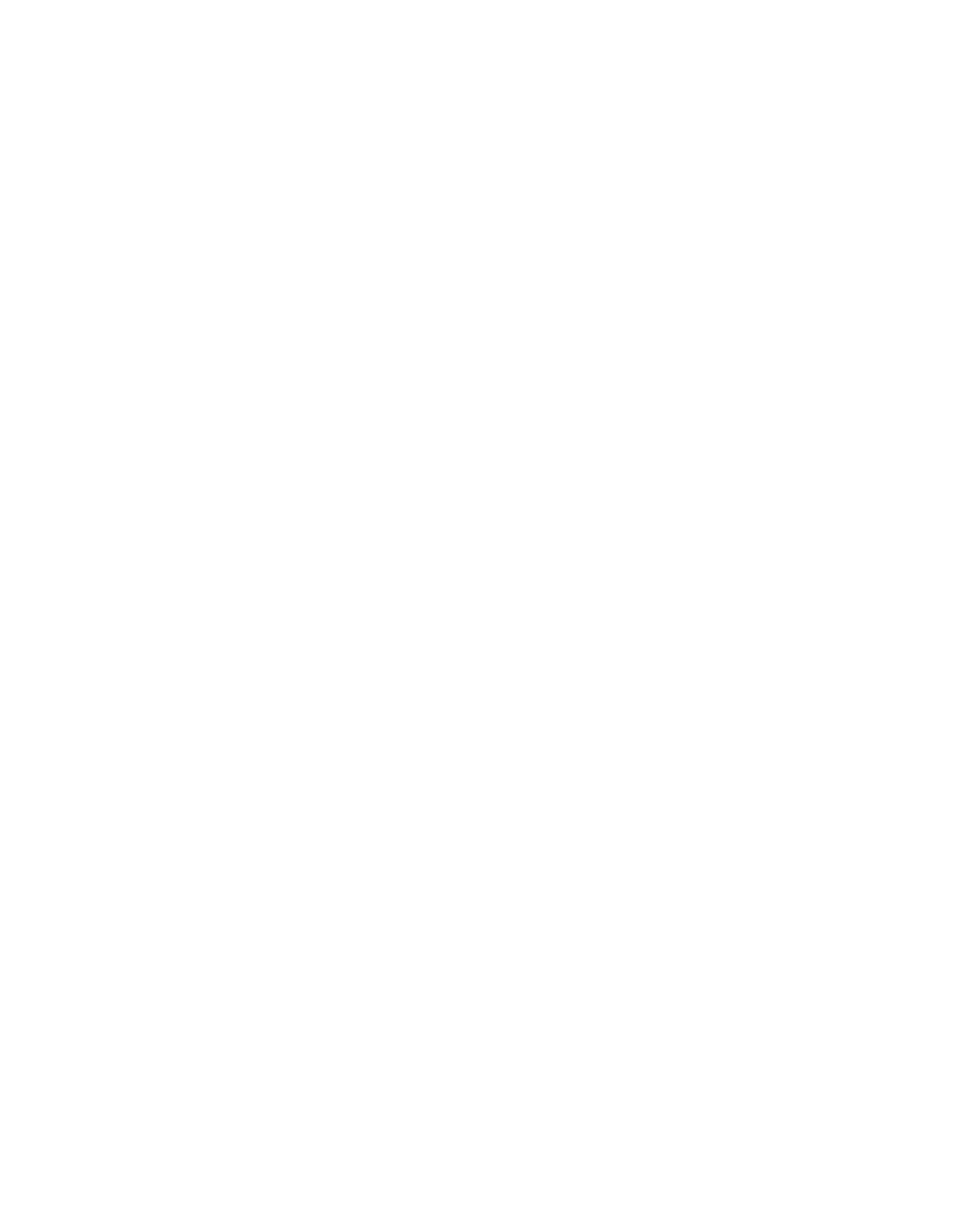## **REPORT OF THE STANDING COMMITTEE ON ENVIRONMENT AND PUBLIC AFFAIRS**

## **IN RELATION TO THE**

## **OVERVIEW OF PETITIONS**

## **1 HISTORY AND PURPOSE OF THE COMMITTEE**

- 1.1 The Committee was appointed by the Legislative Council on 17 August 2005. The Committee continues the work of the previous Standing Committee on Environment and Public Affairs (**Former Committee**), which operated during the Thirty-Sixth Parliament from 24 May 2001 until 17 August 2005. The Committee's terms of reference are predominantly the same as those of the Former Committee, but with five members rather than seven.
- 1.2 The functions of the Committee are to inquire into and report on public or private policies, practices, schemes, arrangements or projects in Western Australia (**WA**) which affect or may affect the environment, as well as any bill referred by the Legislative Council and petitions. The terms of reference of the Committee are published at the front of this report.

## **2 PETITIONS**

- 2.1 A function of the Committee, as provided by its term of reference 1.3(c), is to inquire into and report on petitions.
- 2.2 A petition is a request for action by the Legislative Council from a citizen or resident or a group of citizens or residents. The Committee considers petitions that have been tabled by a Member of the Legislative Council on behalf of a person or groups within the community.
- 2.3 The number of signatures to petitions identified in this report relate to the original petition as first tabled in the Legislative Council. On some issues identical petitions are tabled before they are finalised and the total number of combined signatures are not recorded for the purposes of this report.
- 2.4 When reviewing petitions, the Committee seeks to provide a forum for public discussion on matters of community interest and to allow interested persons, or groups, to bring their concerns to the attention of the Legislative Council.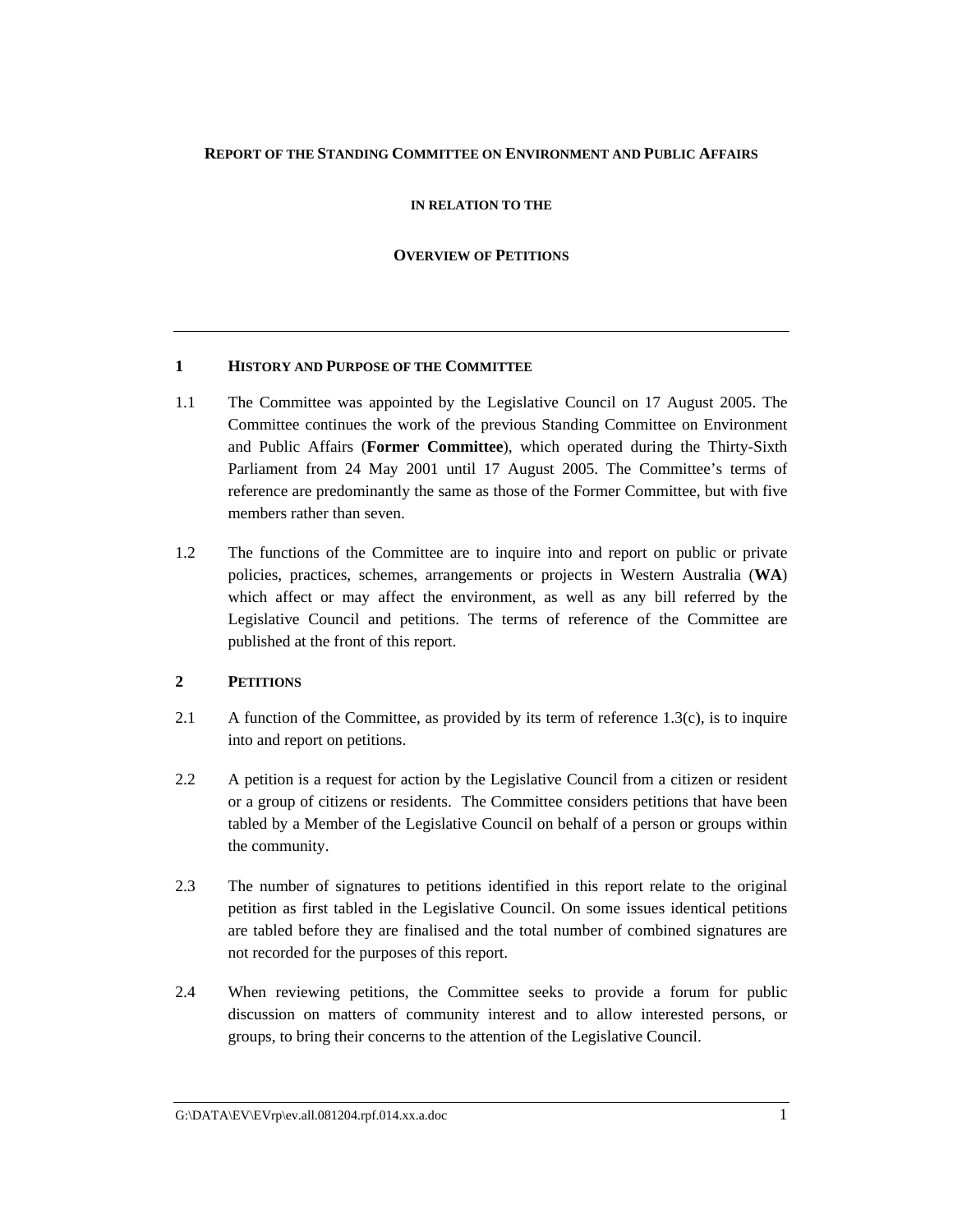2.5 **The Western Australian Legislative Council is the only State House of Parliament in Australia that refers all petitions to a committee for inquiry and report.**<sup>1</sup> In many other jurisdictions petitions are simply recorded in *Hansard* and no further investigation is undertaken.

## **Petitions process adopted by the Committee**

- 2.6 Once tabled in the Legislative Council, all petitions (other than those raising a matter of privilege) stand referred to the Committee. Upon receipt, the Committee generally writes to the tabling Member and to the principal petitioner inviting a 1-2 page submission providing further information on the matters and issues raised in the petition. The Committee also, where appropriate, writes to the relevant Minister(s) seeking comment on the content of the petition and any submissions received. The Committee may also make preliminary investigations to obtain background information on the issues from government agencies, private organisations and individuals.
- 2.7 The Committee considers the submissions and other information received and resolves to either:
	- a) finalise the petition, that is, to not inquire further into the petition; or
	- b) formally inquire into the petition.
- 2.8 Where a petition concerns a subject matter that is within the terms of reference of another standing committee of the Legislative Council, the Committee may refer the petition to that committee for inquiry and report, as provided by the Committee's term of reference 1.5.
- 2.9 The Committee may resolve to finalise a petition without formally inquiring into it in the following circumstances:
	- a) if the Committee considers that the issues raised in the petition have been or are being adequately dealt with;
	- b) if the issues raised in the petition will be or have been considered and/or debated by the Legislative Council;

In February 2008 the House of Representatives established a Standing Committee on petitions for the  $42<sup>nd</sup>$ Parliament. In Queensland, the Clerk of the Parliament sends petitions to the relevant Minister. The Minister may respond to the Clerk, who then tables the response, forwards a copy of the response to the tabling Member and publishes the response on the Parliament's website. See http://www.parliament.qld.gov.au/view/EPetitions%5FQLD/ (accessed on 6 October 2008). Petitions tabled in the Senate are "brought to the notice of the appropriate Senate Committee"; however, there is no requirement for those committees to inquire into or report back to the Senate on the petition. See http://www.aph.gov.au/Senate/pubs/guides/briefno21.htm (accessed on 6 October 2008).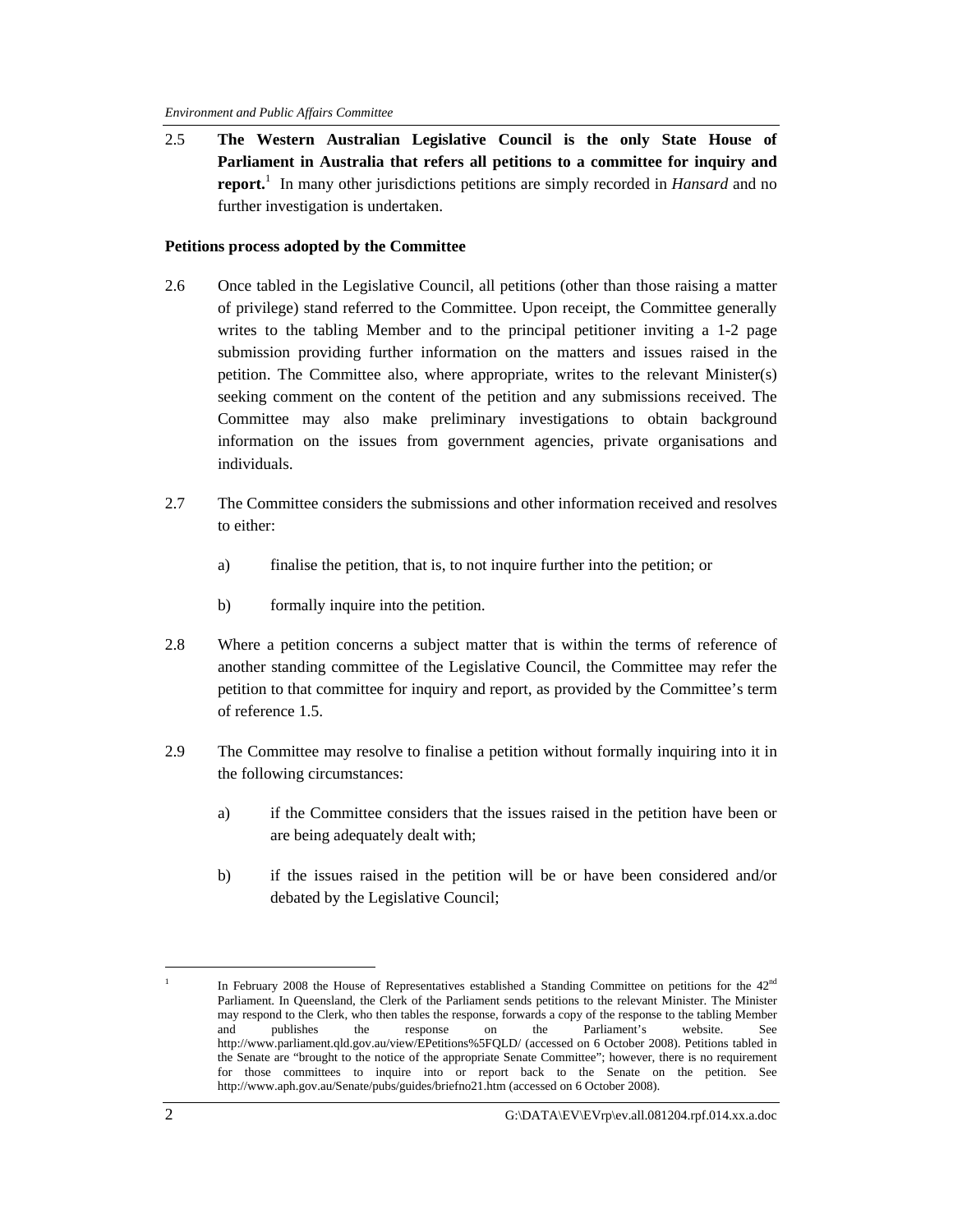- c) if the Committee considers that the issues raised in the petition have been taken as far as possible at the time; or
- d) if the Committee has not received any submissions in response to its invitation to provide further information on the content of the petition.
- 2.10 When the Committee resolves to finalise a petition it advises the tabling Member and the principal petitioner.
- 2.11 If the Committee resolves to formally inquire into a petition, it may:
	- arrange hearings at which discussion occurs on the various issues raised in the petition;
	- gather additional information; and
	- prepare a report on the petition for tabling in the Legislative Council.

#### *Reporting to the Parliament*

2.12 The Committee has resolved to report regularly to the Parliament on the progress of petitions that stand referred to the Committee under Standing Orders of the Legislative Council. The Committee had intended to table this report in August 2008, but was unable to do so when Parliament was prorogued on  $7$  August  $2008$ <sup>2</sup>

### *The Parliamentary Commissioner for Administrative Investigations (Ombudsman)*

- 2.13 Certain issues or matters raised in a petition may come under the Ombudsman's jurisdiction as set out in the *Parliamentary Commissioner Act 1971*. 3
- 2.14 The Committee liaises regularly with the Ombudsman's office in recognition of the fact that a matter raised by a petition may have been previously considered or could currently be under consideration by that office.

## *Evidence and Reports*

2.15 All transcripts of evidence given in public, and all of the Committee's reports and relevant Government responses are available from the Parliament of WA website at http://www.parliament.wa.gov.au. Committee reports can be purchased from the State Law Publisher and are also available at the Alexander Library and other selected libraries.

<sup>2</sup> Proclamation, *Government Gazette*, No 135 (Special), Perth 7 January 2008, p3497.

<sup>3</sup> Act No 64 of 1971.

G:\DATA\EV\EVrp\ev.all.081204.rpf.014.xx.a.doc 3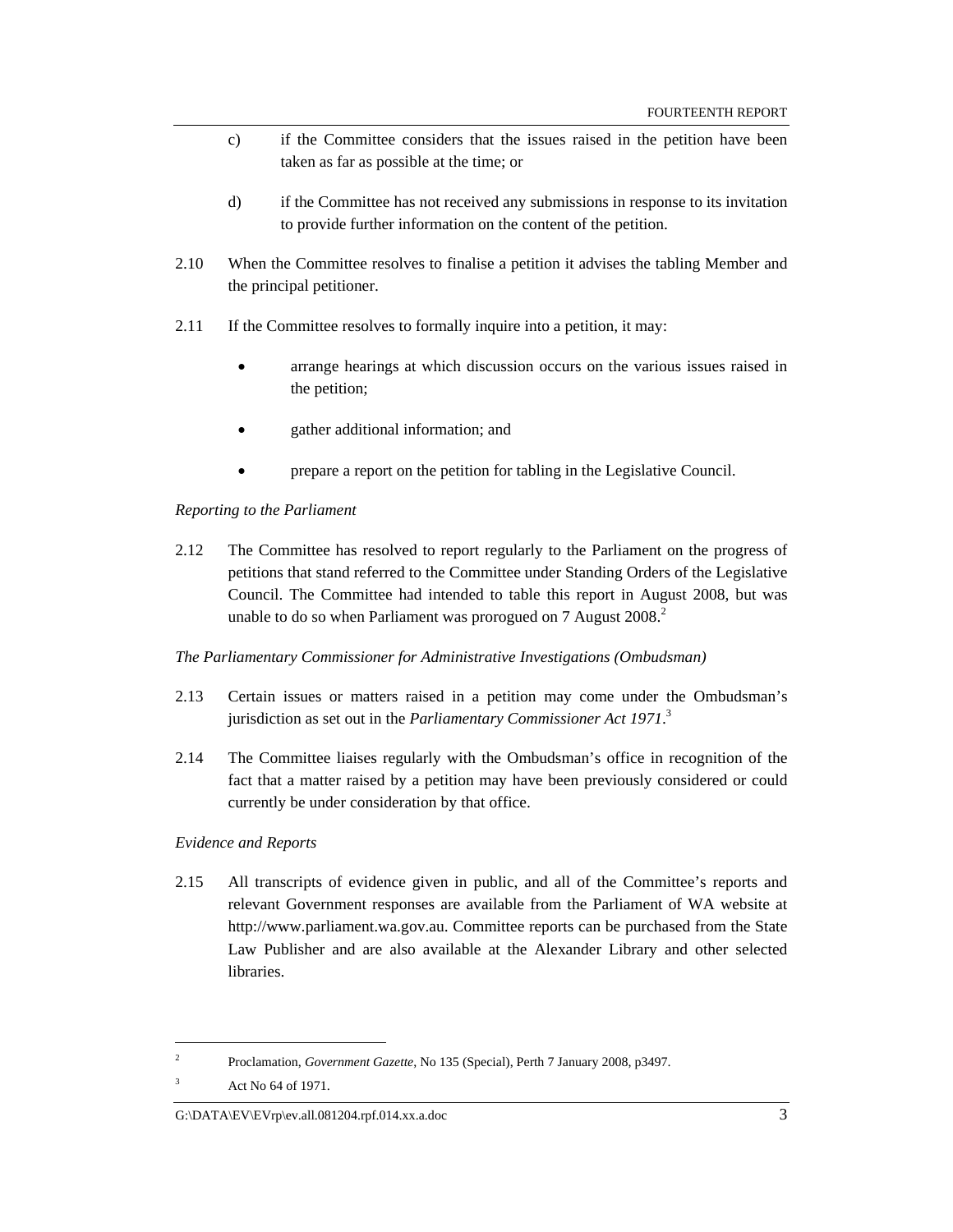## **3 PETITIONS CONSIDERED**

3.1 From 30 November 2007 to 30 June 2008, the Committee inquired into 38 petitions, 17 of which were carried over from the previous session of Parliament. The Committee received a further 21 petitions during this reporting period. The Committee has finalised 19 petitions, which are discussed below. On 30 June 2008, the Committee had 19 petitions under consideration, but these petitions lapsed upon prorogation of the Parliament on 7 August 2008 (see section 6 below).

## **4 PETITIONS FINALISED BY THE COMMITTEE DURING THE REPORTING PERIOD**

## **Petition No 36 – South Cardup Landfill**

4.1 On 17 October 2006, Hon Giz Watson MLC tabled a petition in the Legislative Council [TP#2085] containing 1258 signatures which was couched in the following terms:

> *We the undersigned residents of Western Australia are opposed to the expansion of the Cardup landfill and its continuing environmental impacts.*

> *Your petitioners therefore respectively request the Legislative Council to conduct an inquiry into the operations, environmental and social impacts of the South Cardup Landfill and the role of government agencies in allowing ground and surface water pollution and expansion of the landfill.*<sup>4</sup>

- 4.2 The Committee received a response from the principal petitioner, which stated that the communities around the South Cardup Landfill have been opposed to it since it was approved by the EPA in 1993, and became operational in 1999. The landfill facility is operated by WA Landfill Services (**WALS**). The letter stated that the landfill site has a history of poor management and environmental incidents which have and continue to impact on the environment and local residents. The incidents included:
	- *a massive spill in 2000 of over 2 million litres of toxic leachate without a regulatory consequence;*
	- *a number of leachate and gas 'pop-outs' where contaminants have escaped from the landfill;*
	- *contamination of groundwater at the site with BTEX, arsenic, ammonia and other leachate constituents in spite of an 'impermeable liner;*

<sup>4</sup> Hon Giz Watson MLC, Western Australia, Legislative Council, *Parliamentary Debates (Hansard),*  17 October 2006, p6967.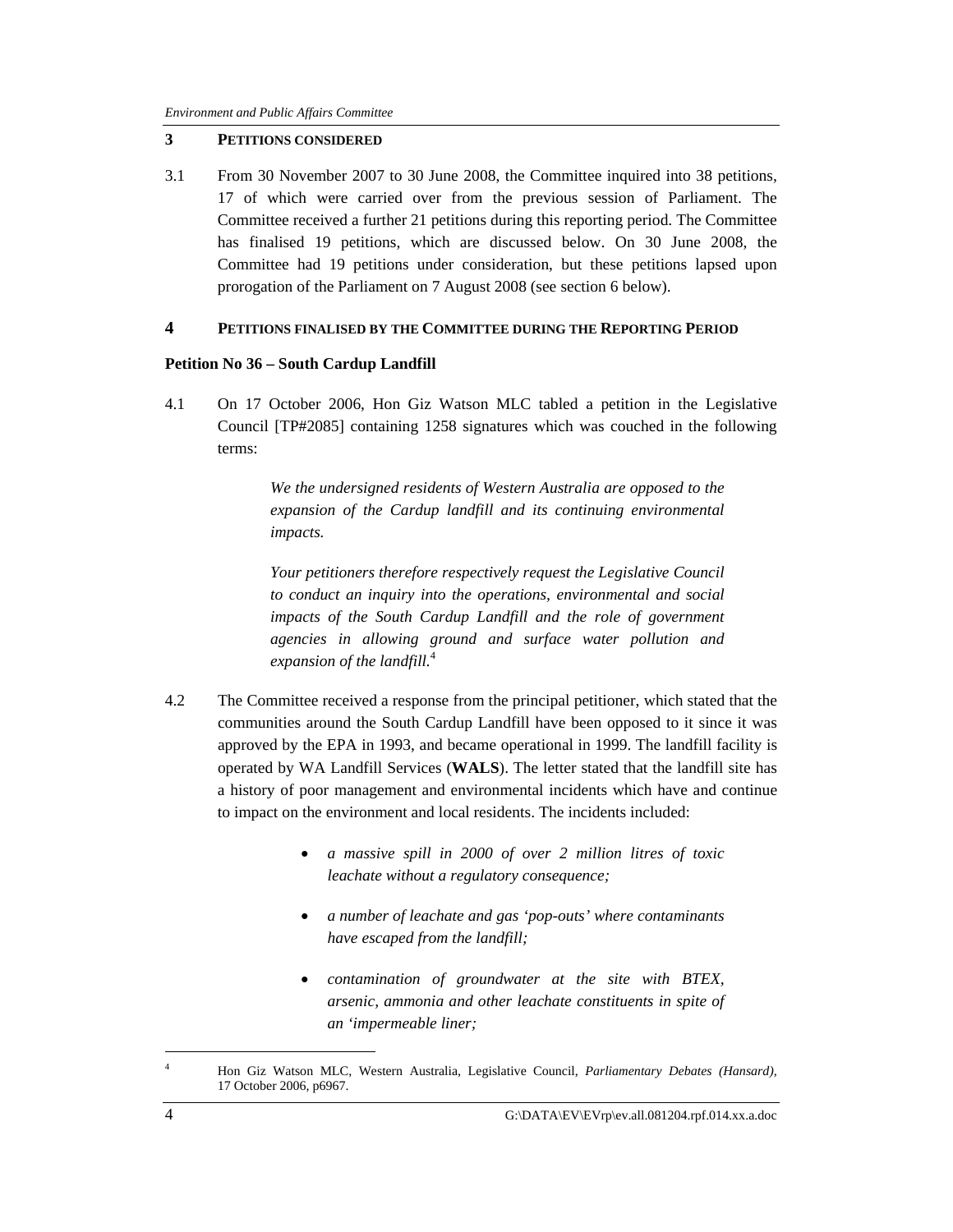- *major odour problems for nearby neighbours from municipal waste and chemical waste dumping at the landfill.*<sup>5</sup>
- 4.3 The letter from the principal petitioner stated that despite all of these incidents no regulatory action has ever been taken against the landfill operators by environmental regulators.<sup>6</sup>
- 4.4 The Committee received another letter from the principal petitioner, on behalf of the Serpentine-Jarrahdale Ratepayers and Residents Association Inc (**Association**), urging the Committee to investigate their concerns regarding the South Cardup Landfill. The Association claimed that they had uncovered more serious problems with the landfill.<sup>7</sup>
- 4.5 The letter stated that it was confirmed at the South Cardup Landfill Stakeholders' Consultative Group meeting on 21 February 2007 that:

*WALS are not operating within their licence conditions by not testing the groundwater at the site in accordance with Australian Standards 5667-11. We believe the Minister for the Environment at that time, through no fault of his own, made a decision late 2006 not to further investigate possible environmental harm upon flawed information. The Department of Environment and Conservation licensing and testing requirements for the South Cardup Landfill are not practiced*  by the company.<sup>8</sup>

4.6 The letter also stated that:

*Environmental advice has confirmed that the procedure undertaken to take samples from the bores is not an accurate representation of toxic chemicals in the bores. Thus with the knowledge that the Landfill is leaking into the groundwater the situation may be much more serious than was first thought.* 

*As the South Cardup Landfill is impacting offsite through surface water we have serious concerns that contamination is impacting offsite in the groundwater.*<sup>9</sup>

<sup>5</sup> Letter from Mr Alan Clarkson, Vice President of the Serpentine-Jarrahdale Ratepayers and Residents Association Inc, 6 November 2006, p1.

<sup>6</sup> *Ibid*.

<sup>7</sup> Letter from Mr Alan Clarkson, President of the Serpentine-Jarrahdale Ratepayers and Residents Association Inc, 19 March 2007, p1.

<sup>8</sup> *Ibid*.

<sup>9</sup> *Ibid*.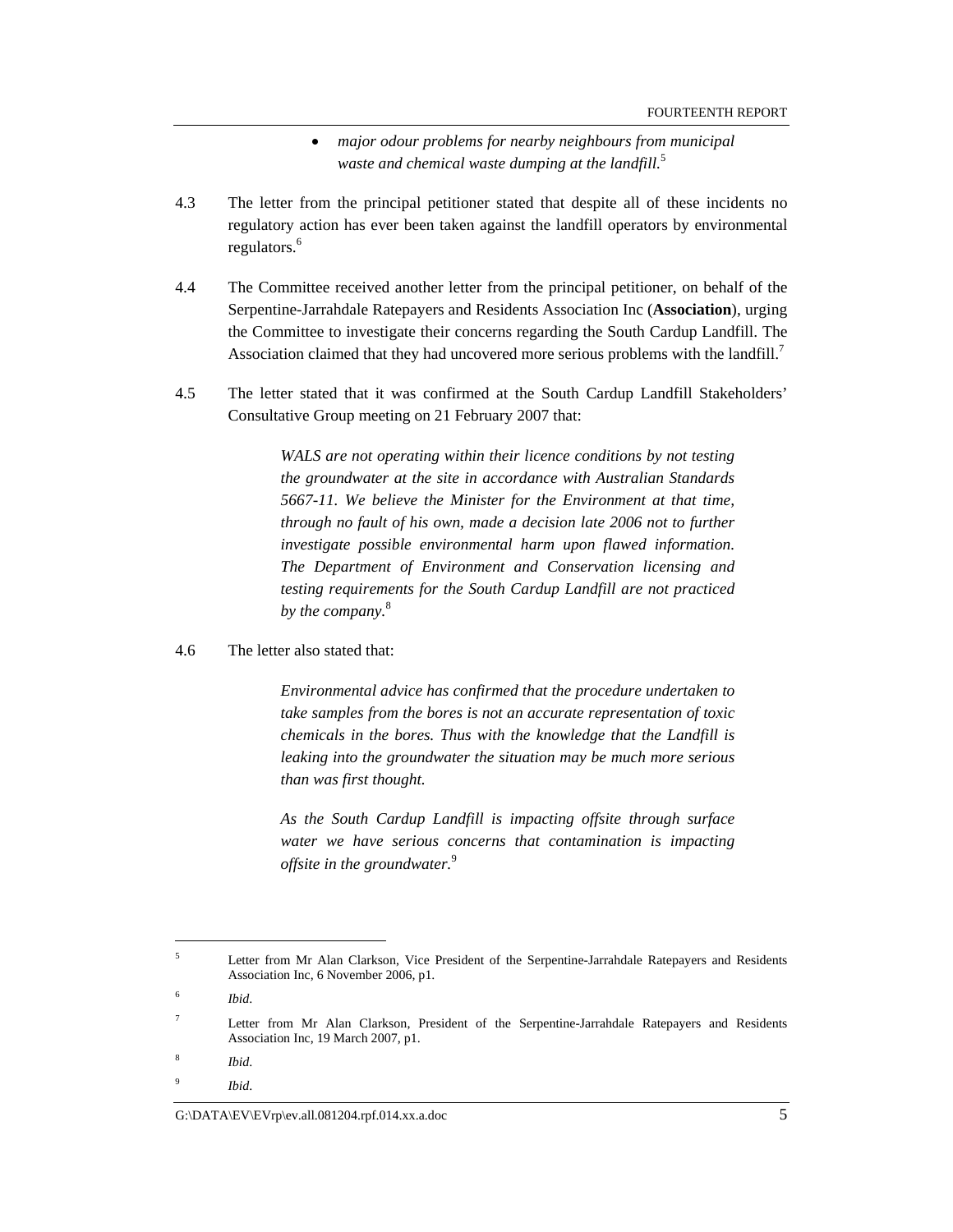- 4.7 The Committee received a letter from Hon David Templeman MLA, then Minister for the Environment, which was in response to the Committees original 7 December 2006 request for comment on the terms of the petition and the submission.<sup>10</sup>
- 4.8 The then Minister informed the Committee that the EPA formally assessed the South Cardup Landfill's expansion proposal at a level of Assessment on Referral Information. The EPA concluded that the proposal was capable of being managed in an environmentally acceptable manner such that it is unlikely that the EPA's objectives would be compromised. The Minister continued:

*The EPA's level of Assessment and Report and Recommendations were appealed, and in September 2006 the Minister for the Environment decided that a higher level of assessment by the EPA was not warranted given the exhaustive independent reviews commissioned by the Department of Environment and Conservation (DEC) and the extensive information provided to the community in recent years. In regard to the acceptability of the proposed extension, the Minister decided to grant environmental approval, subject to strict environmental conditions that required the landfill to meet or exceed the standards required for this type of facility.*<sup>11</sup>

4.9 The then Minister for the Environment referred to the submission of the principal petitioner and stated that:

> *I have been informed by the DEC that there were two incidents in July 2000 where a total of approximately 2,500 kilolitres of stormwater and leachate mixture were discharged to the surface water stream on site. These were investigated by DEC. The discharges consisted of a*  large volume of stormwater mixed with a relatively small volume of *leachate. I understand that in response to these incidents the landfill operator undertook remedial and preventative actions and commissioned a consultant to investigate the environmental impact. This study concluded that while there were some elevated concentrations of nutrients detected in the creek, water quality was back to normal by the end of July 2000. DEC was satisfied with the landfill operator's response to the incidents.*<sup>12</sup>

4.10 The then Minister stated that there have been a large number of reports and reviews undertaken for the South Cardup Landfill and that those reports provide enough data to conclude that, while the landfill is leaking into the underdrainage, this

12 *Ibid*.

<sup>&</sup>lt;sup>10</sup> Letter from Hon David Templeman MLA, Minister for the Environment, 10 April 2007.

<sup>11</sup> *Ibid*, p1.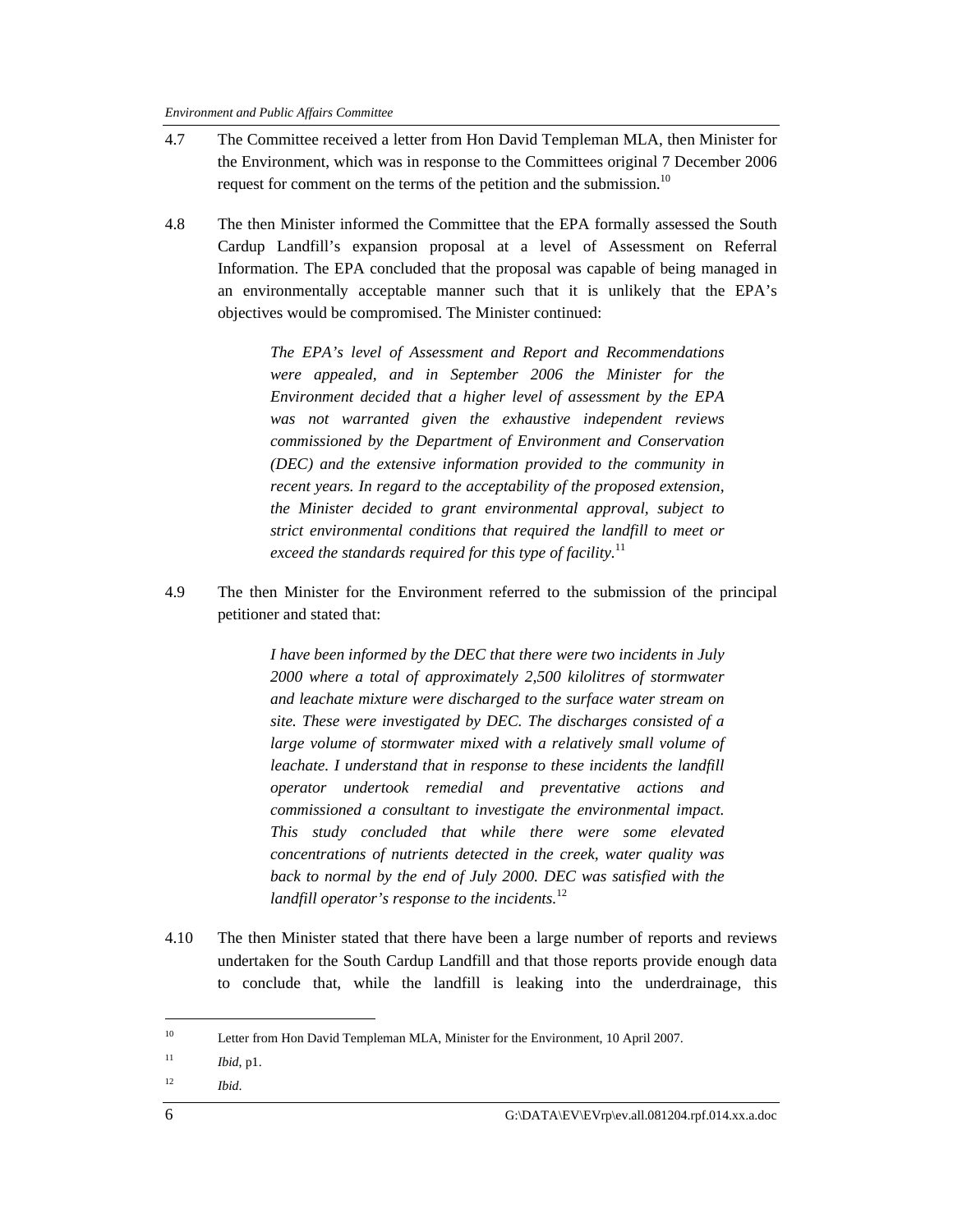underdrainage appears to have captured any apparent leakage. The Minister further stated that:

*The material is collected and treated through sedimentation ponds prior to discharge through a constructed wetland. Weekly and monthly testing of this water is carried out by the landfill operator. Accordingly, I am advised that the landfill is not impacting the offsite environment.*<sup>13</sup>

- 4.11 The then Minister referred to the EPA assessment of the landfill expansion and stated that the new landfill cells will have the following features:
	- a minimum separation distance of 2m between the base of the new cells to the highest predicted groundwater table;
	- separate underdrainage systems; and
	- a composite lining system consisting of layers of geo-synthetic clay liner and a 2mm High Density Polyethylene liner.
- 4.12 The then Minister further stated that:

*The EPA also noted that the new cells are to be constructed to a standard suitable for Class III waste even though the landfill is only licensed to accept Class II waste. Class III landfills require higher protective specifications than those required for Class II. Class II and III landfills accept waste of different classifications, however Class III landfills are lined and have an underdrainage system. In this case requiring Class III specification but only accepting Class II waste provides added protection for the containment of the waste.*<sup>14</sup>

- 4.13 The Committee received a copy of a letter that was sent to Ms Joanne Abbiss, CEO of the Shire of Serpentine-Jarrahdale by Mr Lee Bell from the Contaminated Sites Alliance.<sup>15</sup>
- 4.14 Mr Bell maintained that the sampling methodology being undertaken at South Cardup is not in line with the Australian Standards for groundwater monitoring and the Committee noted the following comment from that correspondence:

*Both the DEC and GHD created confusion about the application of the Australian Standard. In the licence it requires the landfill* 

<sup>13</sup> *Ibid*.

<sup>14</sup> *Ibid*.

<sup>&</sup>lt;sup>15</sup> Letter from Mr Lee Bell, Contaminated Sites Allowance, 27 April 2007.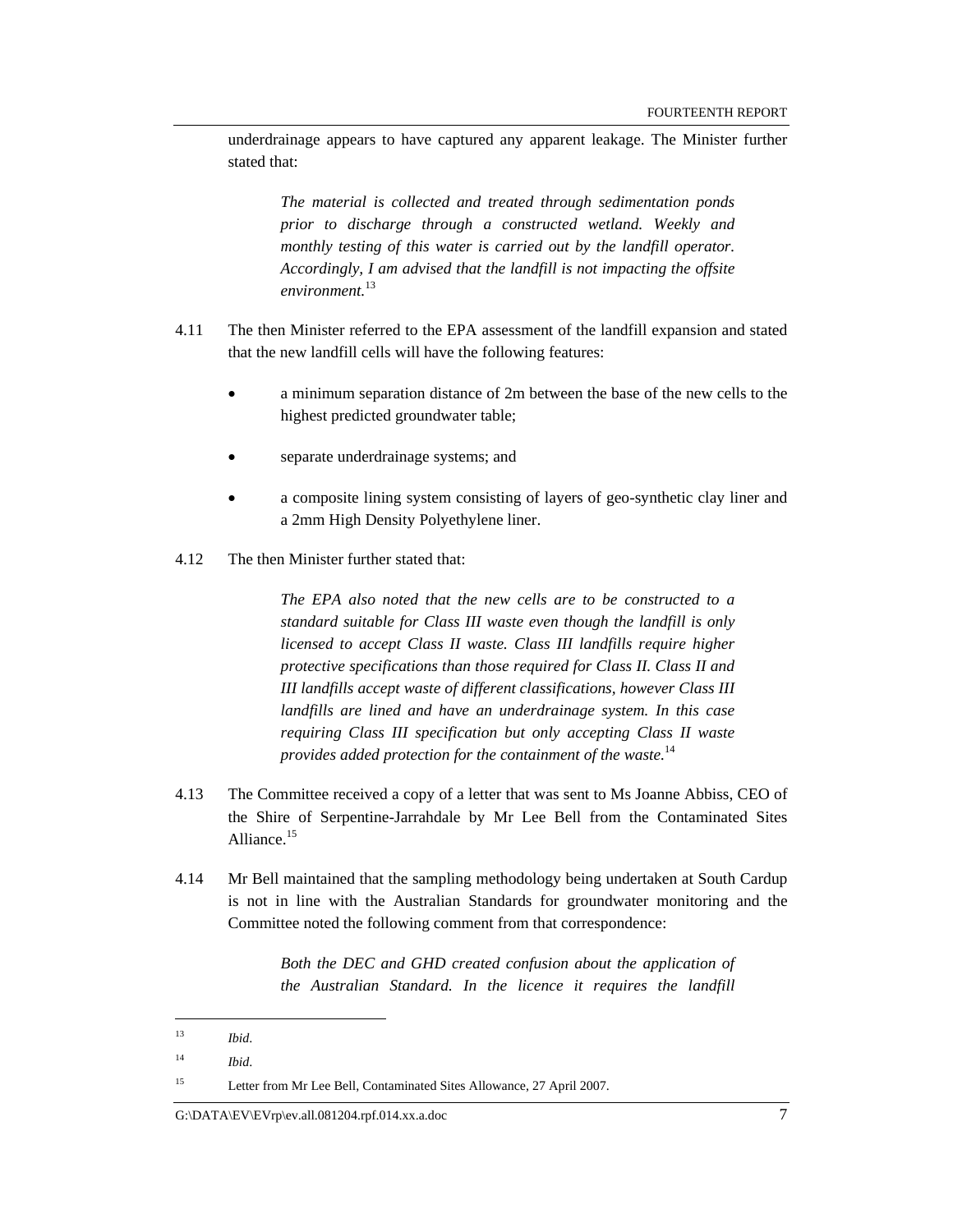*operators to implement ASNZS 5667.1 1998 which subsequently requires the implementation of ASNZS 5667.11 1998 when dealing specifically with groundwater as opposed to surface or other water bodies. GHD claimed the Australian Standard is just a 'guideline' and the DEC were unclear as to whether ASNZS 5667.11 1998 applied.*<sup>16</sup>

4.15 The Committee wrote to the Shire of Serpentine-Jarrahdale on 3 May 2007 for comment on the petition. The Committee noted the following support for the petition:

> *In regards to the terms of the petition, the Shire supports the local residents request that the Legislative Council conducts an inquiry into the operations, environmental and social impacts of the South Cardup*  landfill and the role of government agencies in allowing ground water *pollution and the expansion of the landfill*. 17

4.16 The Shire provided a list of reasons in support of an inquiry, which they had developed to present to the Ministerial Appeals Committee. At the forefront of those reasons are the likely impact of an expansion in population from the proposed urban development adjacent to the site in Whitby; the reliance on a generic 500 metre buffer between the landfill site and future urban development; and the removal of the 79 Proponent Environmental Management Commitments as described with the following:

> *Of primary concern to the Shire and the community of Serpentine Jarrahdale is that the EPA and, as a result the Minister, have given virtually no consideration to the large urban development proposed immediately adjacent to the site in Whitby (8,000 - 10,000 people) or to the imminent population increase to between 30,000 and 40,000 people for the Mundijong town site, which is due West and down stream of the landfill.*

> *The other major concern for the Shire is the removal of the seventy nine (79) Proponent Environmental Management Commitments (PEMC), which were administered in response to issues raised in the public submissions for the original applications. Because of the significance of the PEMC they were the first item referenced in the original Ministerial Statement, 345 (May 1994). If the Minister removes the PEMC, he will be actively removing the safety net that the then Minister put in place through agreement with the community*

<sup>16</sup> *Ibid*.

<sup>&</sup>lt;sup>17</sup> Letter from Ms Joanne Abbiss, Chief Executive Officer Shire of Serpentine-Jarrahdale, 5 June 2007, p1.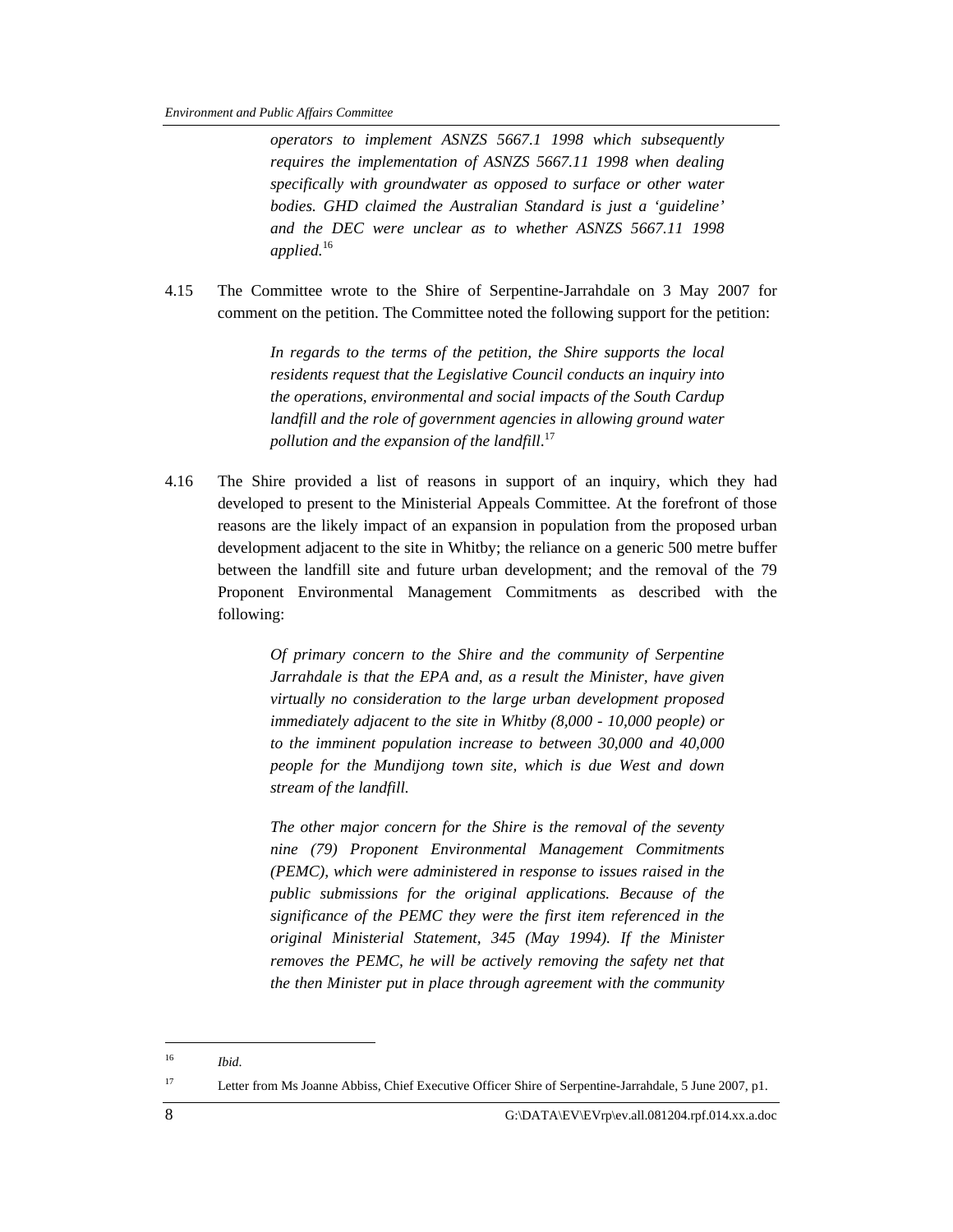*and the regulatory agencies, without any communication or consultation.*<sup>18</sup>

- 4.17 The Committee wrote another letter to the then Minister for the Environment, on 3 May 2007, seeking information about an appeal by the Shire of Serpentine-Jarrahdale against the level of Assessment on Referral Information. The appeal was lodged under section 45(3) of the *Environmental Protection Act 1986*.<sup>19</sup> The Committee also requested clarification from the Minister for the Environment on the claims by the principal petitioner and the Contaminated Sites Alliance.
- 4.18 The Committee received a response from the then Minister for the Environment<sup>20</sup> which provided the following comment in response to the claims that WALS are not operating the landfill facility within their licence conditions:

*With regard to the claim WALS [West Australian Landfill Services] are not operating within their licence conditions by not testing the groundwater at the site in accordance with Australian Standards 5667-11". I am advised by the Department of Environment and Conservation (DEC) that the licence issued under the provision of the*  Environmental Protection Act 1986 *requires the proponent to comply with the Australian Standard AS 5667. 1:1998. It does not reference AS 5667. 11 1998: Sampling is carried out in accordance with a devised sampling program, the requirements of the licence and AS 5667. 1: 1998: DEC has advised me that it considers that WALS is in compliance with AS 5667. 1: 1998.*<sup>21</sup>

4.19 The Committee received another response from the then Minister for the Environment<sup>22</sup> which restated the above in relation to the licence conditions and the Committee noted the following additional information:

> *In relation to the concerns of the local community, an officer from DEC's Kwinana Office has been in contact with the principal petitioner, Mr Alan Clarkson, President of the Serpentine-Jarrahdale Ratepayers and Residents Association Inc., to discuss the Association's concerns regarding groundwater testing and the accuracy of samples from the bores. I understand that these concerns primarily relate to the location of the groundwater monitoring bores.*

<sup>18</sup> *Ibid*, p2.

<sup>19</sup> Act No 87 of 1986.

<sup>&</sup>lt;sup>20</sup> Letter from Hon David Templeman MLA, Minister for the Environment, 29 May 2007.

<sup>21</sup> *Ibid*, p2.

<sup>&</sup>lt;sup>22</sup> Letter from Hon David Templeman MLA, Minister for the Environment, 13 July 2007.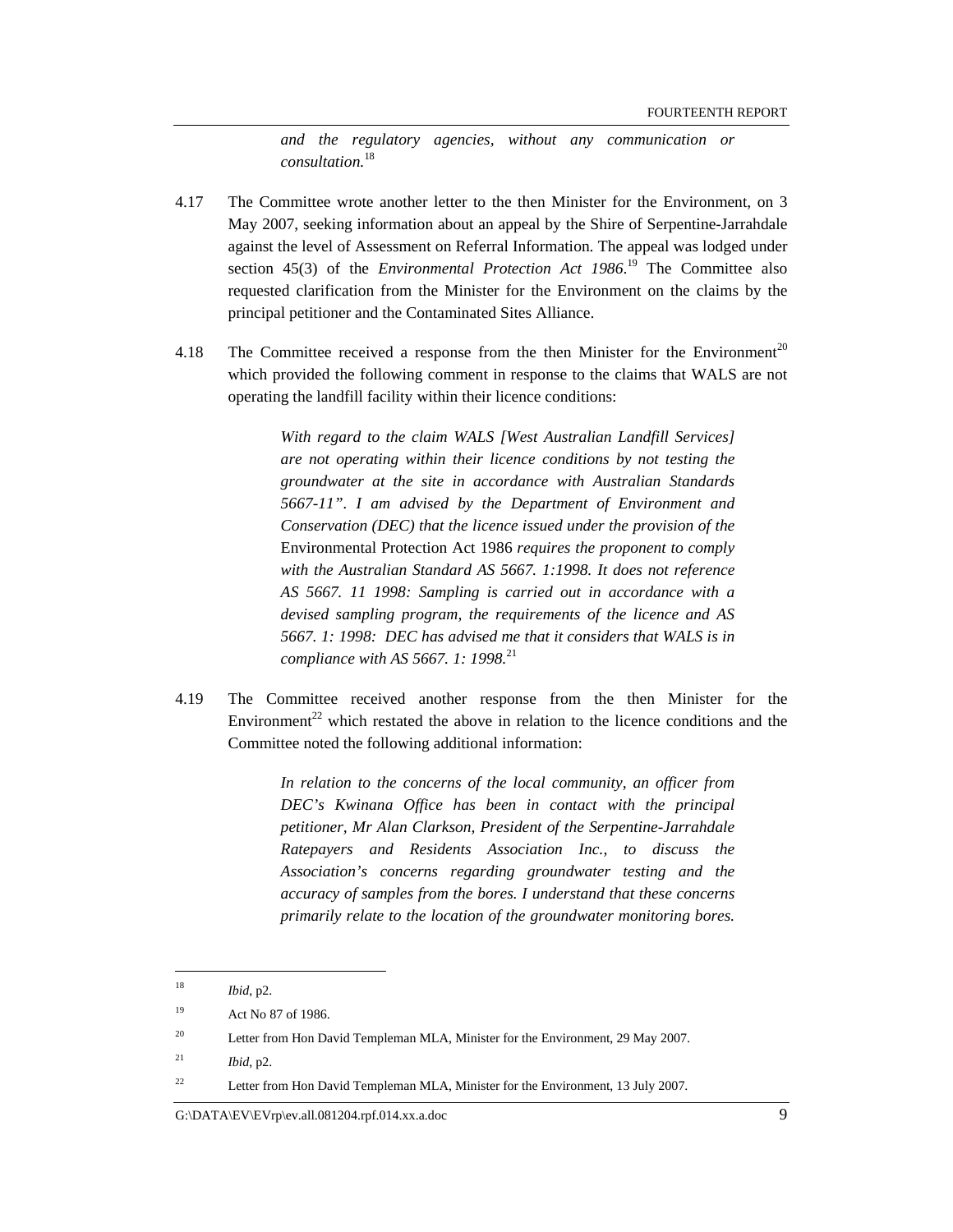*DEC is writing to Mr Clarkson to provide details of the sampling completed at the site.* 

*In response to your question regarding the appeal against the level of assessment on referral of information, I can advise that a committee has been established and will be conducting hearings with affected parties in the coming weeks, prior to making its decision. At this stage I* cannot advise on the likely timing of the decision of the committee.<sup>23</sup>

- 4.20 The Appeals Committee delivered an interim decision to the parties on 18 July 2007, which indicated that the proposed expansion of the landfill should be implemented. The parties were invited to make further submissions on the proposed conditions.
- 4.21 The Appeals Committee made its final recommendation to the then Minister for the Environment on 13 September 2007, which essentially allowed for expansion of the landfill site subject to further amendments to the conditions.<sup>24</sup>
- 4.22 The development application to expand the landfill also went before the State Administrative Tribunal as a result of the Shire not meeting the required 60 days deadline, for a decision, as per its Town Planning Scheme No 2. Consequently, the development application was deemed to be refused and open for the proponent to seek a review under s 252(1) of the *Planning and Development Act 2005*. 25
- 4.23 The State Administrative Tribunal brought down its decision on 16 November 2007 and development approval was granted subject to 21 conditions.<sup>26</sup>
- 4.24 The then Minister for the Environment approved the proposed landfill expansion with additional conditions on 21 January 2008, which are contained in Ministerial Statement No 761.<sup>27</sup>
- 4.25 The Committee noted the lengthy and arduous appeals process and the additional burden that such a process places upon the limited resources of many of the smaller rural and regional local governments in particular.
- 4.26 **The Committee finalised this petition on 20 February 2008 because the issues raised in the petition had been taken as far as possible at the time, including reviews by the Appeals Committee and the State Administrative Tribunal.**

 $27$  http://www.dec.wa.gov.au (viewed on 1 August 2008).

<sup>23</sup> *Ibid*.

<sup>24</sup> http://portal.appealsconvenor.wa.gov.au/portal/page?\_pageid=1258,1&\_dad=portal&\_schema=PORTAL (viewed on 1 August 2008).

<sup>25</sup> Act No 37 of 2005.

<sup>26</sup> West Australian Landfill Services Pty Ltd and Shire of Serpentine-Jarrahdale *[2007] WASAT 297 (16 November 2007)*.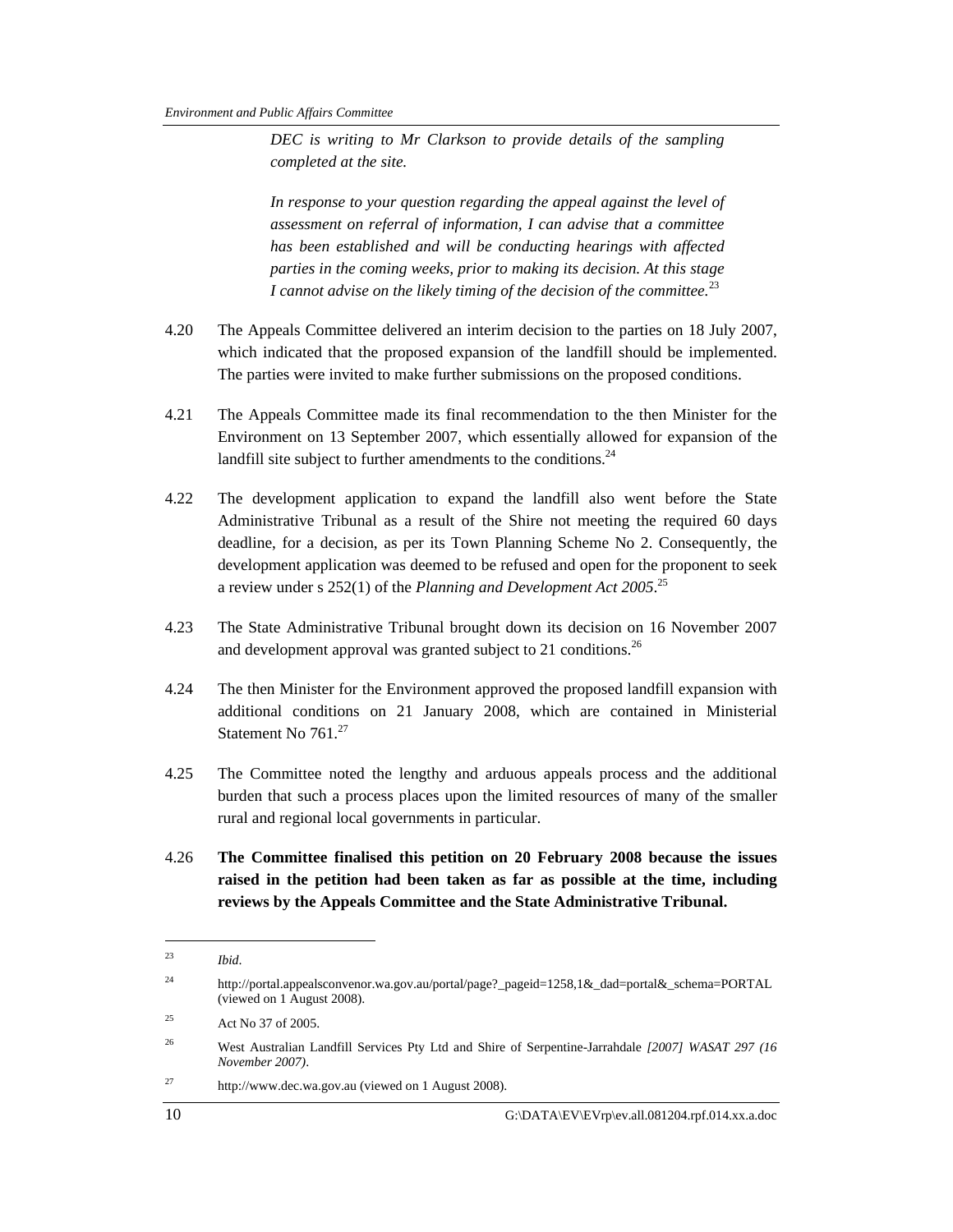#### **Petition No 65 – Wanneroo Road Upgrade**

4.27 On 29 August 2007, Hon Ray Halligan MLC tabled a petition in the Legislative Council [TP#3075] containing 57 signatures which was couched in the following terms:

> *To the President and Members of the Legislative Council of the Parliament of Western Australia in Parliament assembled.*

> *We the undersigned residents of Western Australia respectfully and strongly support the upgrading of Wanneroo Road between the Pinjar Road intersection and Joondalup Drive.*

> *We are concerned that this section of Wanneroo Road has not been upgraded to cope with increased residential development. Peak-hour traffic congestion is causing significant frustration for traffic trying to enter Wanneroo Road and the volume of traffic is also creating additional hazards for pedestrians.*

> *Further, motorists from the Pineview Lifestyle Village have difficulty entering and exiting Wanneroo Road.*

> *Your petitioners therefore request that the Legislative Council do everything in its power to ensure that the safety of all concerned is restored to community expectations.*<sup>28</sup>

4.28 The Committee received a submission from the principal petitioner, Mr Luke Simpkins, which began with the following:

> *Wanneroo Road is a major arterial road serving the outer metropolitan northern suburbs. It is a road under the responsibility of the Department of Main Roads and therefore it is a State road. Wanneroo Road is used by tens of thousands of vehicles a day for private and commercial use. The peak hours of use now includes all hours of the day and late into the evening, seven days a week. This vastly increased use of the subject area of Wanneroo Road has resulted from the growth of the adjacent suburbs of around 20% per year and the clogging of the Mitchell Freeway and a train service that is not able to cope with commuter demand. Added to this is the home building work traffic and additional schools in the area, which also generate additional traffic movements during pick up and drop off times. This section of Wanneroo Road also hosts the City of*

<sup>28</sup> Hon Ray Halligan MLC, Western Australia, Legislative Council, *Parliamentary Debates (Hansard),*  29 August 2007, p4413.

G:\DATA\EV\EVrp\ev.all.081204.rpf.014.xx.a.doc 11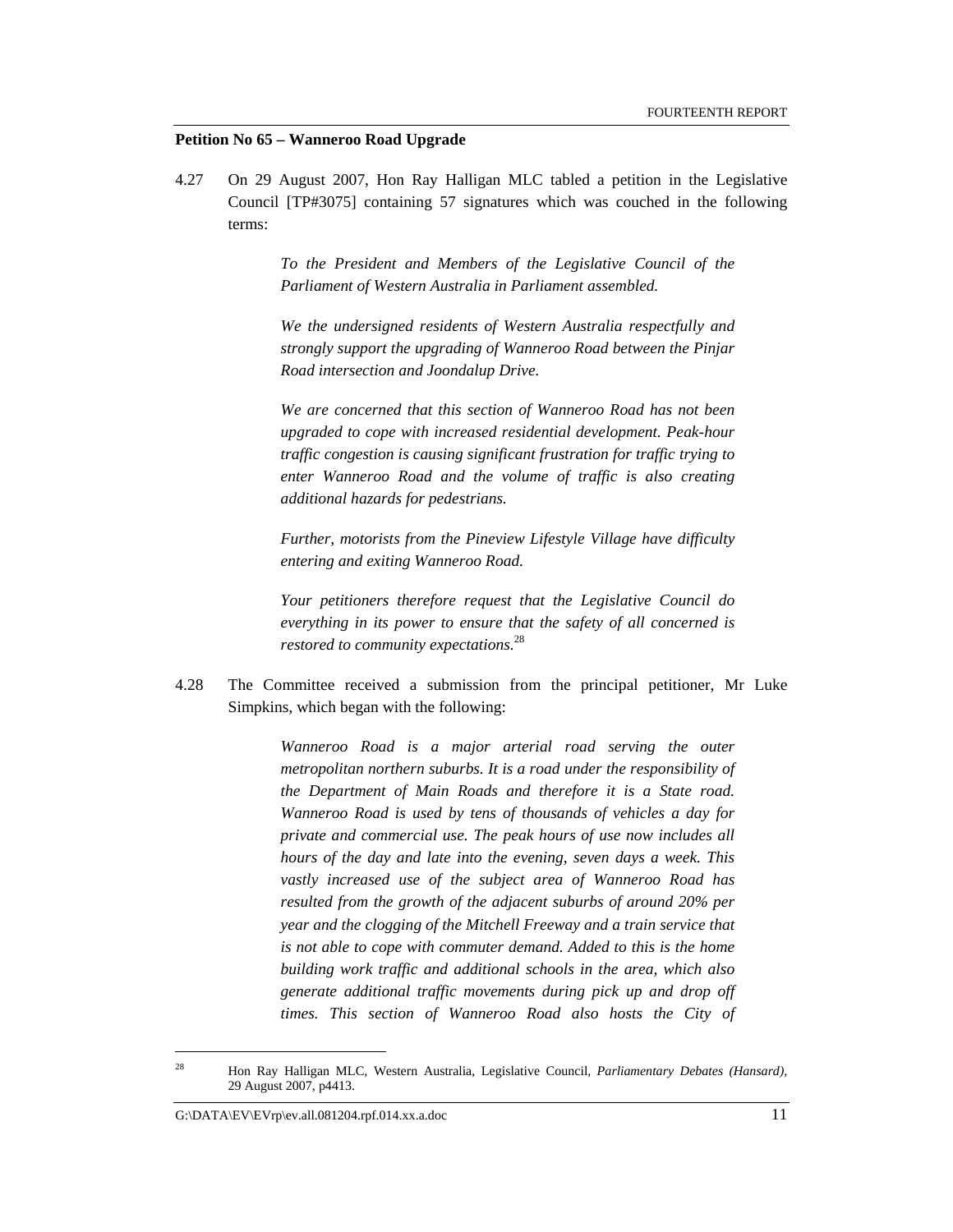*Wanneroo's Works Depot and two Lifestyle Villages of around 1,000 residents in total.*<sup>29</sup>

4.29 The submission stated that the single carriageway with long distances between traffic lights is a dangerous and inefficient arterial road. The submission concluded with the following:

> *As the petitioner I encourage the Committee to examine this serious matter and ask the Government of Western Australia to take the long overdue action on this matter, building a dual carriageway and improved traffic control at the intersections serving the adjacent suburbs.*<sup>30</sup>

4.30 The Committee received a response from Hon Allanah MacTiernan MLA, then Minister for Planning and Infrastructure, $31$  which began by stating that requests for infrastructure expenditure in particular locations cannot be assessed in isolation of the budget process. The then Minister continued with the following comments:

> *Funding for the construction of the dual carriageway on Wanneroo Road between Wallewa Street and Joondalup Drive will be considered as part of the 2008 budget process. I have asked Main Roads to proceed with the design and other pre-construction activities associated with the project.*

> *In line with my request, detailed works are currently progressing and Main Roads is liaising with the relevant authorities for the relocation of services. Land acquisition requirements are also being assessed. However, early indications are that the cost of land and service relocations is likely to be significant.*<sup>32</sup>

4.31 The then Minister stated that Main Roads' officers have been working closely with a private land developer to have the Wanneroo Road/Ashley Road intersection upgraded, to provide a number of safety enhancements, but that the full cost of the treatment would be more than \$900,000. The letter concluded with the following:

> *However, I can advise that Main Roads has recently carried out the sealing of a 60 metre section of shoulder on the west side of Wanneroo Road opposite Ashley Road. While this is not designed or intended as a passing opportunity, the additional pavement area will*

30 *Ibid*.

<sup>&</sup>lt;sup>29</sup> Submission from Mr Luke Simpkins, 30 September 2007, p1.

<sup>&</sup>lt;sup>31</sup> Letter from Hon Allanah MacTiernan MLA, Minister for Planning and Infrastructure, 2 January 2008. 32 *Ibid*, p1.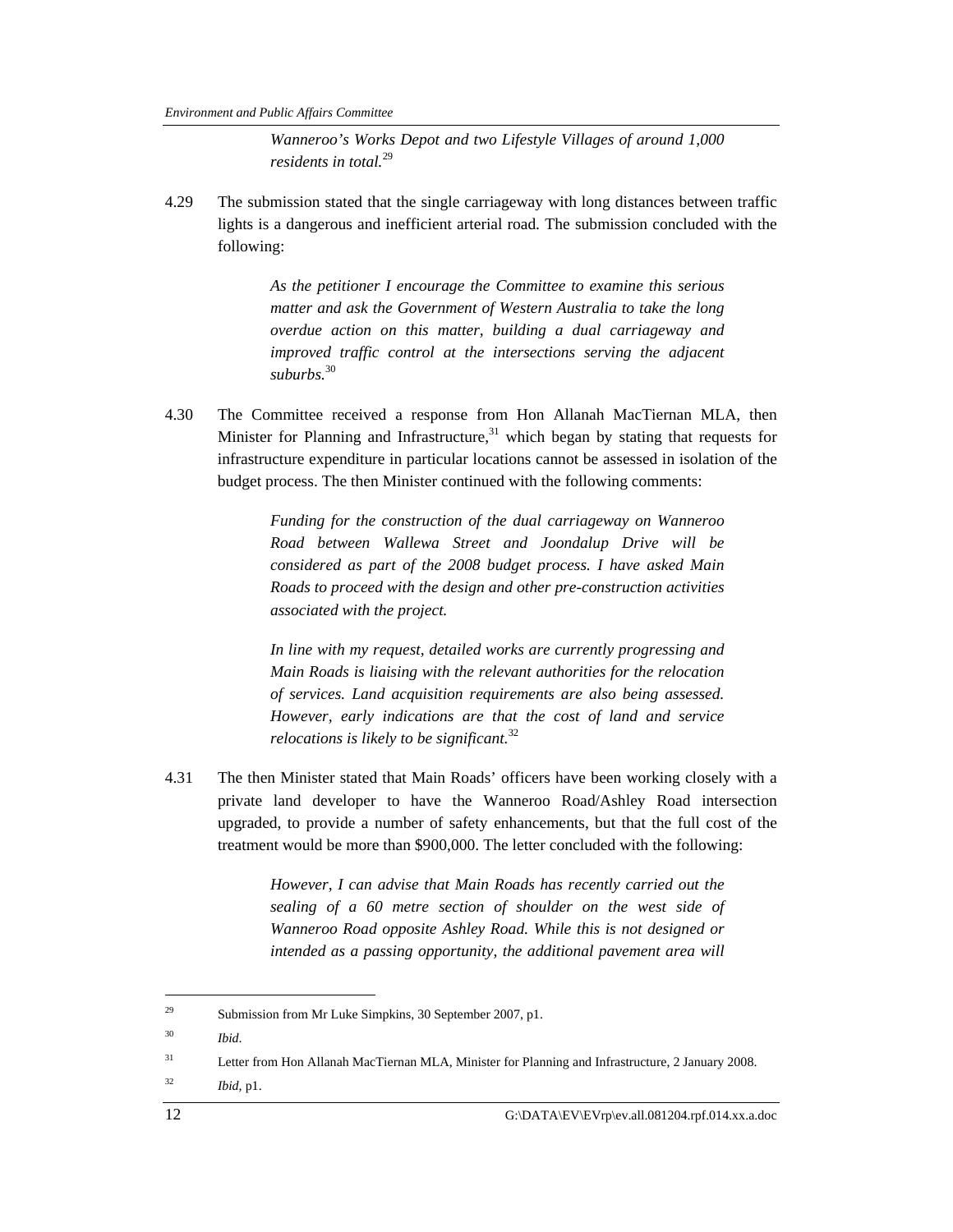*enable northbound vehicles to safely take evasive action if unexpectedly encountering a vehicle turning right into Ashley Road.*<sup>33</sup>

## 4.32 **The Committee finalised this petition on 20 February 2008 because the matter was apparently being addressed by the then State Government**.

**Petition No 66 – Whitfords Road Reserves and Bus Services** 

4.33 On 29 August 2007, Hon Ray Halligan MLC tabled a petition in the Legislative Council [TP#3075] containing 57 signatures which was couched in the following terms:

> *To the President and Members of the Legislative Council of the Parliament of Western Australia in Parliament assembled.*

> *We, the undersigned residents of Western Australia, respectfully and strongly support the retention of the road reserves on the eastern side of the Mitchell Freeway and adjoining Whitfords Avenue as open space.*

> *While we support the provision of additional car-parking bays we believe that this could be achieved by building over the existing car parks, instead of further interfering with the lifestyle of local residents.*

> *Alternatively, the provision of car parks on the road reserves immediately west of the Freeway would not appear to have any impact on local residents.*

> *We also submit that, in conjunction with additional car parking, provision should be made for improved east-west bus services to the Whitfords Train Station.*

> *Your petitioners therefore request that the Legislative Council do everything in its power to ensure that the lifestyle of all concerned is maintained to community expectations by retention of the above road reserves as open space.* 34

4.34 The Committee received a submission from the principal petitioner, Mr Luke Simpkins, which began with the following:

<sup>33</sup> *Ibid*, p2.

<sup>34</sup> Hon Ray Halligan MLC, Western Australia, Legislative Council, *Parliamentary Debates (Hansard),*  29 August 2007, p4413.

G:\DATA\EV\EVrp\ev.all.081204.rpf.014.xx.a.doc 13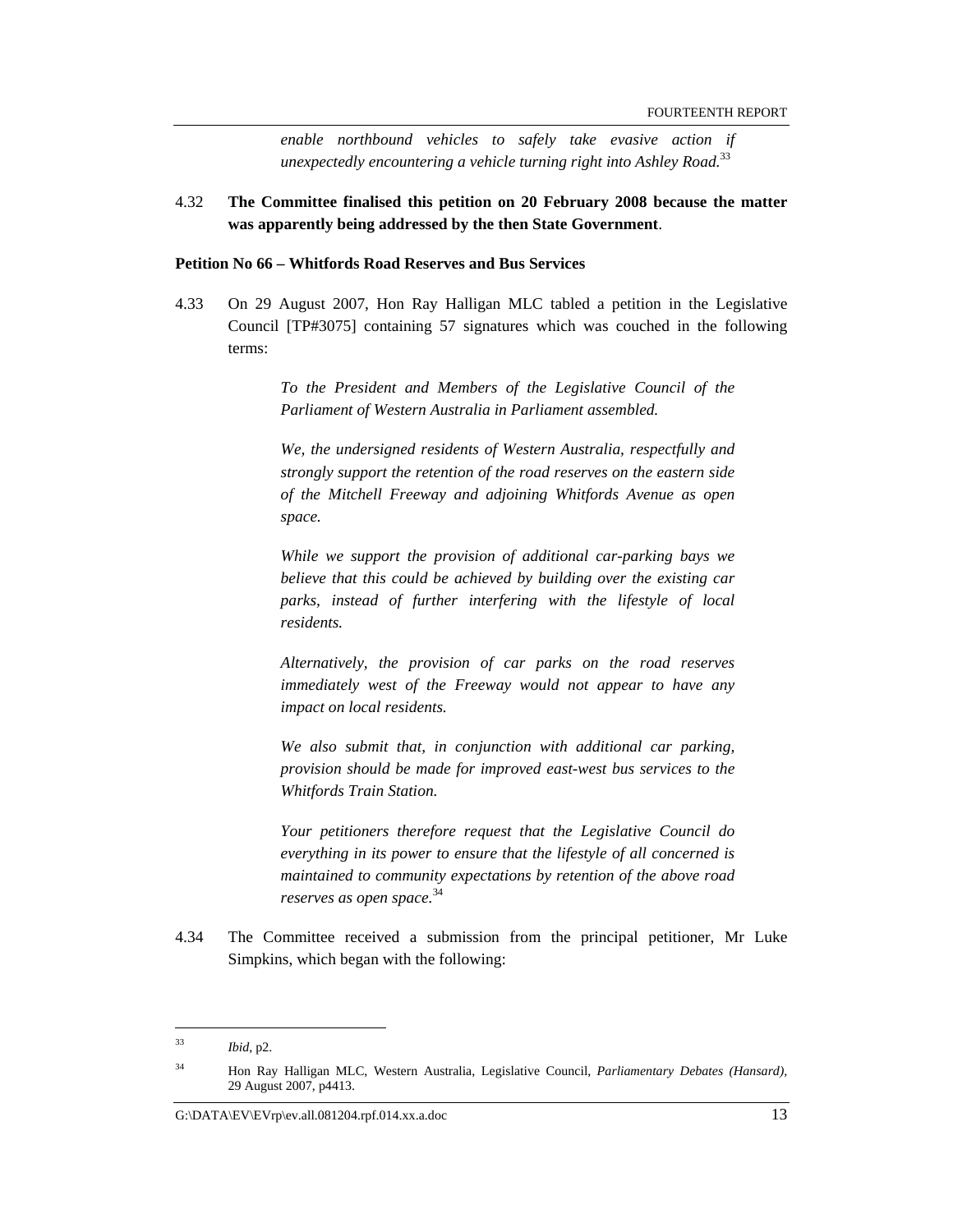*The petition relates to the demand by local residents of Kingsley and Woodvale that the State Government does not turn the bushland adjacent to Twickenham Drive (Kingsley) and the area between the freeway and the South bound off ramp (Woodvale) into train station parking bays at Whitfords Station. This is because the shortage could be addressed with better bus services feeding the railway station, and building the existing car park up or utilising the areas on the West side of the Freeway between the Freeway and the off/on ramps. By adopting these alternative options the amenity of the local residents can be preserved whilst also addressing the inadequacies of the train station infrastructure.*<sup>35</sup>

4.35 The submission referred to alternative car parking sites and to bus services not going where people want them to go and that they do not run as long as trains in the evenings. The submission concluded with the following:

> *As the petitioner I encourage the Committee to examine this serious matter and ask the Government of Western Australia to take the long overdue action on this matter, building the car parks on the West side of the Freeway, or building an upper level to the existing car park, while also taking steps to improve the bus services feeding the northern railway line so as to reduce the demand for parking at railway station car parks.*<sup>36</sup>

- 4.36 The Committee received a response from Hon Alannah MacTiernan MLA, then Minister for Planning and Infrastructure<sup>37</sup> which began by stating the Government's commitment to encouraging public transport patronage.
- 4.37 The then Minister stated that she requested the Public Transport Authority (PTA) to examine the possibility of identifying an alternative site for the construction of additional parking bays at Whitfords train station. The response continued with the following:

*The PTA identified a potential option within the Main Roads Freeway Reserve, south west of the station that could, if appropriate environmental approvals are granted, accommodate up to 170 car bays. On that basis, in September 2007, I announced a revision to the original plans.* 

<sup>35</sup> Letter from Mr Luke Simpkins, 30 September 2007, p1.

<sup>36</sup> *Ibid*.

<sup>&</sup>lt;sup>37</sup> Letter from Hon Alannah MacTiernan, Minister for Planning and Infrastructure, 4 February 2008.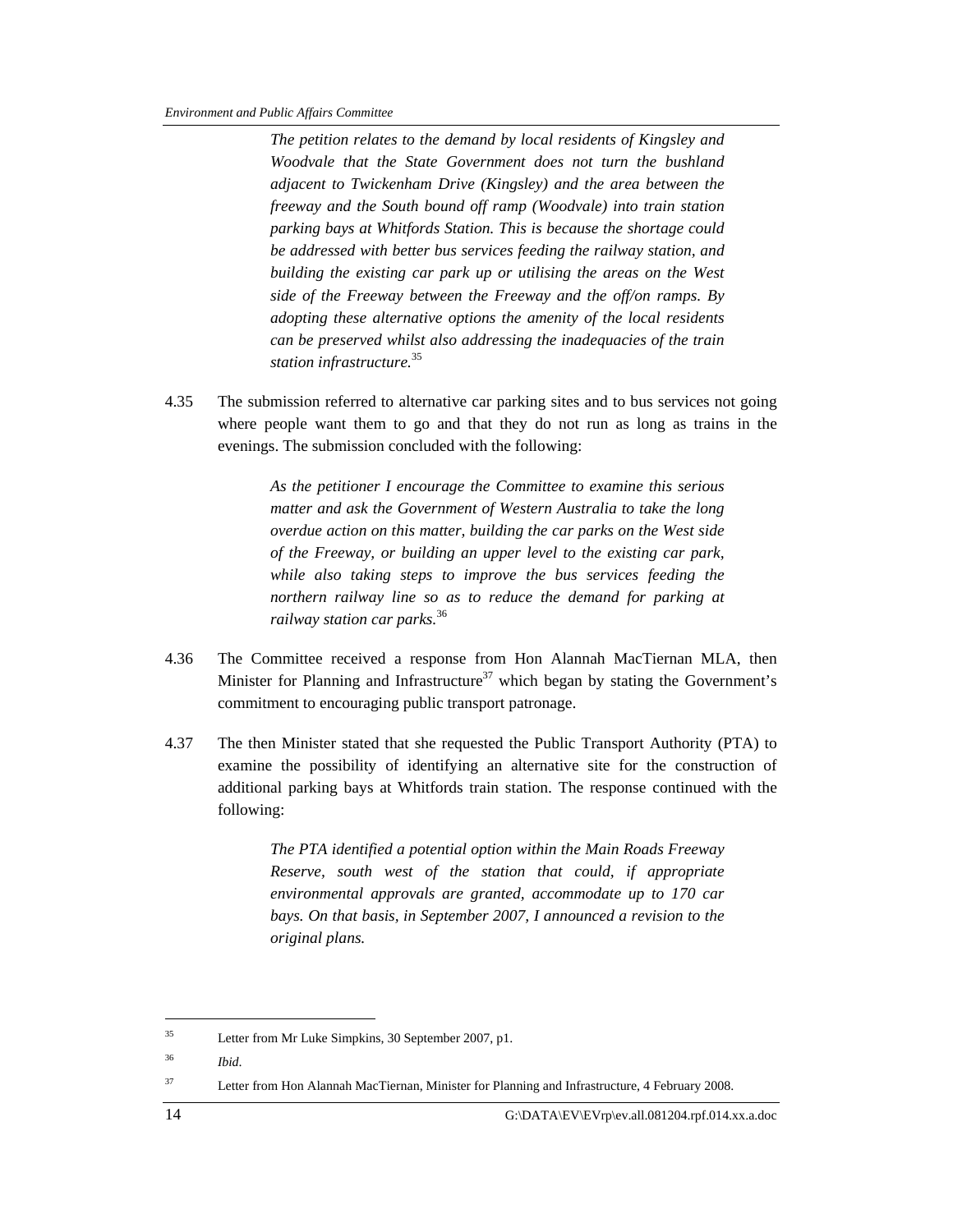*While on this occasion, it appears we will be able to reconcile micro and macro environmental objectives that will not always be possible.*<sup>38</sup>

4.38 **The Committee finalised this petition on 20 February 2008 because the matter was being addressed by the then State Government**.

#### **Petition No 68 – Multipurpose Taxis - People with Disabilities**

4.39 On 19 September 2007, Hon Ken Travers MLC tabled a petition in the Legislative Council [TP#3137] containing 84 signatures which was couched in the following terms:

> *We the undersigned residents of Western Australia believe that Western Australians with disabilities who are forced to rely on the current Multi Purpose Taxi system for personal transport are being discriminated against. This discrimination includes large waiting time discrepancies and the failure to provide a service at all. We believe the inadequacy of the current Multi Purpose Taxi service can only be fully addressed by requiring all taxis in Western Australia to have the capacity to transport all people, including people who need to travel in their wheelchair.*

> *Your petitioners therefore respectfully request the Legislative Council to conduct an Inquiry into the benefits of a universally accessible taxi fleet for people with disabilities and the broader Western Australian community.*<sup>39</sup>

4.40 The Committee received a submission from the principal petitioner<sup>40</sup> which began by providing a brief background of information on the issue. The submission stated that the majority of the petitioners clearly believe that Western Australians with a disability are discriminated against and treated as second class citizens. The main reason given for that belief (discrimination) is the long waiting times experienced by people with disabilities waiting for a Multi Purpose Taxi (**MPT**). The submission continued with the following information about waiting times:

> *According to recent figures available in the 2006 Taxi Industry Service Standard Quarterly Report produced by the Department of Planning and Infrastructure (DPI), 7.7% of the booked conventional*

<sup>38</sup> *Ibid*, p2.

<sup>39</sup> Hon Ken Travers MLC, Western Australia, Legislative Council, *Parliamentary Debates (Hansard),*  19 September 2007, p5244.

<sup>&</sup>lt;sup>40</sup> Letter from Ms Kaye Regan and Mr Luke Garswood, Joint Executive Officers, People with Disabilities, 13 November 2007.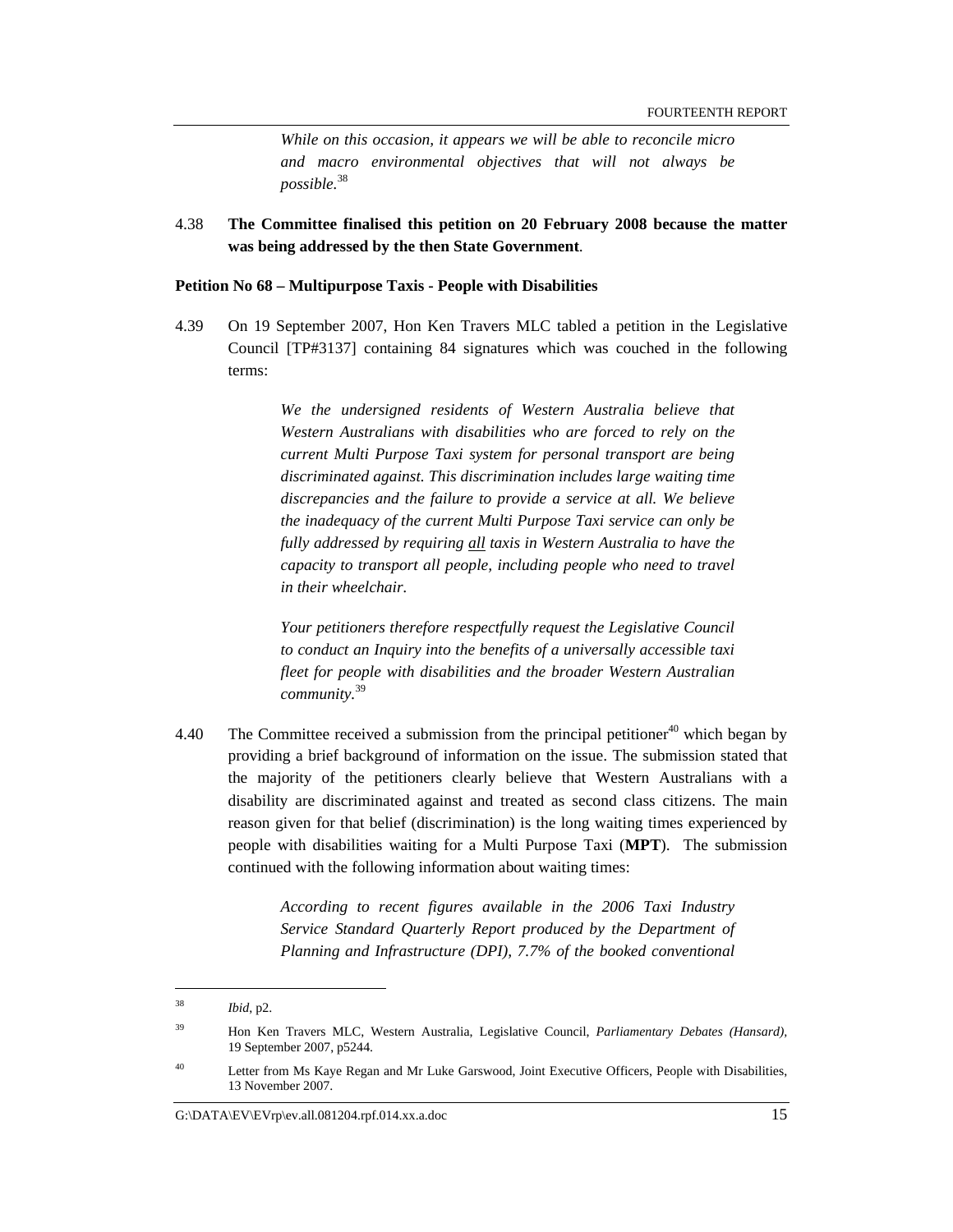*taxi jobs occur outside 15 minutes from the time requested during peak hour traffic. In comparison 39% of bookings made by people with disabilities requesting a MPT must wait longer than 15 minutes to be picked up.* 

*Outside peak hour response times change to a negligible 4.3% of people requesting conventional cabs waiting more than 15 minutes to be picked up, compared to 25% of people with disabilities waiting for an MPT in the same timeframe. In reality, the waiting period for a person with a disability requiring a MPT to meet their transportation needs generally equates to a 2-3 hours delay before the passenger is collected. This service is far inferior to that enjoyed by West Australians who do not live with a disability daily. (See http://www.dpi.wa.gov.au/taxis/1558.asp).* 

*Large waiting time discrepancies exist between standard taxi waiting times (refer table 5 of the latest taxi service standards industry quarterly report http://www.dpi.wa.gov.au/mediaFiles/taxis\_MinRep Q42006.pdf). This affects the individuals right to fully participate in the life of the community and inhibits work, recreation, medical and/or social activities and opportunities. A universally accessible taxi fleet would ensure all Western Australians have equal access to taxi services. People with disabilities have the right to be as independent as possible.*

*Even when an MPT is booked in advance, there is still a lengthy delay which can jeopardise personal safety and well-being and cause considerable stress. Long waiting times commonly mean 16.5% of people with disabilities wait longer than 45 minutes for their MPT in off peak times. In contrast only 0.7% non wheelchair users wait for a conventional taxi over the same period.* 

*It is unjust that MPTs cannot be booked in advance for jobs from the airport and intolerable that people with disabilities regularly wait up to 4 hours and even longer, for a taxi to arrive.*<sup>41</sup>

4.41 The submission raised further issues and claimed that MPT drivers are more motivated to take groups of able-bodied passengers rather than a single passenger in a wheelchair, particularly on Friday and Saturday nights; drivers have been known to ignore people that have a guide dog with them and the submission also raised safety and welfare concerns with the following statement:

<sup>41</sup> *Ibid*, pp1–2.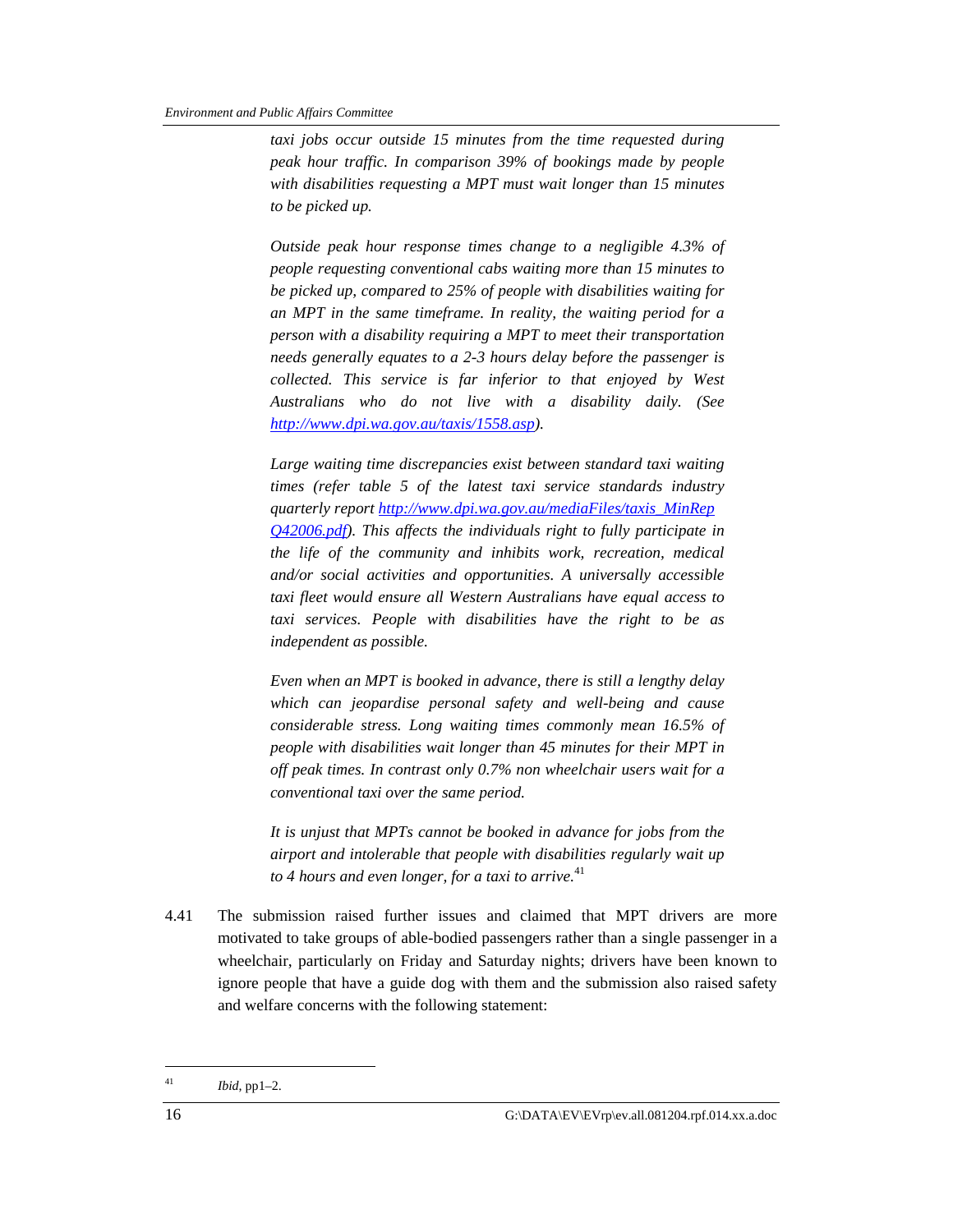*Major safety and welfare concerns exist for vulnerable passengers, especially women with disabilities. Waiting in isolated, unlit and unsafe areas for long periods occurs regularly. This is a duty of care issue as women in this position are targets for abuse and inappropriate behaviour.*<sup>42</sup>

- 4.42 The submission acknowledged that the DPI is aware of service difficulties and that there have been some initiatives introduced, to improve the service, but that there are also some problems with those introduced initiatives.
- 4.43 The Committee received a response from Hon Sheila McHale MLA, then Minister for Disability Services,<sup>43</sup> which began by stating that the Disability Services Commission supports the principal petitioner's request to conduct an inquiry into the benefits of a universally accessible taxi fleet for people with disabilities. The response continued with the following:

*In Western Australia one in five, or 20 per cent of the population, has a disability. The prevalence of disability increases with age; 50 per cent of people aged over 60 years have a disability. The Commission anticipates that the number of people with disabilities in Western Australia will rise by 48 per cent between 2001 and 2021.*<sup>44</sup>

- 4.44 The response from the then Minister for Disability Services stated that the Commission has received many complaints over many years, from Western Australians with disabilities, relating to the inequity and poor service provision for MPT users.
- 4.45 The response referred to the concept of universal access being widely used for many years to provide accessible public services and facilities for the whole community. The response from the then Minister for Disability Services outlined the following documents that have contributed to universal access:
	- *Building Code of Australia;*
	- *Australian Standard 1428 suite;*
	- *Commonwealth Disability Discrimination Act 1992;*
	- *Disability Standards for Accessible Public Transport; and*

<sup>42</sup> *Ibid*, p2.

<sup>43</sup> Letter from Hon Sheila McHale MLA, Minister for Disability Services, 10 December 2007, pp1–3.

<sup>44</sup> *Ibid*, p2.

G:\DATA\EV\EVrp\ev.all.081204.rpf.014.xx.a.doc 17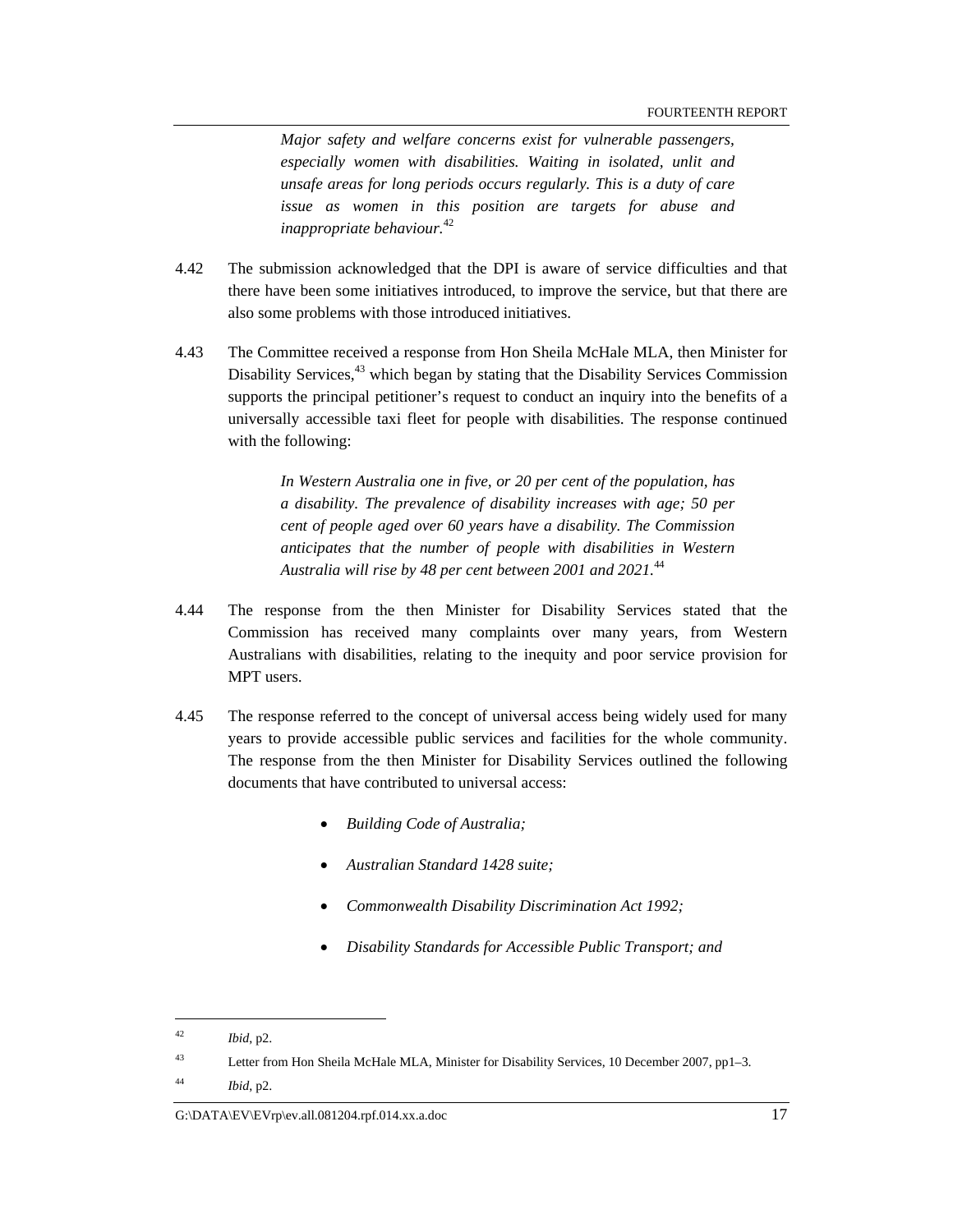## • *Western Australian Equal Opportunity Act 1984.*<sup>45</sup>

- 4.46 The Committee received a response from Hon Alannah MacTiernan MLA, then Minister for Planning and Infrastructure,<sup>46</sup> which began by acknowledging that the published waiting times for wheelchair taxis do not compare favourably with those for conventional taxis. The response, however, stated that the published statistics only recorded the taxis booked through the Taxi Dispatch Services and did not include the 60 per cent of wheelchair jobs organised between the customer and the taxi driver.
- 4.47 The response from the then Minister stated it was Government policy that MPT drivers must give priority to wheelchair passengers and that drivers cannot refuse a passenger with a guide dog. The response referred to the capacity for the DPI to issue fines for non-compliance, or in relation to persistent offenders, confiscate taxi plates. The response referred to the benefits and obstacles of a universal taxi fleet (**UWT**) with the following:

*Whilst it is true that the introduction of a Universal Wheelchair Taxi (UWT) into the conventional taxi fleet would eliminate the vast majority of the concerns raised in this petition, there are major obstacles to this happening in the short-term.* 

*Firstly, DPI is not aware of any vehicle (other than the 'London' taxi cab) that is used as a UWT. I have recently approved a specially modified Toyota Tarago to be licensed and trialled as a Multi Purpose Taxi (MPT). This vehicle may be the closest thing to a UWT available in the foreseeable future — hence the trial.* 

*The second obstacle is cost. This vehicle has undergone extensive modification, which brings its cost up to around that of a standard MPT. Imposing this vehicle on all taxi operators would add a significant expense to their business (approximately \$40,000 -\$50,000 per taxi) and adversely affect the cost of taxi services for all consumers. In my view, it is more efficient to have a dedicated MPT fleet of sufficient capacity.* 

*Indeed, my very strong concern would be, this would greatly affect our capacity to get more general taxis into the system — and in fact reduce the service level for all.*

<sup>45</sup> *Ibid*, p2.

<sup>46</sup> Letter from Hon Alannah MacTiernan MLA, Minister for Planning and Infrastructure, 28 December 2007, pp1–3.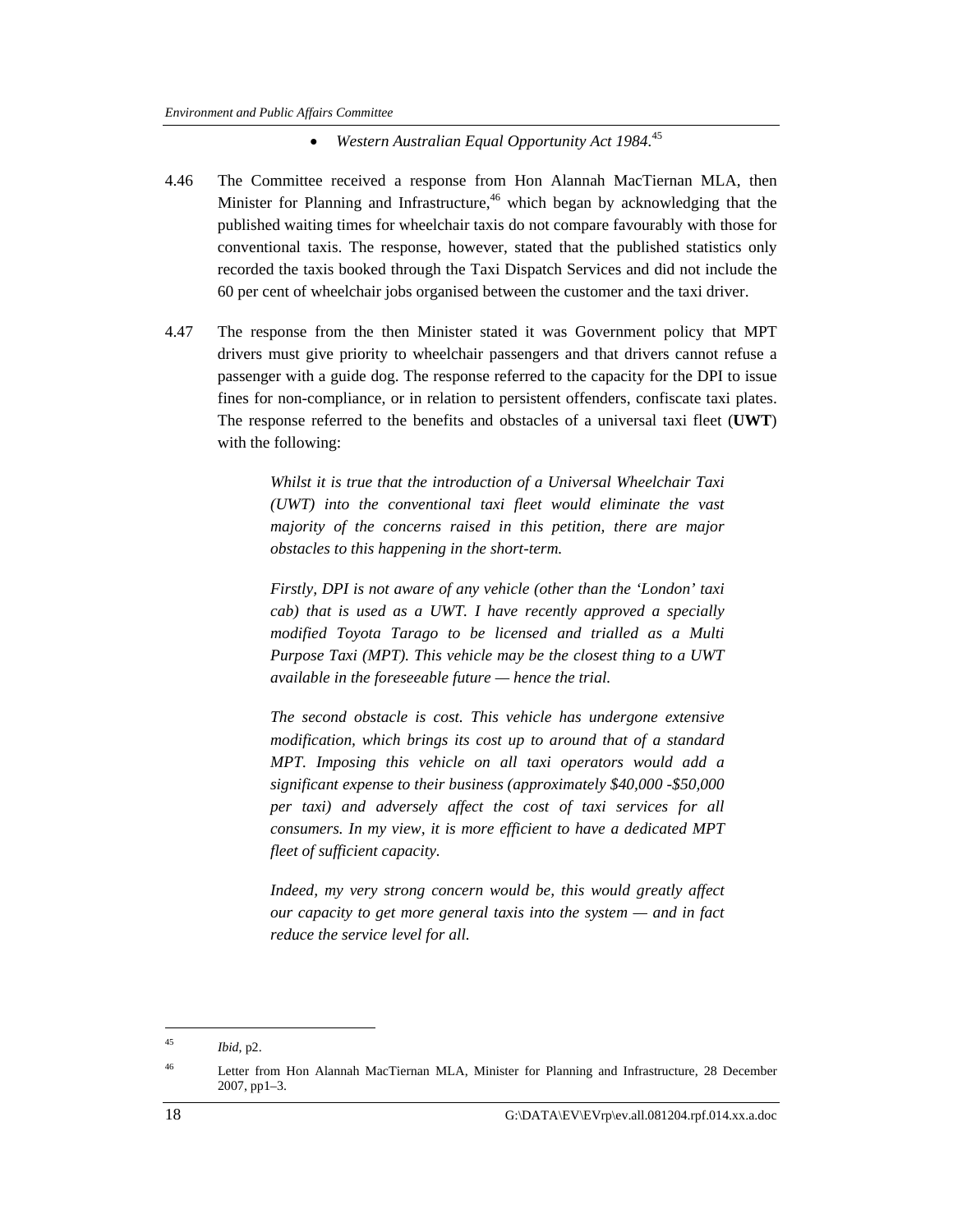*Nevertheless, should the trial prove successful, limited numbers of this type of modified vehicle may well fill a niche role in support of the standard MPT fleet.*<sup>47</sup>

- 4.48 The then Minister for Planning and Infrastructure referred to the Government strategies of implementing a \$6 million programme to buyback the privately owned taxi plates and the "heavily discounted fee of \$100 per week" to help recruit new operators into the industry.<sup>48</sup>
- 4.49 The then Minister outlined a range of initiatives involving a capital outlay of \$8 million over four years which had been introduced in April 2007 and included:
	- *Offering a capital grant of \$15,000 towards the cost of installing the special wheelchair hoist in new vehicles.*
	- *Introducing a subsidy to cover the cost of repositioning taximeters to ensure that the meter can be viewed by people who travel in wheelchairs.*
	- *Introducing a new lifting fee subsidy for every TUSS* [Taxi Users Subsidy Scheme] *wheelchair trip undertaken. This subsidy is now set at \$7.00 per trip for privately booked jobs and \$10.00 for jobs undertaken through the taxi companies.*
	- *Offering an MPT Cadetship Scheme valued at \$1,500.00 to attract new people into the industry. The Cadetship Scheme has enabled over 30 new entrants to qualify as MPT drivers to alleviate driver shortages.*
	- *Offering MPT leases at the favourable rate of \$100.00 per week (some \$150 less than that for a conventional taxi).*
	- *A further incentive to lease an MPT plate is the provision of a 50 per cent discount on the first six months lease - a saving of \$1,300.00.*
	- *Conducting an extensive advertising programme to encourage people from both inside and outside the industry to become an MPT driver and possibly go on to take up an MPT lease plate. From January 2004 to March 2007 DPI issued only 13 MPT lease plates. Since the new programme was introduced in April this year, DPI has issued 21 lease plates.*

<sup>47</sup> *Ibid*, p2.

<sup>48</sup> *Ibid*, p2.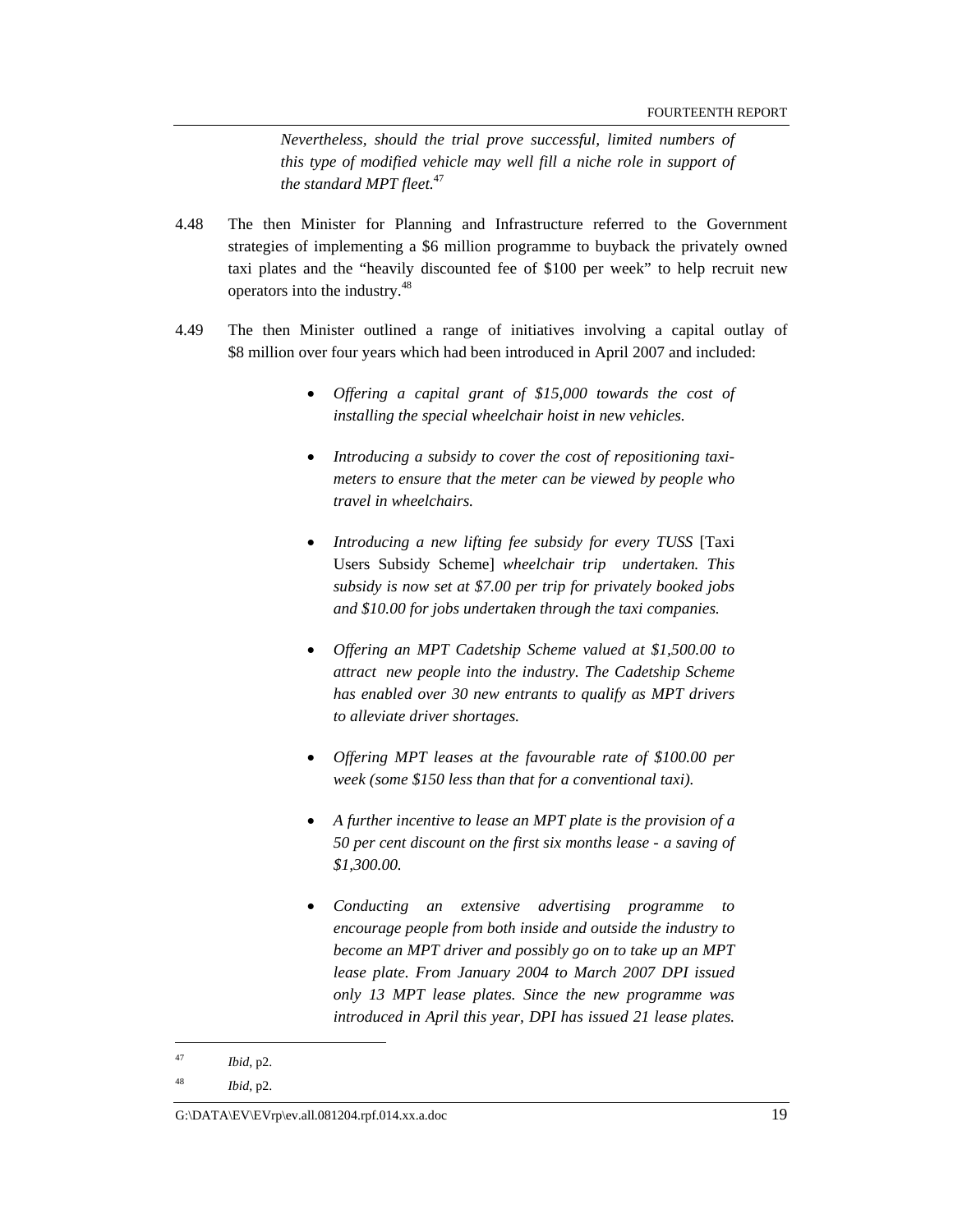*Not all these vehicles are on the road yet as there have been some fit-out delays.*<sup>49</sup>

### 4.50 The then Minister for Planning and Infrastructure concluded with the following:

*Once these vehicles are operational the MPT fleet will be the largest it has ever been. Since fleet size has a substantial influence on service levels, the Government believes that growing the fleet is the correct strategy to foster an excellent wheelchair taxi service. At the same time, we will continue to introduce various improvements until an optimal service is achieved.50*

## 4.51 **The Committee finalised this petition on 20 February 2008 based on the then State Government's commitment to upgrade the MPT service**.

#### **Petition No 78 – State Government Proposal to Amend the** *Prostitution Act 2000*

4.52 On 27 November 2007, Hon Barry House MLC tabled a petition in the Legislative Council [TP#3546] containing 720 signatures which was couched in the following terms:

> *To the President and Members of the Legislative Council of the Parliament of Western Australia in Parliament assembled.*

> *We the undersigned residents of Western Australia are opposed to the Attorney General, Hon Jim McGinty MLA's proposal to decriminalise prostitution and legalise brothels in the state of Western Australia.*

> *The WA Carpenter Government is about to legitimise, institutionalise and sponsor exploitation and the further expansion of sex as a commodity by introducing the WA Prostitution Amendment Bill.*

*If this bill is passed by the WA Parliament, then:* 

*brothel owners, madams and pimps would be licensed by the Department of Racing, Gaming and Liquor;* 

*a licence would authorise them to recruit teenagers (18 or over) to work as prostitutes;* 

*local communities or Councils would not be permitted to prohibit brothels in their community.* 

<sup>49</sup> *Ibid*, p3.

<sup>50</sup> *Ibid*.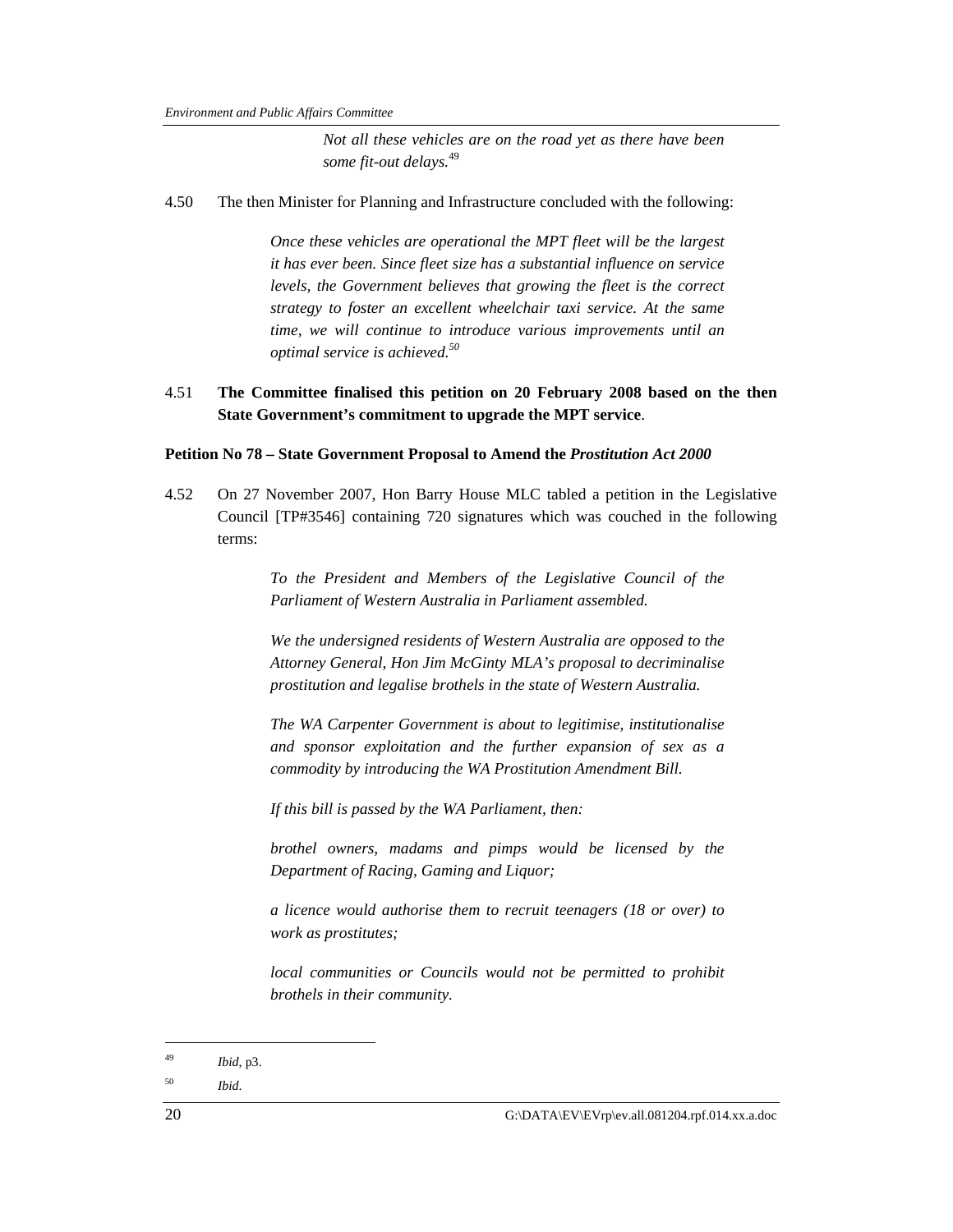*Your petitioners therefore respectfully request the Legislative Council to oppose the State Government's proposal to amend the Prostitution Act 2000.*<sup>51</sup>

4.53 The Committee received a submission from the principal petitioner<sup>52</sup> which clearly opposed the *Prostitution Amendment Bill 2007*. The submission raised the following points in opposition to the legislation:

*Prostitution is exploitation of women;* 

*Legalised prostitution in other States has failed;* 

*Decriminalising prostitution leads to a greater incidence of child prostitution;* 

*Decriminalising prostitution leads to more involvement of organised crime, naturally increasing the exploitation of women in prostitution;* 

*Decriminalising prostitution leads to an increased number of brothels, both licensed and unlicensed;* 

*Decriminalising prostitution leads to an overall increase in the number of prostitutes; and* 

*Decriminalising prostitution leads to increased use of illegal immigrants in sexual slavery.*<sup>53</sup>

- 4.54 The submission concluded by calling for an examination of the legislative model for prostitution in Sweden, which the principal petitioner maintained, is recognised internationally as world best practice.
- 4.55 **The Committee finalised this petition on 20 February 2008, because the Bill was being debated in the Legislative Council**.

#### **Petition No 79 – Human Reproductive Technology Amendment Bill 2007**

4.56 On 4 December 2007, Hon Helen Morton MLC tabled a petition in the Legislative Council [TP#3573] containing 12 signatures which was couched in the following terms:

l

G:\DATA\EV\EVrp\ev.all.081204.rpf.014.xx.a.doc 21

<sup>51</sup> Hon Barry House MLC, Western Australia, Legislative Council, *Parliamentary Debates (Hansard),*  27 November 2007, pp7715–7716.

<sup>52</sup> Letter from Mrs Amber Pasco, principal petitioner, 28 December 2007.

<sup>53</sup> *Ibid*, pp1–2.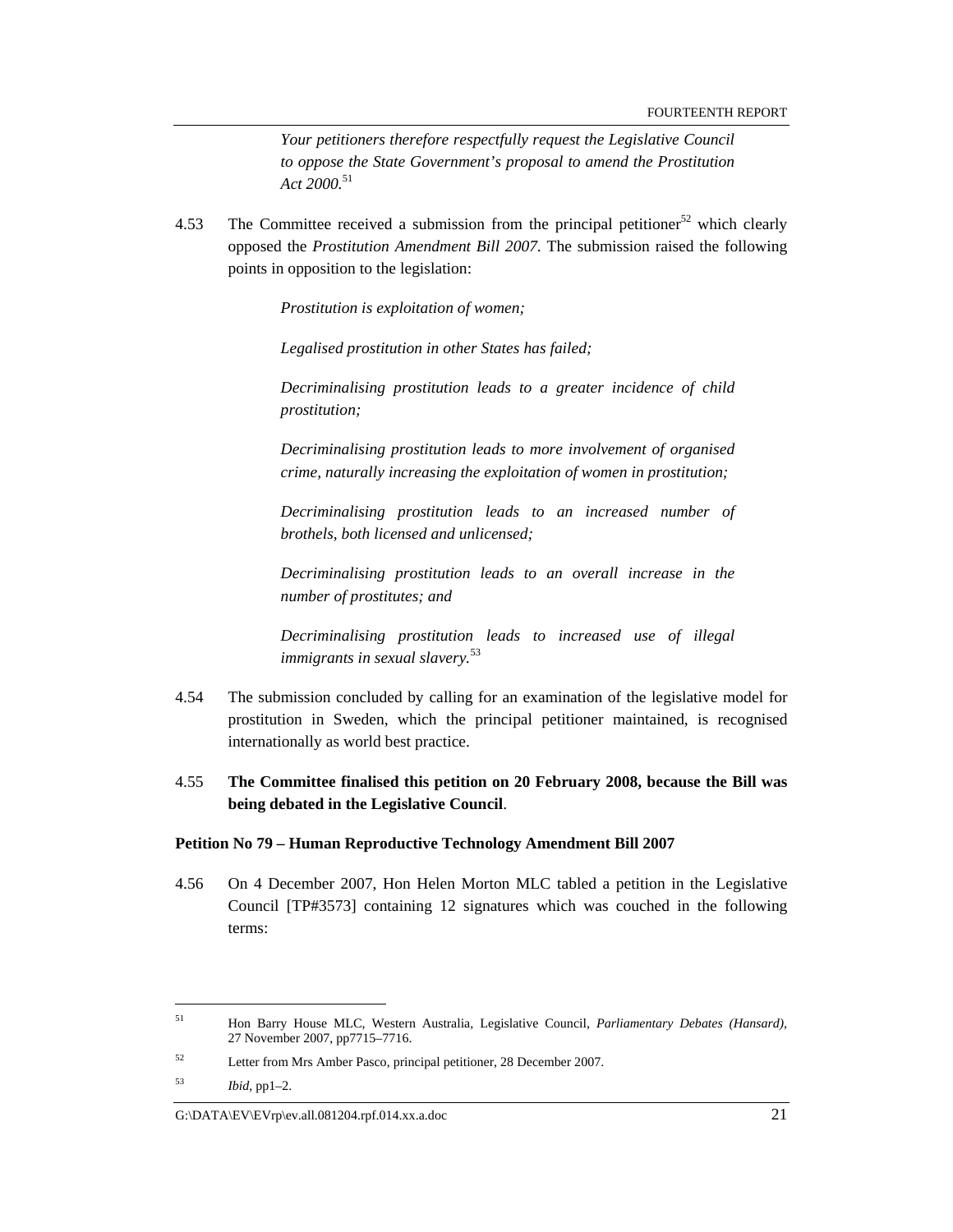*To the Honourable the President and Members of the Legislative Council of the Parliament of Western Australia in Parliament assembled.* 

*We the undersigned residents of Western Australia are opposed to the cloning of human embryos for the purpose of destructive research.* 

*We note that the process called somatic cell nuclear transfer (SCNT) is a technique for cloning and, when carried out using human cells would, if successful, create a human embryo.* 

*We submit that a careful consideration of all the scientific evidence indicates that adult stem cells are proving to be more useful than human embryonic stem cells and that cloning is therefore unnecessary.* 

*In 2004 the UN General Assembly voted in favour of condemning human cloning. Australia supported that condemnation.* 

*Your petitioners therefore respectfully request that the Legislative Council oppose the Human Reproductive Technology Amendment Bill 2007 as it would permit the cloning and destruction of human embryos.*<sup>54</sup>

- 4.57 The Committee received a submission from the tabling member which clearly opposed the proposed legislation.
- 4.58 The Committee noted that the Bill was referred to the Standing Committee on Uniform Legislation and Statutes Review, and that a report was tabled in the Legislative Council on 18 October 2007.<sup>55</sup>
- 4.59 **The Committee finalised this petition on 20 February 2008, because the Bill was being debated in the Legislative Council**.

### **Petition No 82 – Smoking Ban at Graylands**

4.60 On 6 December 2007, Hon Helen Morton MLC tabled a petition in the Legislative Council [TP#3600] containing 44 signatures which was couched in the following terms:

<sup>54</sup> Hon Helen Morton MLC, Western Australia, Legislative Council, *Parliamentary Debates (Hansard),* 4 December 2007, p8121.

<sup>55</sup> Western Australia, Legislative Council, Standing Committee on Uniform Legislation and Statutes Review, Report 23, *Human Reproductive Technology Amendment Bill,* 18 October 2007.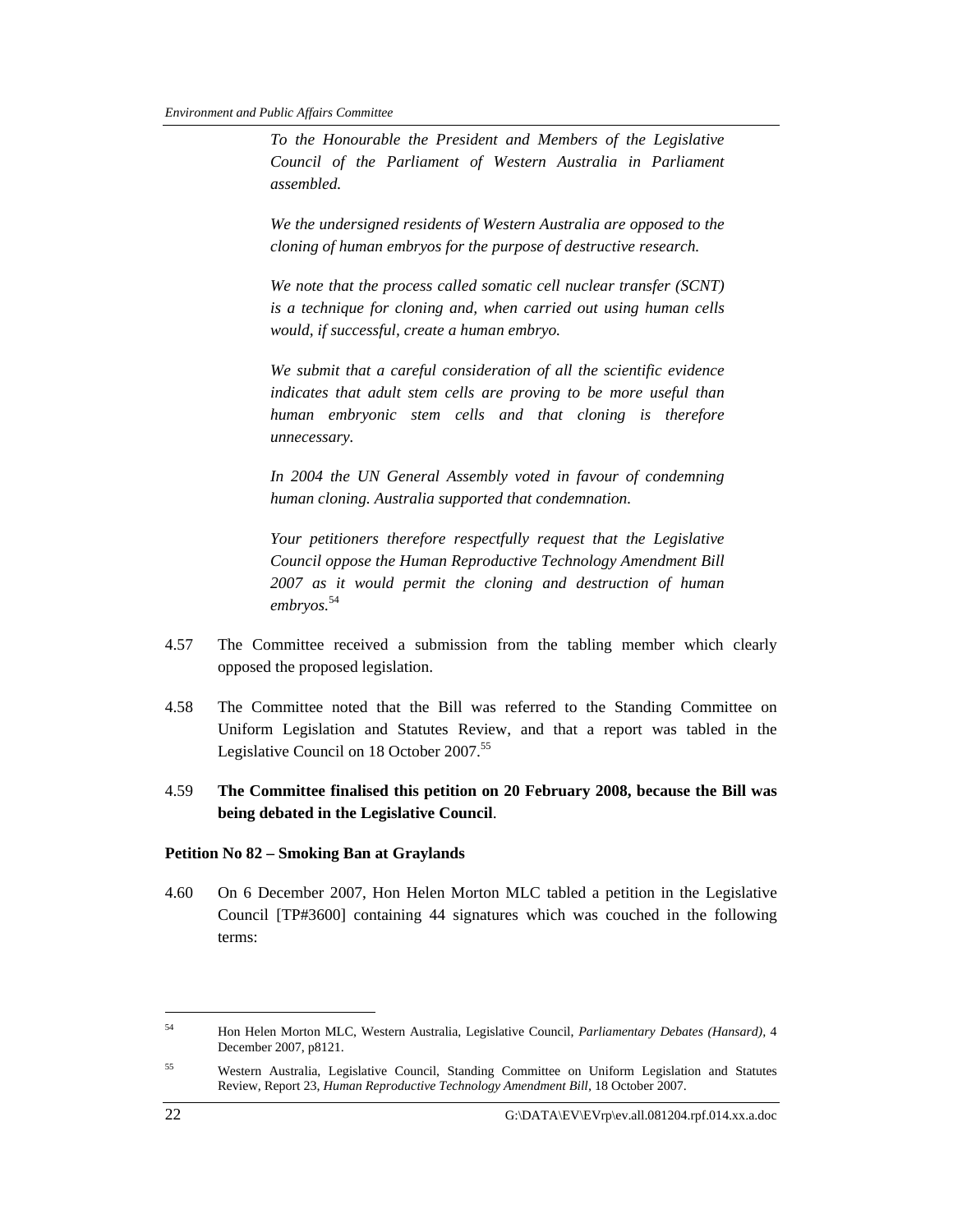*To the President and Members of the Legislative Council of the Parliament of Western Australia in Parliament assembled:* 

*We the undersigned residents of Western Australia call on the Legislative Council to direct the Minister for Health to reconsider the implementation of the non-smoking policy at Graylands.* 

*We note that the new policy allows no smoking anywhere at all at Graylands, including the courtyard, and that this policy is due to be implemented on 1 January 2008. This policy applies to all patients, staff, and visitors at Graylands, including patients who have been involuntarily committed.* 

*We note that smoking has been proven to be harmful to one's health, and in no way do we condone or promote smoking. We also note, however, that smoking has been proven to be highly addictive.* 

*We submit that a total ban on smoking for an involuntary patient who is addicted to cigarettes is very harsh, particularly at a difficult time in that person's life, placing additional, unnecessary stress on that person.* 

*We note with some irony that a similar ban on smoking is NOT in place at Parliament House, where smoking is allowed in the courtyard.* 

*Your petitioners therefore respectfully request that the Legislative Council direct the Minister to review this policy and delay its implementation until April 2008, or until such time as the courtyard at Parliament House is also smoke-free.*<sup>56</sup>

4.61 The Committee received a submission from Mrs Chris Warnick<sup>57</sup> which called for an immediate end to the smoking ban at Graylands Hospital. A reference was again made to the capacity for people to smoke in the courtyard at Parliament House. The submission continued with the following:

> *Upon visiting the hospital, I am harassed a lot more by very desperate people, who cannot fully understand why this has happened. For someone who has been smoking for years, it is part of their self medication to cope with their illness. Those who are not in locked*

<sup>56</sup> Hon Helen Morton MLC, Western Australia, Legislative Council, *Parliamentary Debates (Hansard),*  6 December 2007, p8247.

<sup>57</sup> Letter from Mrs Chris Warnick, 15 January 2008.

G:\DATA\EV\EVrp\ev.all.081204.rpf.014.xx.a.doc 23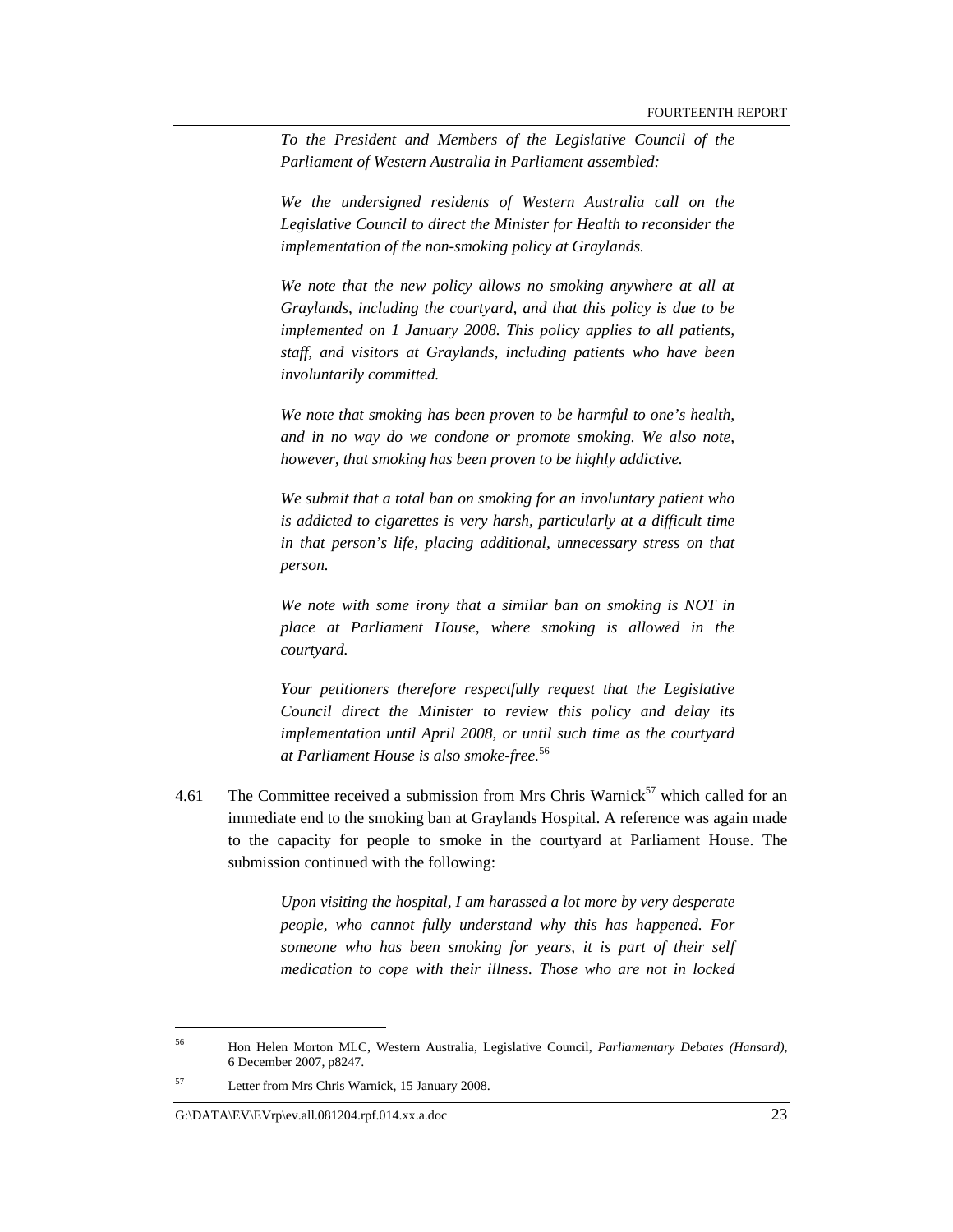*wards can smoke at times and with a good walk have access to shops that sell cigarettes.* 

*The sad feature of the ban is those poor individuals, through no fault of their own, are in a locked ward. Some, who live in locked wards, it is just so hard and I feel really terrible when they quietly beg me for a smoke. I am afraid extra videos and outings do not make up for what they are truly craving. They have nowhere to turn, no one is listening and all they are being told is it is a Health Department directive. They are prisoners, who have committed no crime, except to get sick. These are real people we have forced to quit smoking, many who were high achievers, with high intelligence before they became ill.*<sup>58</sup>

4.62 The Committee received a response from Hon Jim McGinty MLA, then Minister for Health, $59$  which began by stating the following:

> *The Department of Health (DOH) remains committed to continued implementation of the Smokefree Western Australian Health System policy, which came into effect in all health services on 1 January 2008. As the State Government's health policy is to improve the health of all Western Australians, this policy will result in improved health outcomes for consumers, service providers and visitors of health facilities.*

> *Statistics reveal that 19,000 Australians die each year from diseases directly related to smoking. A survey by the University of Western Australia (UWA) indicates that 43 per cent of people with a mental illness smoke, while the smoking rate in the wider community is 15 per cent. People with mental illnesses generally have poorer health and significantly reduced life spans than the general population. The UWA survey found that the death rate of people with a mental illness is two and a half times higher than the general population, with smoking the major contributing factor. Strategies that may reduce smoking or support mental health consumers to quit completely, will improve their general health and quality of life.*<sup>60</sup>

4.63 The then Minister for Health stated that the issues raised in the petition have been addressed on a number of occasions during the preparation phase for implementation of the smoke free policy in mental health services. The then Minister stated that the

<sup>58</sup> *Ibid*, p1.

<sup>59</sup> Letter from Hon Jim McGinty MLA, 10 March 2008.

<sup>60</sup> *Ibid*.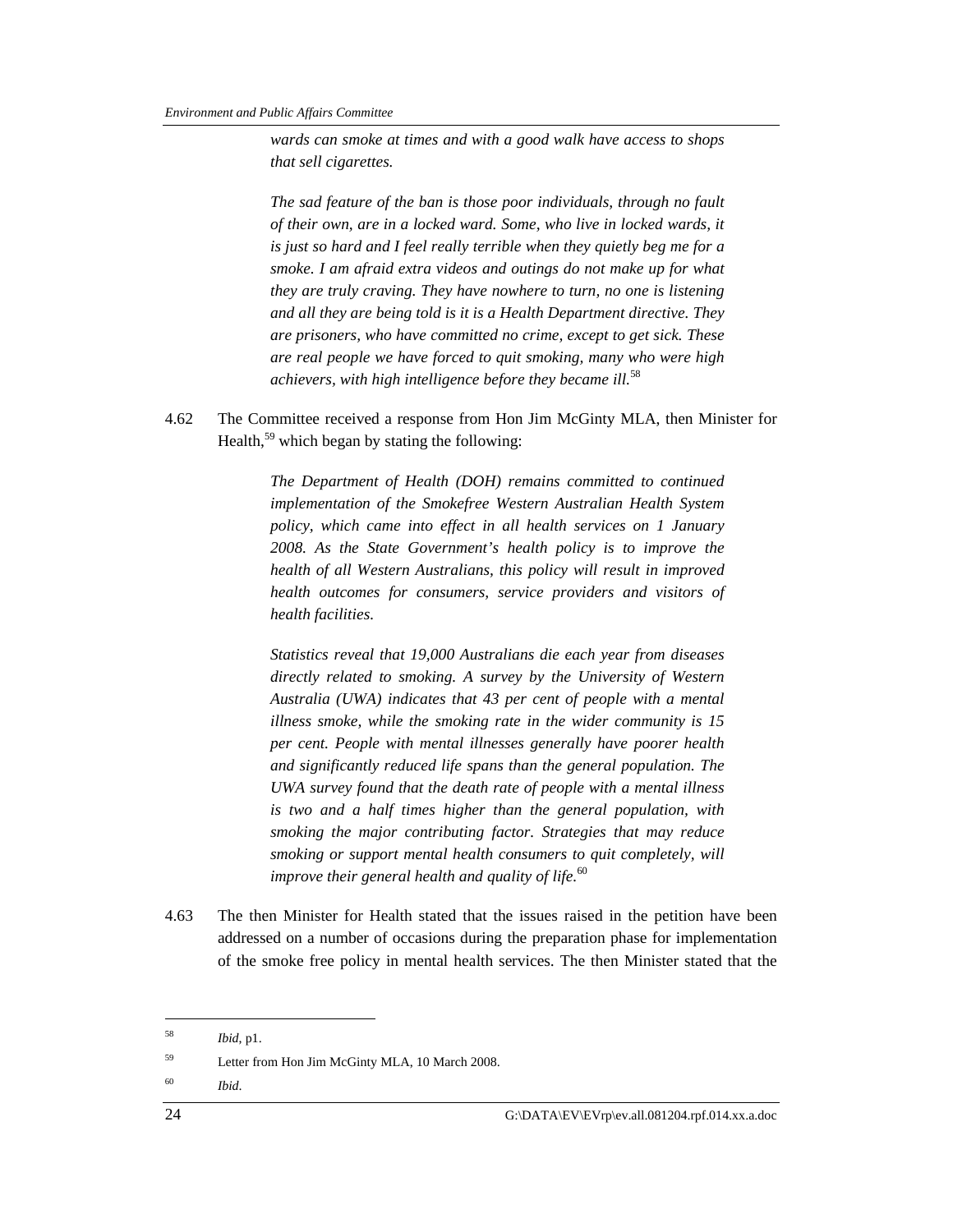issues raised had also been addressed through direct correspondence with the principal petitioner, Mrs Warnick.

4.64 **The Committee finalised this petition on 19 March 2008 because the then State Government had clearly made its decision on this issue**.

**Petition No 86 – Real Estate and Business Agents Amendment Bill 2007** 

4.65 On 12 March 2008, Hon Ray Halligan MLC tabled a petition in the Legislative Council [TP#3756] containing 20 signatures which was couched in the following terms:

> *To the President and Members of the Legislative Council of the Parliament of Western Australia in Parliament assembled.*

> *We the undersigned residents of Western Australia strongly oppose the Real Estate and Business Agents Amendment Bill 2007. It will allow an unfair advantage to large banking organisations at the expense of small business. There would be no level playing field in business broking as the large financial organisations would not be required to adhere to the regulatory regime that applies to licensed business brokers.*

> *The legislation also undermines and threatens consumer protection, as those people who might subsequently use an unlicensed broker would not be protected by the important consumer laws which rightfully apply to the business broking profession and its clients.*

> *Your petitioners therefore respectfully request the Legislative Council to oppose this legislation.*<sup>61</sup>

4.66 **The Committee finalised this petition on 19 March 2008, because the Real Estate and Business Agents Amendment Bill 2007, will be debated in the Legislative Council upon receipt**.

#### **Petition No 22 – Utility Consumer Hardship**

- 4.67 On 15 November 2005, Hon Sally Talbot MLC tabled a petition in the Legislative Council [TP#1001] containing 180 signatures requesting the Legislative Council to examine and address utility consumer hardship by:
	- *1. Assessing the extent, nature, underlying causes and cost of utility hardship in Western Australia, including examining*

<sup>61</sup> Hon Ray Halligan MLC, Western Australia, Legislative Council, *Parliamentary Debates (Hansard),*  12 March 2008, p697.

G:\DATA\EV\EVrp\ev.all.081204.rpf.014.xx.a.doc 25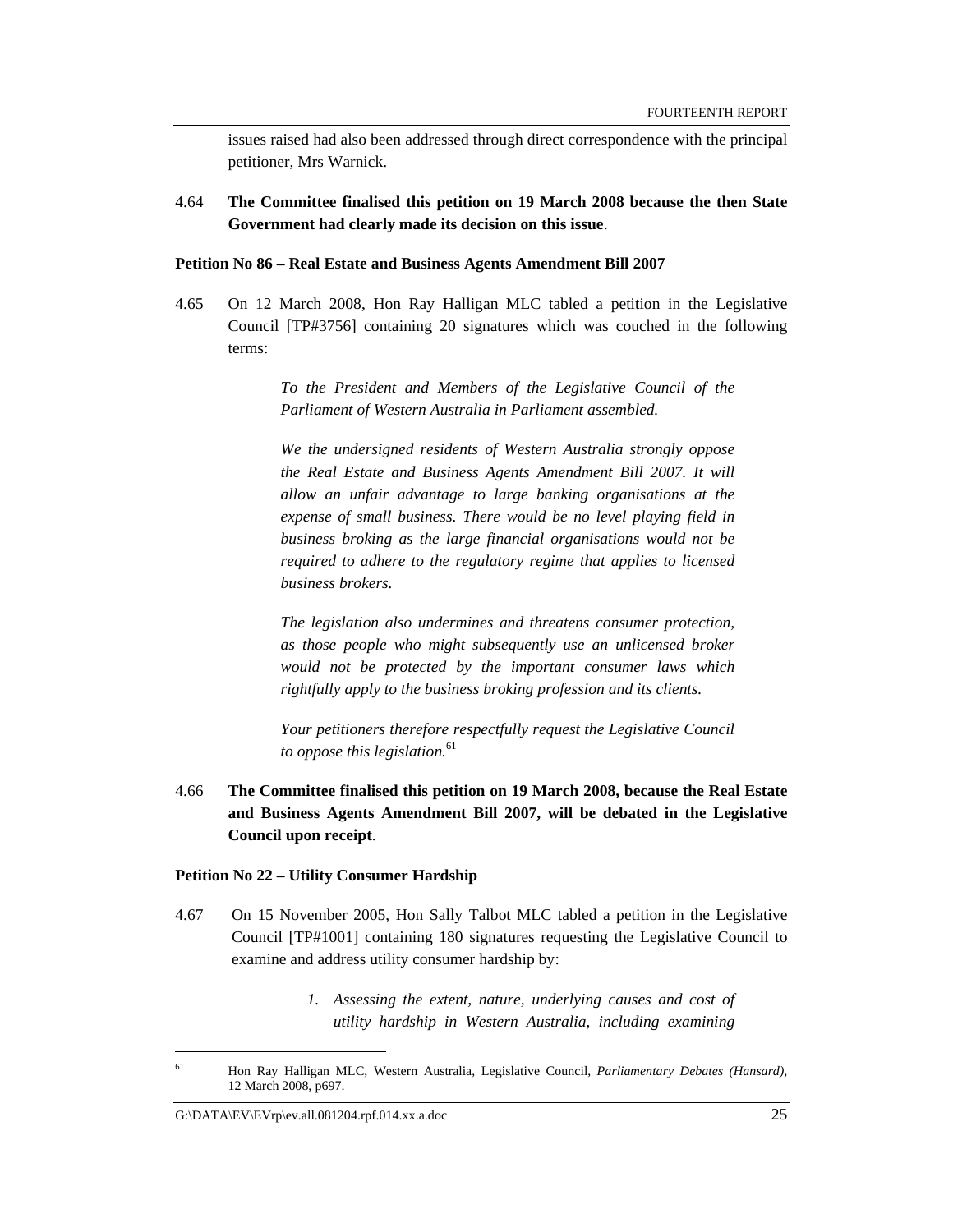*situations where consumers are disconnected or restricted on account of being genuinely unable to afford their utility bills.* 

- *2. Reviewing recent studies and relevant policies and practices both in Australia and overseas dealing with utility debt.*
- *3. Assessing the impact on consumer hardship of the policies and practices of Western Australian Utilities, Government departments and agencies.*
- *4. Recommending changes to the policies, programs, regulations and practices of Utilities, the Economic Regulation Authority, the Energy Ombudsman, and Government departments and agencies, to mitigate consumer utility hardship.*<sup>62</sup>

## 4.68 **The Committee finalised this petition on 2 April 2008 and tabled Report No 13 in the Legislative Council on 10 April 2008**. 63

## **Petition No 75 – Legislation to improve Cat Welfare**

4.69 On 20 November 2007, Hon Giz Watson MLC tabled a petition in the Legislative Council [TP#3509] containing 910 signatures which was couched in the following terms:

> *To the President and Members of the Legislative Council of the Parliament of Western Australia in Parliament assembled.*

> *We, the undersigned residents of Western Australia, support legislative changes to improve the welfare of all cats in Western Australia. We propose a solution, comprised of the following four components:*

- *Government subsidisation of Cat Haven's established and specialist ranger service, and for this service to have a legal status similar to that of other ranger services.*
- *Legislation specifically pertaining to cats that would require compulsory sterilization, micro chipping and registration of all domestic cats (excluding those kept by breeders) that*

<sup>62</sup> Hon Sally Talbot MLC, Western Australia, Legislative Council, *Parliamentary Debates (Hansard),*  15 November 2005, p7195.

<sup>63</sup> Western Australia, Legislative Council, Standing Committee on Environment and Public Affairs, Report 13, *A Petition on Consumer Utility Hardship in Western Australia*, 10 April 2008.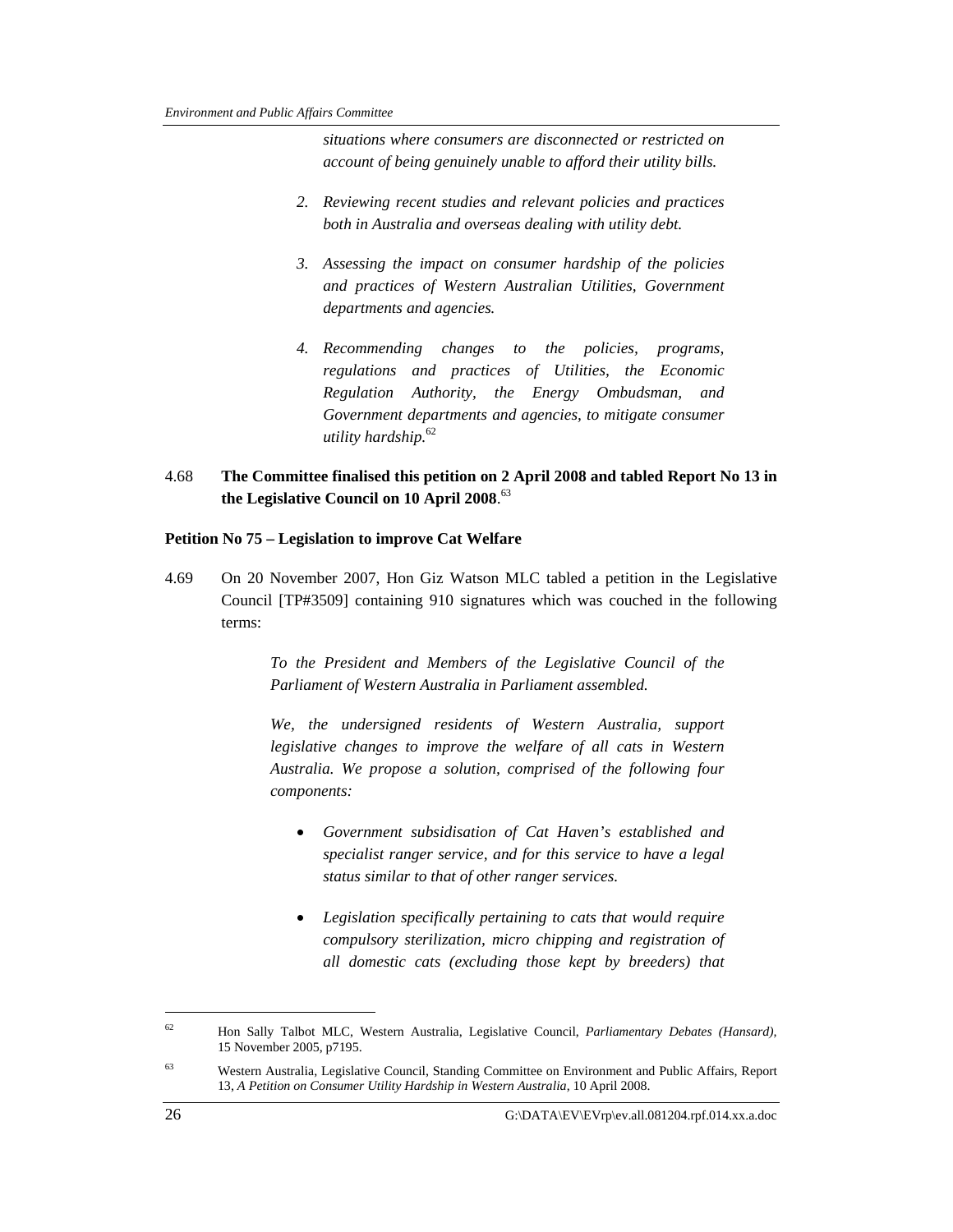*would replace all existing local government regulation regarding cats.* 

- *A working group comprised of interested parties be formed to formulate this Bill.*
- *Changes to the* Animal Welfare Act 2002 *that would give cats a legal status and clarify related issues, as has been standard for dogs for many years.*

*These elements would need to be used in combination to affect the level of change needed to bring about effective improvement to cat welfare outcomes in WA.* 

*Your petitioners therefore respectfully request the Legislative Council to support the introduction of all of the above stated changes.*<sup>64</sup>

- 4.70 The Committee received a submission from the principal petitioner<sup>65</sup> which began by stating that there is a permanent cat welfare crisis in WA, due to an overpopulation of cats; ignorance and wilful neglect by a minority of cat owners; seriously deficient regulation regarding cats; and a lack of proper support for organisations dealing with the problem.
- 4.71 The submission provided information about some of the work that the Cat Welfare Society WA Inc. (Cat Haven) undertakes and stated that they operate with no government support of any kind.
- 4.72 The submission provided information about Cat Haven's ranger service and expanded on the need for legislation by stating that the Animal Welfare Act 2002 has not reduced or changed the nature of WA's cat welfare crisis.
- 4.73 The Committee received a response from Hon Ljiljanna Ravlich MLC, then Minister for Local Government,<sup>66</sup> which began with a reference to the approval of a small grant of up to \$10,000, on a dollar for dollar basis with the Cat Haven. The response stated that the Cat Haven has not yet indicated whether it intended to accept the offer or not.
- 4.74 The response from the then Minister for Local Government referred to State Government policy on cat legislation with the following:

<sup>64</sup> Hon Giz Watson MLC, Western Australia, Legislative Council, *Parliamentary Debates (Hansard),*  20 November 2007, p7314.

<sup>65</sup> Letter from Ms Liddell Williams, Committee member of Cat Welfare Society, 26 December 2007.

<sup>66</sup> Letter from Hon Ljiljanna Ravlich MLC, Minister for Local Government, 11 January 2008.

G:\DATA\EV\EVrp\ev.all.081204.rpf.014.xx.a.doc 27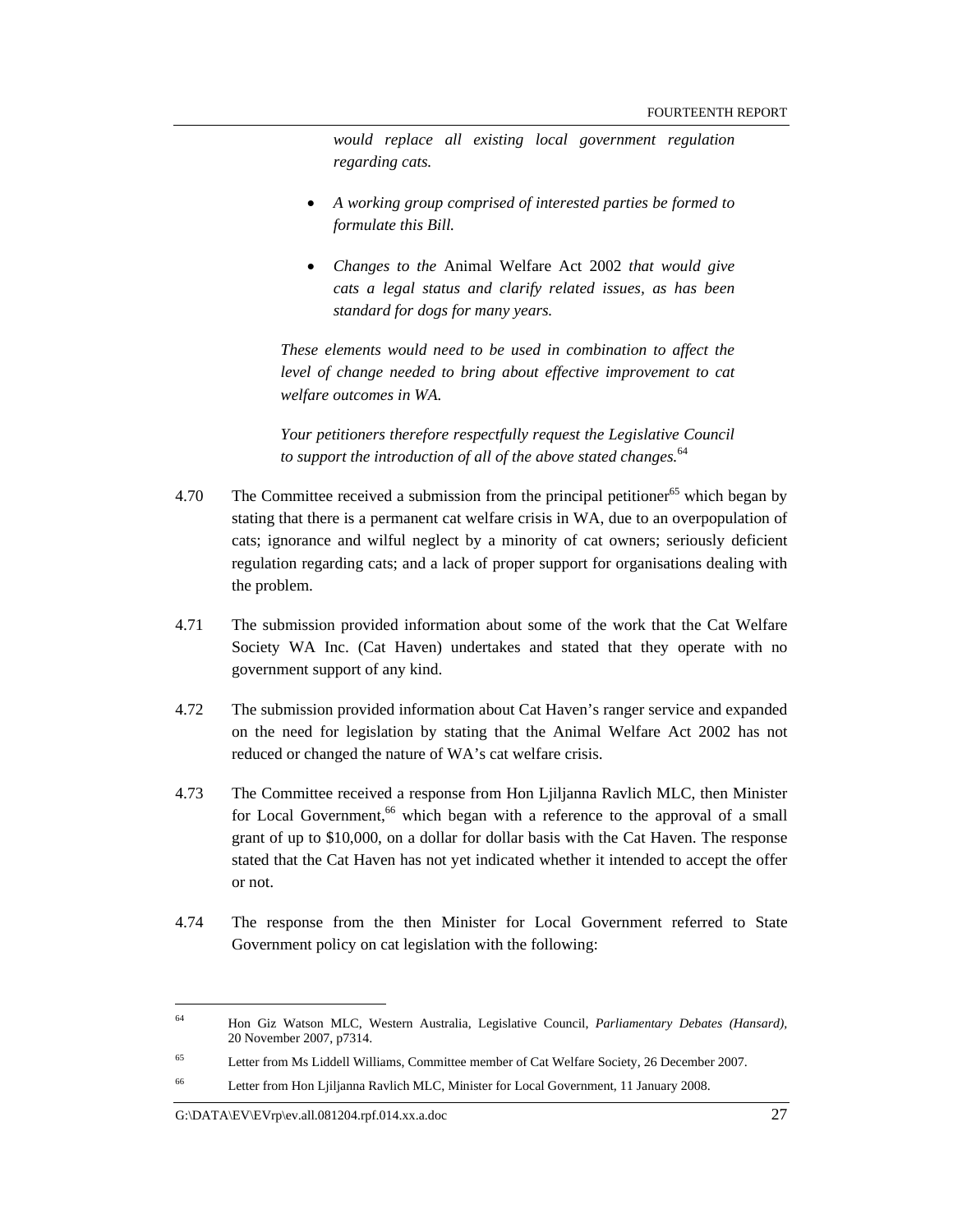*State Government policy on matters relating to cat legislation, including issues relating to compulsory sterilisation, microchipping and registration, is for local governments to adopt local laws for the control of cats that take into account local circumstances. This approach is facilitated by the* Local Government Act 1995*, which provides for local governments to make local laws for the good governance of people living in the district.*<sup>67</sup>

- 4.75 The response from the then Minister concluded by stating that all animals, including cats, are provided for under the *Animal Welfare Act 2002*. 68
- 4.76 **The Committee finalised this petition on 2 April 2008 because the Committee formed the view that the petition had been taken as far as possible at the time**.

## **Petition No 81 – Teacher Supply and Salaries and Allowances**

4.77 On 5 December 2007, Hon Matthew Benson-Lidholm MLC tabled a petition in the Legislative Council [TP#3589] containing 3387 signatures which was couched in the following terms:

> *To the President and Members of the Legislative Council of the Parliament of Western Australia in Parliament assembled.*

> *We the undersigned residents of Western Australia respectfully request that the Parliament of Western Australia give serious and due consideration to the current teacher shortage crisis in Western Australian public schools. Without the identification and implementation of attraction and retention measures for teacher and administrators the crisis will deepen.*

> *Your petitioners therefore respectfully request that the Legislative Council support the necessary growth in the 2008 State Budget to allow for:*

- *Significant increases in salaries for teachers and administrators*
- *Substantial increases in allowances to meet the high costs of living in country and remote areas*
- *Career structures that reward teachers for remaining in classrooms*

<sup>67</sup> *Ibid*, p1.

<sup>68</sup> Act No 33 of 2002.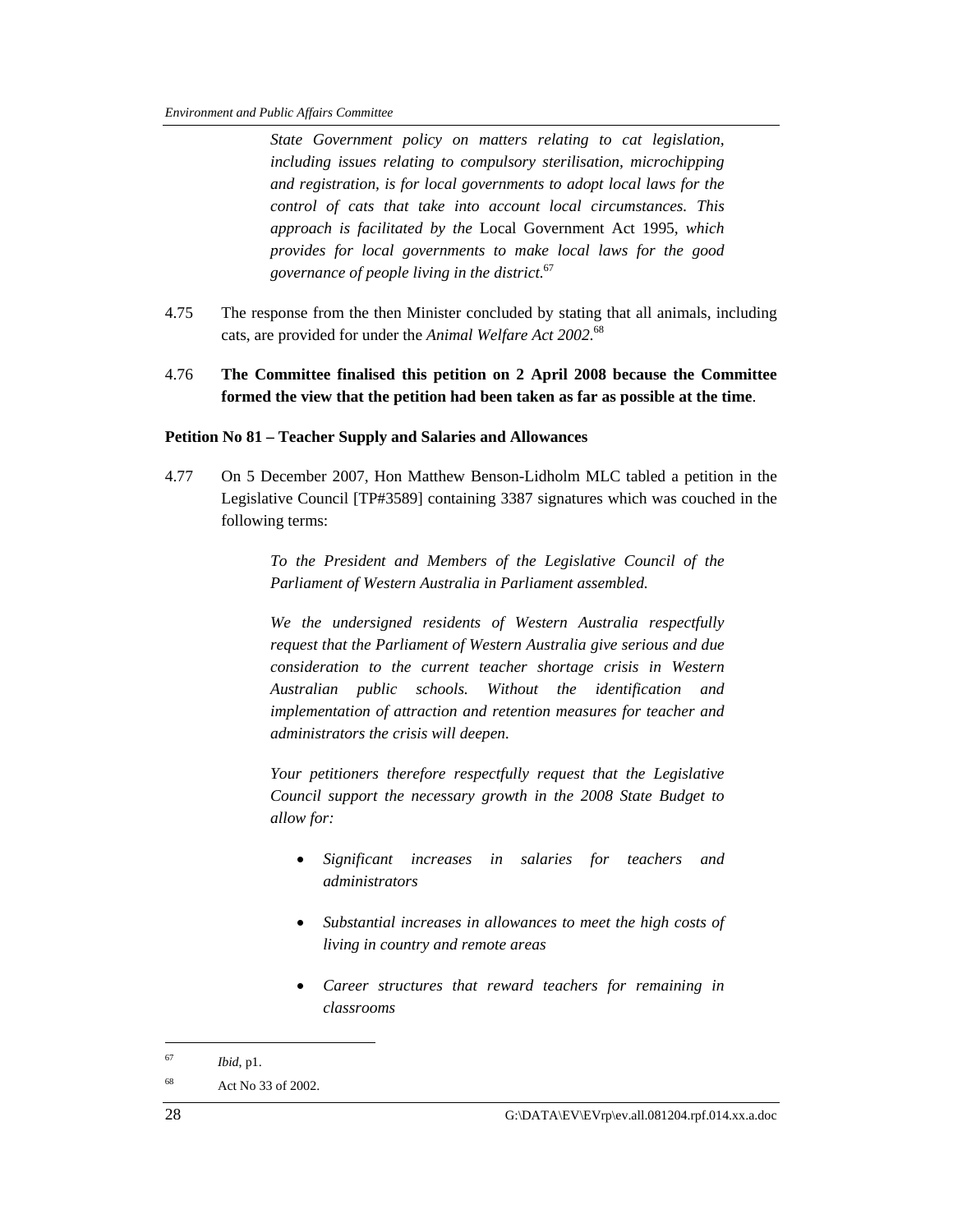- *The adequate supply of appropriate GROH* [Government Regional Officers Housing] *housing in country and remote areas.* 69
- 4.78 The Committee received a submission from the principal petitioner<sup>70</sup> which raised four main issues affecting teachers in public schools. These were housing, salaries, career structures and allowances.
- 4.79 The Committee received a response from Hon Mark McGowan MLA, then Minister for Education, which focused primarily on the salary negotiations between the State Government and the State School Teachers Union of WA.<sup>71</sup>
- 4.80 **The Committee finalised this petition on 2 April 2008 because the issues raised in the petition were essentially an industrial relations matter, which were being considered as part of ongoing negotiations in that process.**

## **Petition No 88 – Prostitution Amendment Bill 2007 - Oppose**

4.81 On 19 March 2008, Hon Helen Morton MLC tabled a petition in the Legislative Council [TP#3792] containing 283 signatures which was couched in the following terms

> *To the Honourable the President and Members of the Legislative Council of the Parliament of Western Australia in Parliament assembled.*

> *We the undersigned Electors of the City of Belmont request that the Legislative Council votes against the Prostitution Amendment Bill 2007 because it will expand the brothel industry and be harmful for families and increase the abuse and trafficking of women in the City of Belmont.*<sup>72</sup>

4.82 **The Committee finalised this petition on 7 May 2008, because the Prostitution Amendment Bill had passed through the Legislative Council on 1 April 2008, and received assent on 14 April 2008**. 73

<sup>69</sup> Hon Matthew Benson-Lidholm MLC, Western Australia, Legislative Council, *Parliamentary Debates (Hansard),* 5 December 2007, p8182.

<sup>70</sup> Letter from Ms Anne Gisborne, President, State School Teachers Union of Western Australia Inc 10 January 2008.

<sup>&</sup>lt;sup>71</sup> Letter from Hon Mark McGowan MLA, Minister for Education and Training, 17 March 2008.

<sup>72</sup> Hon Helen Morton MLC, Western Australia, Legislative Council, *Parliamentary Debates (Hansard),*  19 March 2008, p1143.

<sup>73</sup> *Government Gazette*, No 60, Perth, 18 April 2008, p1492.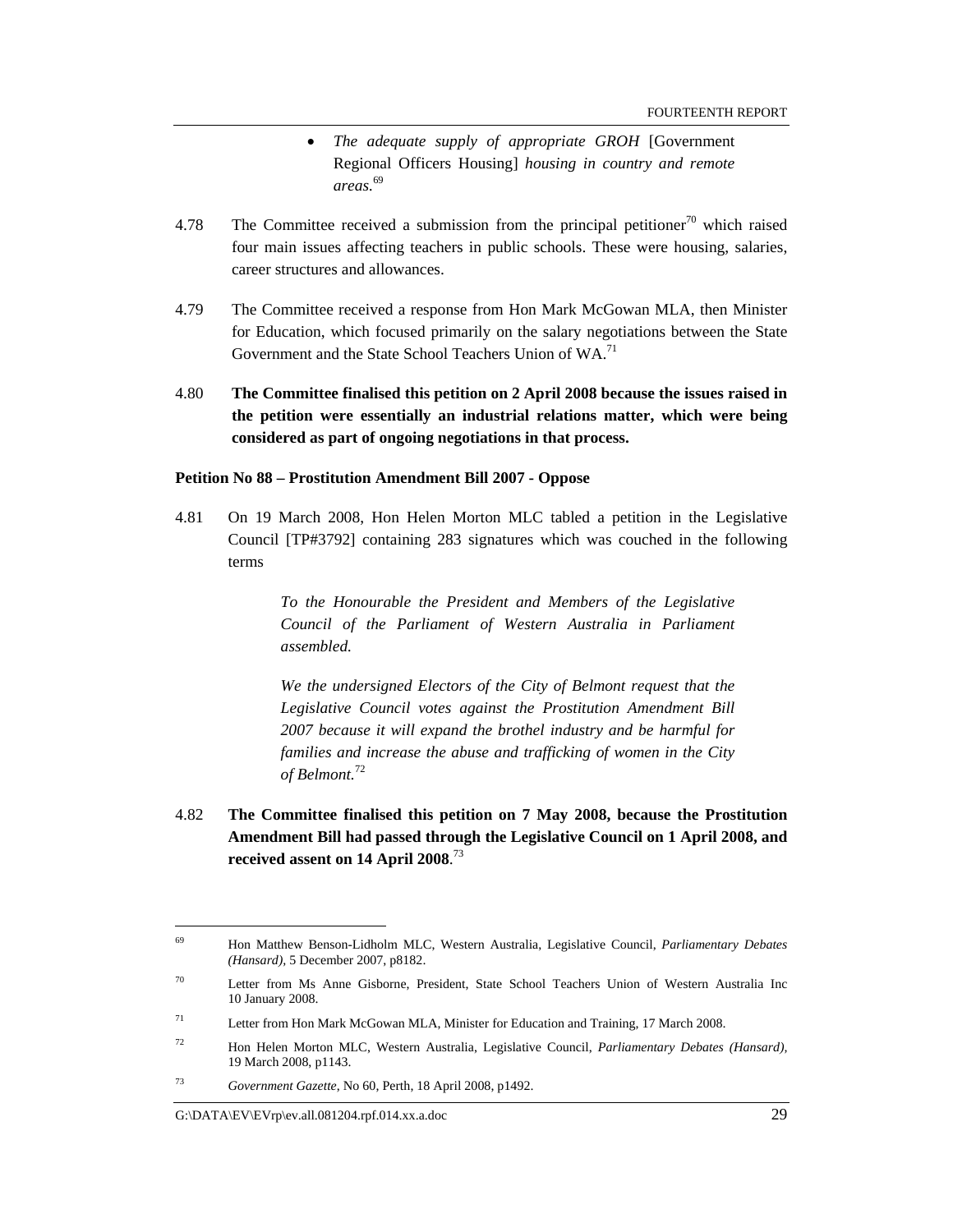## **Petition No 73 – Allenswood and East Greenwood Primary Schools Proposed Amalgamation**

4.83 On 20 November 2007, Hon Ray Halligan MLC tabled a petition in the Legislative Council [TP#3507] containing 95 signatures which was couched in the following terms:

> *To the Honourable the President and Members of the Legislative Council of the Parliament of Western Australia in Parliament assembled.*

> *We, the undersigned residents of Western Australia, recognising the State's role in promoting the welfare, health and safety of our children, respectfully ask the Legislative Council to call on the government to:*

- *1. Realise the full potential of the Allenswood Primary School site for the future by retaining the total area.*
- *2. Rebuild the new proposed school on the original Allenswood Primary School site footprint.*
- *3. Retain the existing school oval. (This would give security for the primary school children and have on hand facilities for physical programs to overcome obesity problems being experienced by children today.)*
- *4. Ensure no new road is constructed through the school site. (This is detrimental to the children's safety and general amenity of the residents.)*
- *5. Protect flora and fauna surrounding the Allenswood School, by retaining the existing site's bush land.*
- *6. Prevent the East Greenwood School site being sold for housing and ensure community consultation as to the ultimate use of this site.*<sup>74</sup>
- 4.84 The Committee received a submission from the principal petitioner<sup>75</sup> which began by stating that the petitioners want the full potential of Allenswood Primary School to be realised for the future by retaining the total area because:

<sup>74</sup> Hon Ray Halligan MLC, Western Australia, Legislative Council, *Parliamentary Debates (Hansard),*  20 November 2007, p7313.

<sup>75</sup> Letter from Mr Edmund Burton, President, Kingsley and Greenwood Residents' Association, 11 December 2007.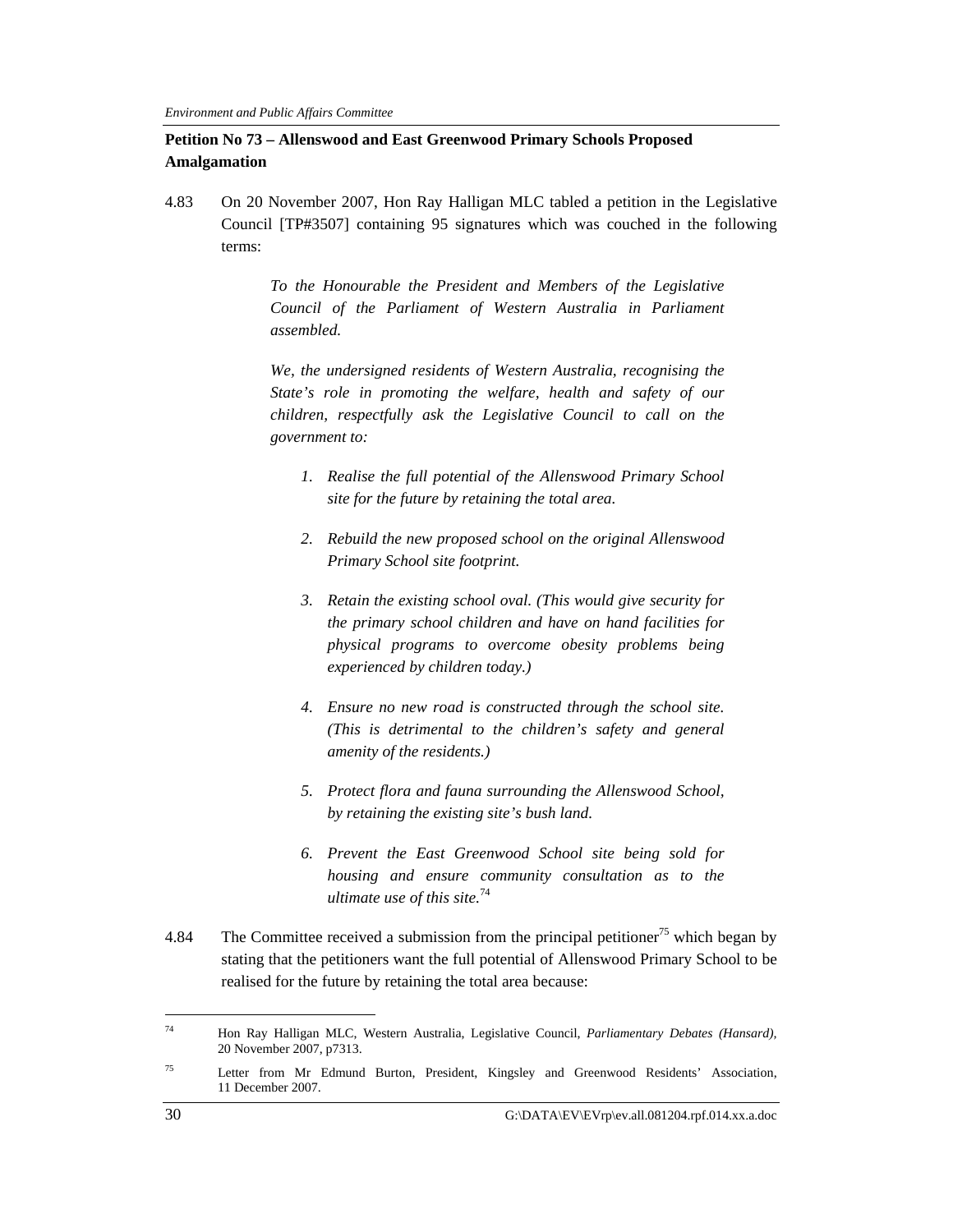- *The changing demographics have not been taken into consideration bearing in mind that there are things in place such as the baby bonus, 60% infill policy and also there is currently 1,000+ women of child bearing age residing in the Greenwood catchment area.*
- *Reduction of current Allenswood School site will be detrimental to current and future generations and inhibit future expansion when demographics change.*
- *To achieve the full potential we must have the proposed new school built on the current Allenswood Primary School site as this will result in reduced building costs, retention of the school oval and current bushland being retained. With careful planning, future expansion of the school can be enhanced.*
- *We don't want demountable classrooms appearing on the new school site immediately after completion due to lack of foresight by the Government.*<sup>76</sup>
- 4.85 The submission expressed concerns with the proposed shared use arrangement for the public reserve by highlighting the lack of security for children who could encounter 'stranger danger', syringes and dogs. The submission also stated that obesity is a major problem and that recreational areas must be available at all recesses and after school to maximise children's activities.
- 4.86 The submission highlighted the importance of retaining bushland to help reverse climate change and for the pleasant amenity of the suburb. The submission continued with the following:

*Trees which were planted in memory of loved ones by the original parents when the school first opened must be saved. The parents who purchased and planted these trees view this site as a 'sacred site'. Also Tuarts are our national treasures, which as everyone is aware are declining too quickly on our coastal plain.*<sup>77</sup>

4.87 The submission concluded with reference to the lack of consultation and the desire for the petitioners to put a community view to and through the committee.

<sup>76</sup> *Ibid*, p1.

<sup>77</sup> *Ibid*, p2.

G:\DATA\EV\EVrp\ev.all.081204.rpf.014.xx.a.doc 31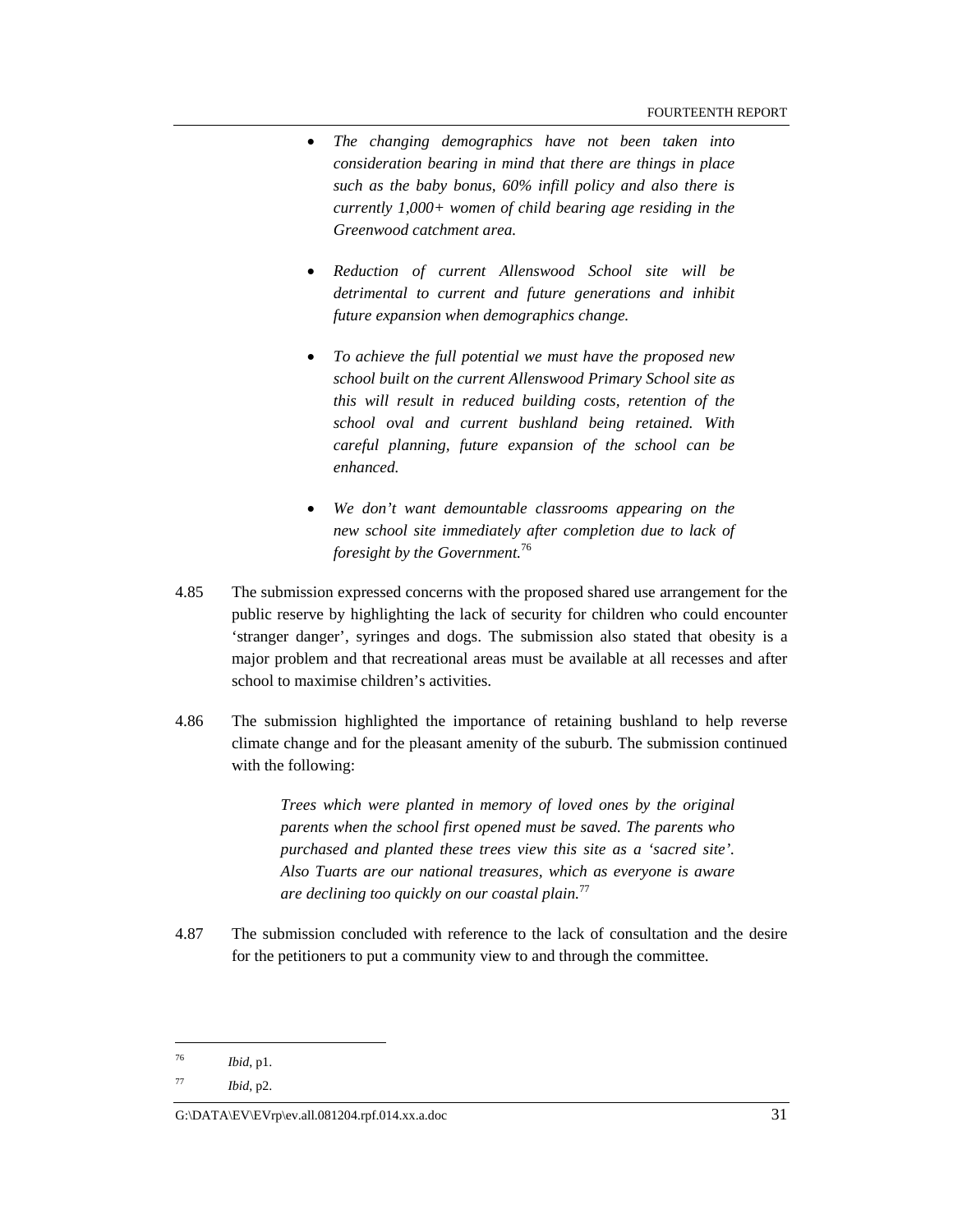- 4.88 The Committee received a response from Hon Mark McGowan MLA, then Minister for Education,<sup>78</sup> which began by stating that the proposed site for the new Greenwood Primary School will accommodate future growth if required and the school will be built to current Department of Education and Training standards.
- 4.89 On the issues of land use and physical activity the then Minister stated the following:

*With regard to the retention of the school oval, a significant area of 2679 sq metres will be provided within the school boundary for physical activity. Junior and senior playing areas, complete with associated equipment will also be provided. In addition, the covered assembly area and two hard courts on site will provide further facilities for physical activity. The new school abuts the 11.4 ha Penistone Reserve and provides an opportunity for a shared use arrangement with the City of Joondalup. Since 1990 it has been Government policy to optimise joint development opportunities between Government and Local Authorities as part of the Better Government Agreement. It is proposed that the school will have use of 1 ha of the reserve during school hours.*<sup>79</sup>

4.90 The then Minister for Education maintained that there is no requirement for a road through the site for the proposed new school development and then continued:

> *With regard to any future development on the Allenswood site, the new owner/developer of any surplus land may propose additional roads when making application for rezoning to the Western Australian Planning Commission.*<sup>80</sup>

- 4.91 The then Minister stated that it is necessary to fund the new school from the sale of the East Greenwood Primary School site. The plan for the new school proposes to retain the majority of native bushland.
- 4.92 The then Minister for Education provided the following rationale for the school amalgamation.
	- *Both primary schools have had declining numbers from 1986 to 2007.*
	- *The schools are in close proximity to each other.*

80 *Ibid*.

<sup>78</sup> Letter from Hon Mark McGowan MLA, Minister for Education, 14 December 2007.

<sup>79</sup> *Ibid*, p1.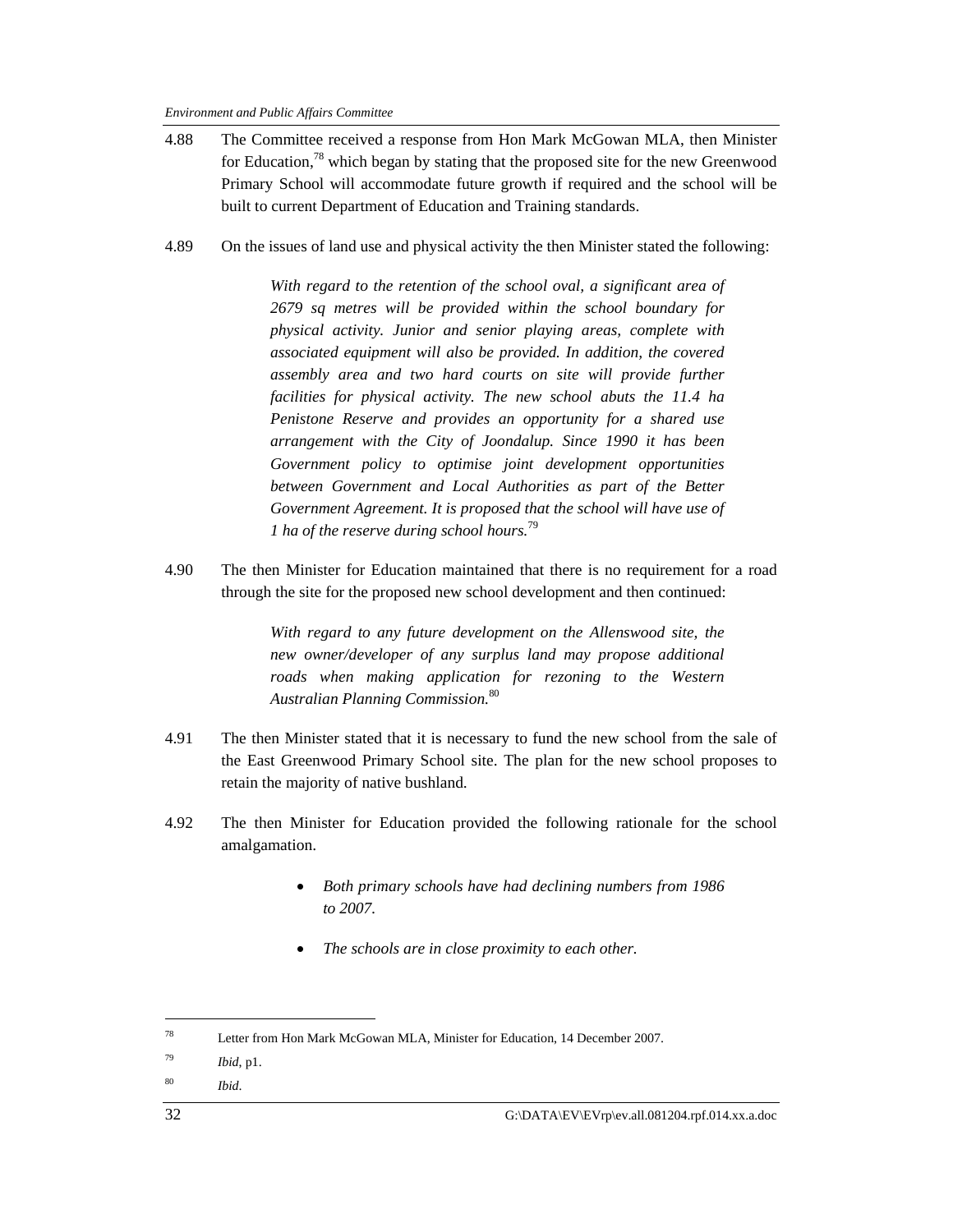- *The new school will have greater access to resources and an increased ability to deliver a broader curriculum to students.*
- *The public primary student per house ratio in the locality of Greenwood has declined from 1996 to 2001, and is expected to decline further in future years.*
- *Western Australian Planning Commission population projections for the City of Joondalup from 2006 to 2021 have indicated the number of children of primary school age in the City will decline over this period.*<sup>81</sup>
- 4.93 In response to the Committee's request for the number of children presently involved in the two schools the then Minister stated the following:

*Current Kindergarten to year 7 enrolments at Allenswood Primary School are 192 and 96 at East Greenwood Primary School. It is anticipated the new Greenwood Primary School will commence with 270 students.*<sup>82</sup>

4.94 The Committee received another response from Hon Mark McGowan MLA, then Minister for Education. The response was in relation to the Committee's additional queries about land use, public open space and the proposed shared use of Penistone Reserve. The then Minister stated the following:

> *I am pleased to advise that Alan Carpenter MLA, Premier of Western Australia, recently announced that no land at the Allenswood Primary School site will be sold. The portion of land not required for the new school will be retained as open space and as a consequence, the size of the existing site will not change.*

> *However, the Department of Education and Training remains in discussions with the City of Joondalup regarding the proposed shared use of Penistone Reserve, and it is understood the issue will be determined at the Council's March meeting.*

> *An audit of existing mature trees on the site is being undertaken. The project architect for the new school is currently working with landscape and civil works consultants to ensure the maximum number of trees are retained. These consultants will also be requested to investigate the extent of remediation required to the surplus land.*

<sup>81</sup> *Ibid*, p2.

<sup>82</sup> *Ibid*.

G:\DATA\EV\EVrp\ev.all.081204.rpf.014.xx.a.doc 33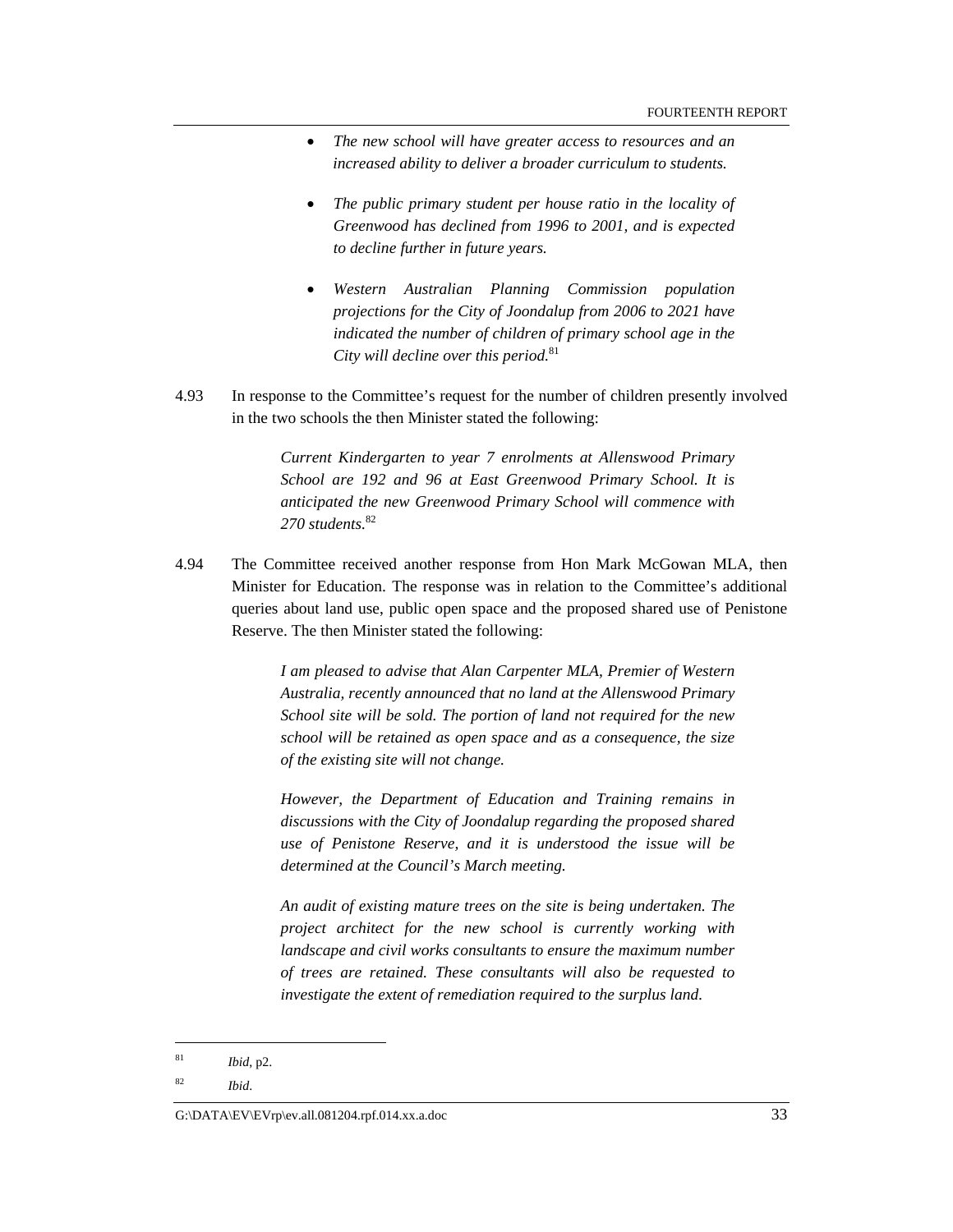*Documentation of the new school was put on hold pending the decision regarding the planning options for the site. While the architect and consultants have now been advised to proceed with the project, detailed plans are not available at this stage.*<sup>83</sup>

4.95 **The Committee finalised this petition on 9 April 2008 because of the then State Government's commitment to retaining all of the land on the Allenswood Primary School site**.

**Petition No 90 – Assaults Against Public Officers - Mandatory Imprisonment** 

4.96 On 3 April 2008, Hon Donna Faragher MLC tabled a petition in the Legislative Council [TP#3863] containing 4709 signatures which was couched in the following terms:

> *To the Honourable the President and Members of the Legislative Council of the Parliament of Western Australia in Parliament assembled.*

> *We the undersigned residents of Western Australia support the introduction of mandatory gaol terms on people who use violence against public officers such as police officers, nursing staff and teachers.*

> *Your petitioners therefore respectfully request the Legislative Council to recommend that the Government introduce such legislation into the Parliament.*<sup>84</sup>

4.97 **The Committee finalised this petition on 9 April 2008, because the matters raised in the petition were under consideration in the Parliament, with the introduction of the Acts Amendment (Assaults on Police Officers) Bill 2008**.

**Petition No 69 – Development of Foreshore Land in Busselton** 

4.98 On 19 September 2007, Hon Giz Watson MLC tabled a petition in the Legislative Council [TP#3139] containing 9 signatures which was couched in the following terms:

> *We the undersigned residents of Western Australia are opposed to the State Government's proposed development of foreshore land in Busselton for the following reasons:*

<sup>83</sup> Letter from Hon Mark McGowan MLA, Minister for Education and Training, 2 April 2008, p1.

<sup>84</sup> Hon Donna Faragher MLC, Western Australia, Legislative Council, *Parliamentary Debates (Hansard),*  3 April 2008, p1742.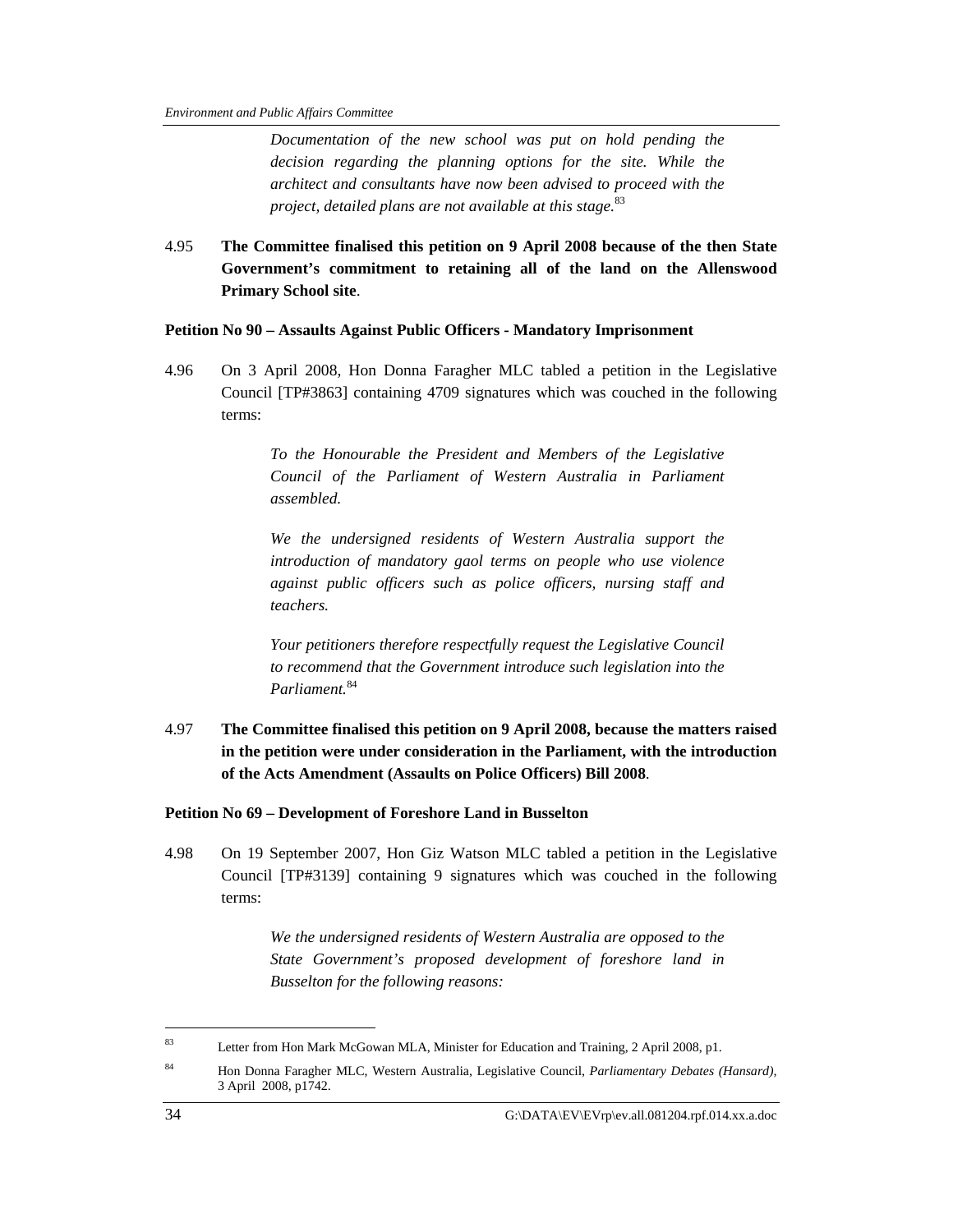*Busselton Shire Council is being asked to sign a document by the State Government that has the potential to cause significant financial damage to the ratepayers of the Busselton Shire. The Council has been asked by the State Government to cover any shortfall in funding, and this has the potential to be many more millions than is expected.* 

*Some of the proposed buildings will fall outside the stated setback guidelines of the State Government's own Coastal Planning Policy, this puts them within an erosion risk zone. This is acknowledged in Worley Parsons report presented by the State Government to the Busselton Shire Council.* 

*The removal of, or disturbance to, mature habitat of the Western Ringtail Possum* 

*The translocation of a large number of the possums, which are an endangered species. Translocation has yet to be proven to be a viable option.* 

*This development will lead to the loss of significant tracts of public open space for local residents and tourists alike.* 

*"Healthy Parks, Healthy People" is a DEC document stating how important public open space is to the social and economic health of the community. To develop this public open space for housing contradicts this document.* 

*Your petitioners therefore respectfully request the Legislative Council to recommend that the Environment and Public Affairs Committee investigate the State Government's redevelopment proposal for Busselton.*<sup>85</sup>

4.99 The Committee received a submission from the principal petitioner Ms Jackie Emery which began with the following:

> *The original estimate for the Busselton jetty rebuild was \$18million. The original funding sought for this State tourism icon was \$6million from the Busselton Shire, (the ratepayers), \$6million from the State Government, and \$6million from the Federal Government. The latest rebuild estimate is \$24million, this was not known at the time of submitting the petition.*<sup>86</sup>

<sup>85</sup> Hon Giz Watson MLC, Western Australia, Legislative Council, *Parliamentary Debates (Hansard),*  19 September 2007, p5243.

<sup>86</sup> Submission from Ms Jackie Emery, 17 October 2007, p1.

G:\DATA\EV\EVrp\ev.all.081204.rpf.014.xx.a.doc 35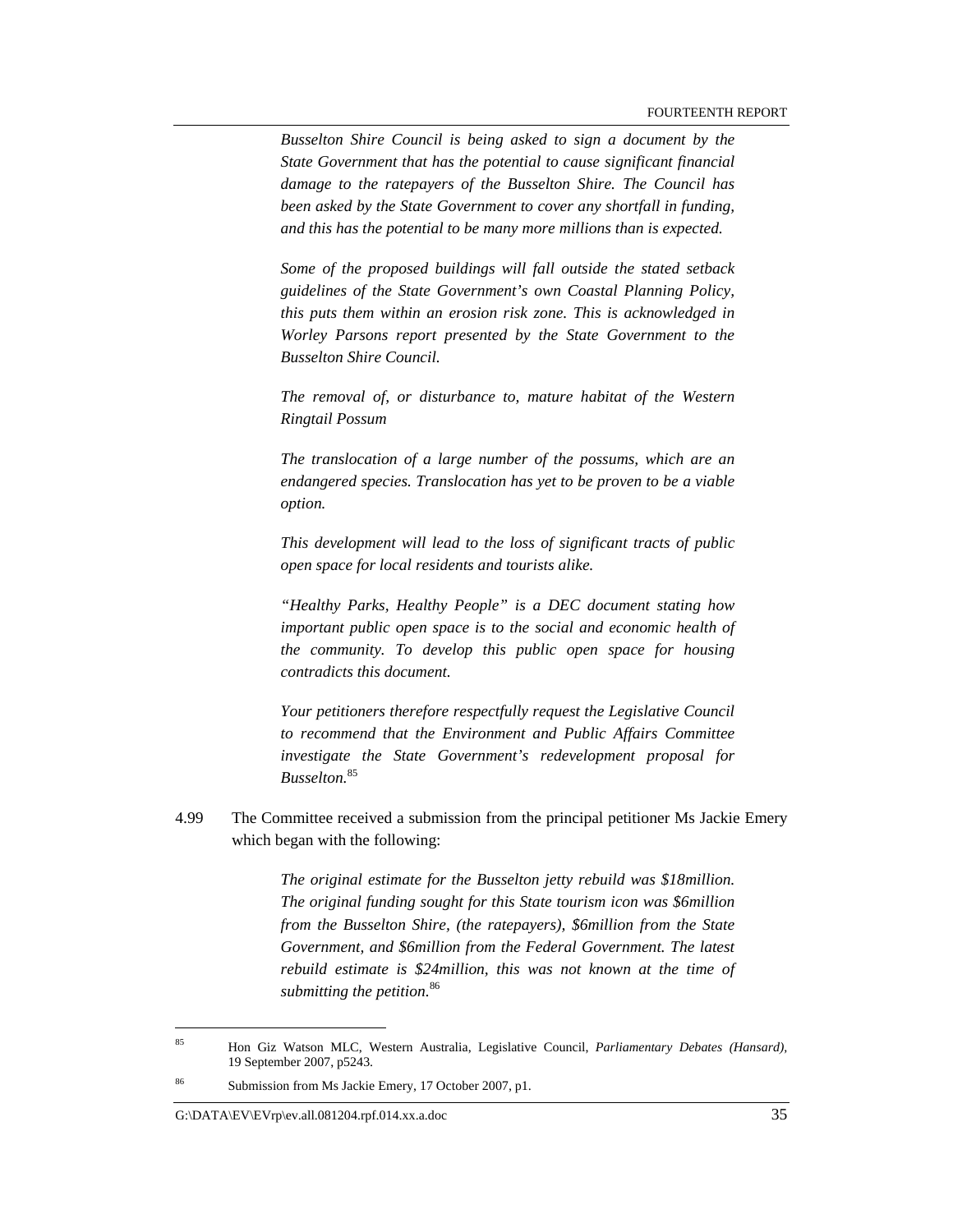4.100 The submission provided some extracts from the Busselton Shire Council agenda for 26 September 2007, which included the following statement:

> *The final amount required for the rebuild would not be known until the project has been tendered and, in reality, the project was completed and the new asset handed over.*<sup>87</sup>

4.101 The submission expressed concerns about the potential financial burden to the ratepayers, which they claim could amount to millions. The submission referred to one of the State Government's conditions for funding the jetty rebuild stating it was point number 14 on the Shire agenda:

> *The Shire accepts responsibility for any funding gaps in the Jetty refurbishment, including any shortfall that may result from a lack of Commonwealth commitment to the project. (Note: This will require the State Government to reassess the risk and viability of the project).*<sup>88</sup>

- 4.102 The submission raised additional matters including coastal erosion; the removal of trees; the presence of the Western Ringtail Possum in the area; public open space; and A class reserves.
- 4.103 The Committee received a response from Hon Alannah MacTiernan MLA, then Minister for Planning and Infrastructure,<sup>89</sup> which began by stating that Cabinet approved a submission for funding to refurbish the Busselton Jetty. The response stated that Cabinet's allocation of \$6 million was based on several conditions imposed on the Shire of Busselton which included the requirements for the Shire to:

*relinquish control over the land earmarked for development and initiate and finalise the rezoning in a timely manner;* 

*be responsible for negotiations with affected groups;* 

*sign a project agreement with the State;* 

*acknowledge its ongoing responsibility under the 1988 jetty licence agreement;* 

*endorse a jetty maintenance plan to the satisfaction of the Working Group;* 

<sup>87</sup> *Ibid*.

<sup>88</sup> *Ibid*.

<sup>&</sup>lt;sup>89</sup> Letter from Hon Alannah MacTiernan MLA, Minister for Planning and Infrastructure, 19 December 2007, p1.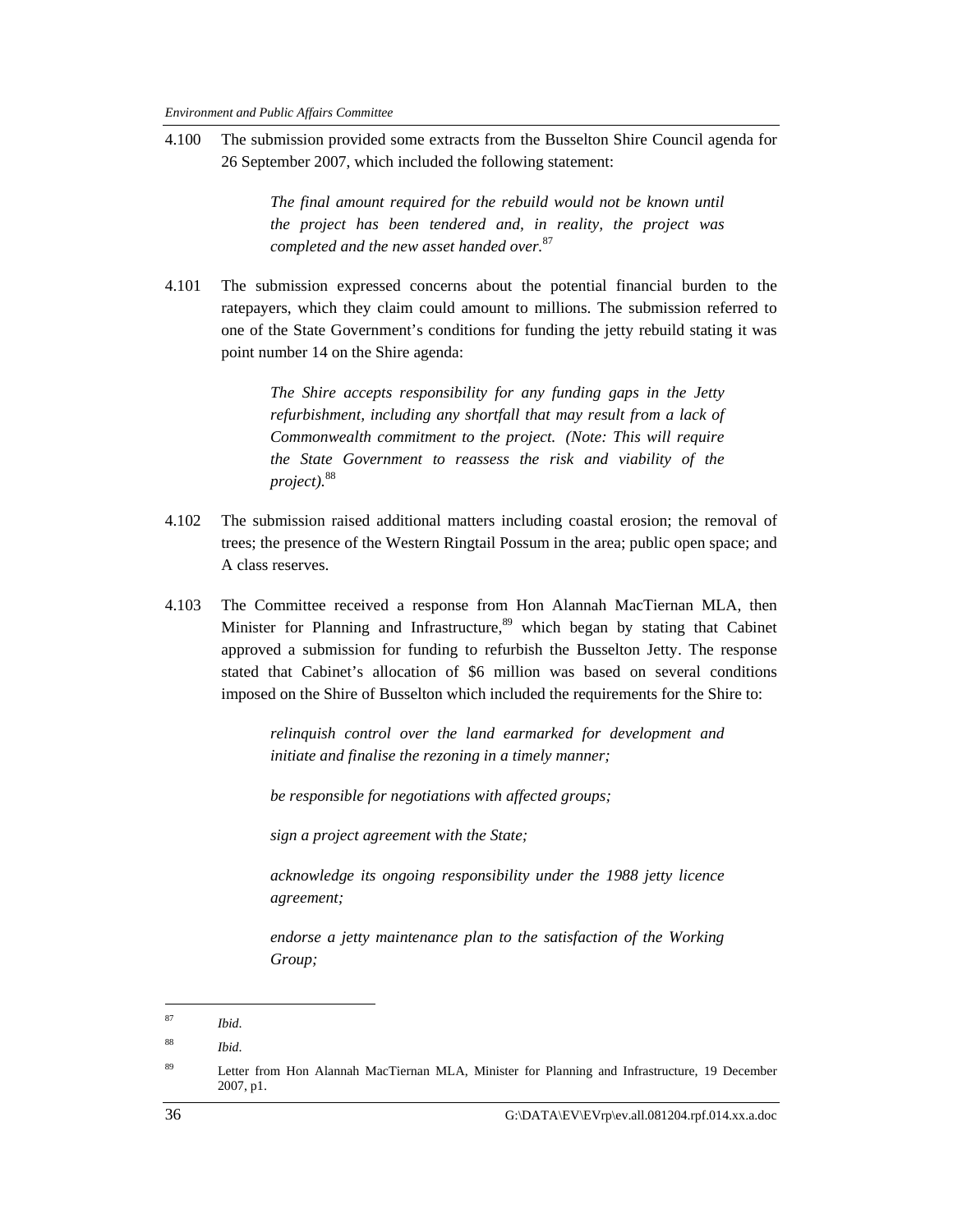*agree to dedicate the ground lease income; four new sites and two existing worth approximately \$400,000 per annum (reviewed periodically) to jetty maintenance in perpetuity;* 

*commit \$6 million to the refurbishment; and* 

*secure \$6 million from the Commonwealth Government for the jetty refurbishment.*<sup>90</sup>

4.104 The response from the then Minister for Planning and Infrastructure stated that the newly elected Busselton Council passed a motion to reject the State's offer of \$6 million on 26 October 2007. The response continued:

> *Consequently, the Council rejected the land development proposals initiated to revitalise the foreshore and secure the income needed for the Jetty's maintenance in perpetuity.*<sup>91</sup>

4.105 The then Minister stated that on 7 November 2007 the Federal Government committed \$6 million to the Busselton Jetty if re-elected. The response addressed the issues raised in the petition and the Committee noted the following comment from the then Minister for Planning and Infrastructure:

*There was no potential funding shortfall.* 

*The Busselton Jetty Working Group commissioned business models to ensure the long-term sustainability of the Jetty by considering the fifty-year annual maintenance plan and the development of a tourism business plan.* 

*It was decided that four State owned freehold sites on the foreshore worth approximately \$5 million would not be sold and the lots were to be vested with the Shire. The annual ground lease income (currently worth \$450,000 per annum) was to be dedicated in perpetuity to the Jetty's maintenance fund. These measures were designed to ensure that the residents of Busselton would not be burdened with the problem of saving the Jetty again.*<sup>92</sup>

4.106 The Committee received a response from Hon David Templeman MLA, then Minister for the Environment which stated that:

<sup>90</sup> *Ibid*, pp1–2.

<sup>91</sup> *Ibid*.

<sup>92</sup> *Ibid*, pp3–4.

G:\DATA\EV\EVrp\ev.all.081204.rpf.014.xx.a.doc 37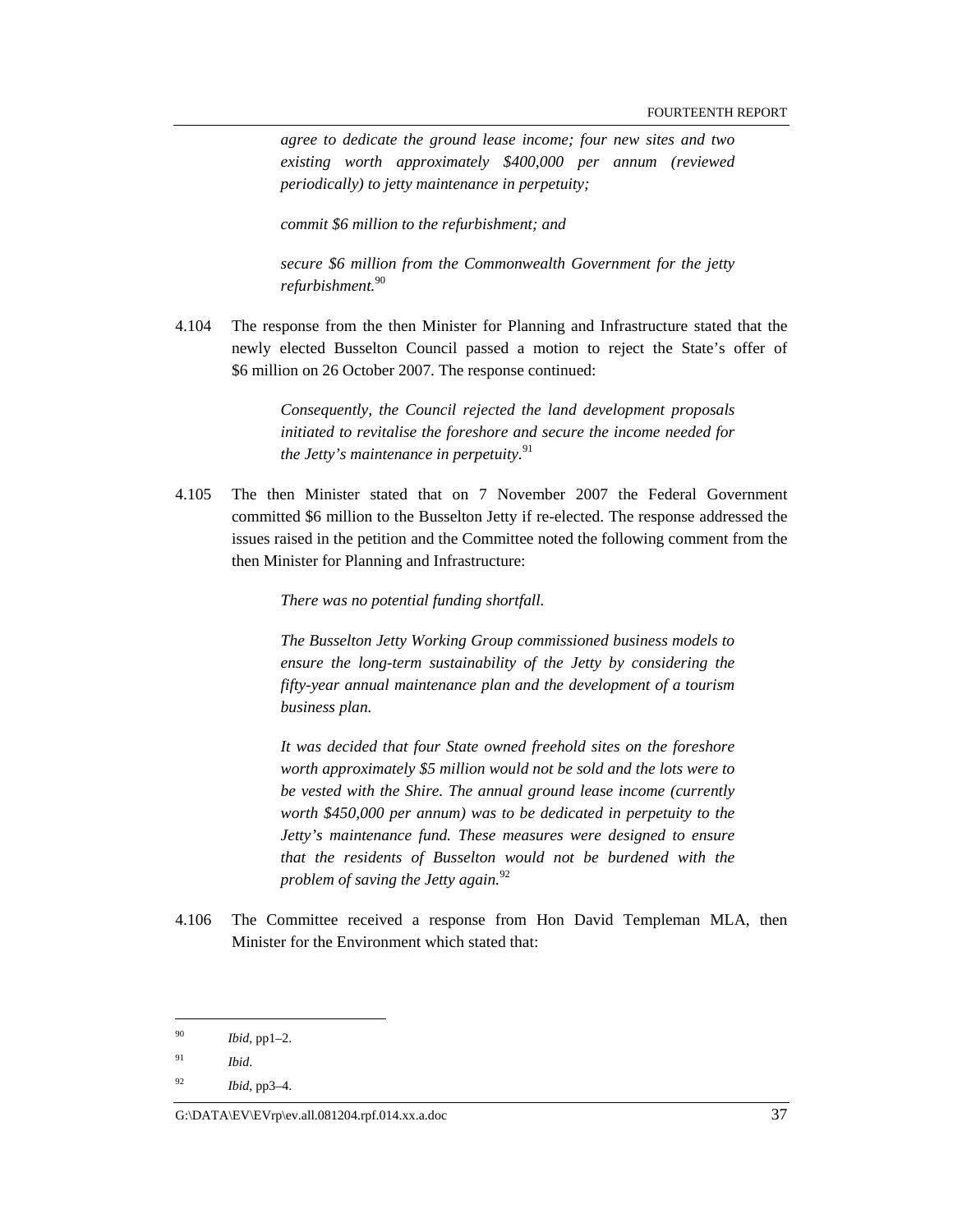*Within the Environment portfolio there are requirements relating to the* Wildlife Conservation Act 1950 *and the* Environmental Protection Act 1986 *that will have to be given further consideration by the project developer and be met before this project could proceed.*<sup>93</sup>

- 4.107 The then Minister for the Environment stated that the requirements of the *Wildlife Conservation Act 1950* mainly relate to the potential impacts of proposed development on the Western Ringtail possum (*Pseudocheirus occidentalis*) and, in particular, the need to retain important areas of mature peppermint trees (*Agonis flexuosa*) as habitat for the possums.
- 4.108 The then Minister continued:

*In relation to the Environmental Protection Act, the current zoning for the foreshore area does not permit the proposed type of development and an amendment to the Shire of Busselton Town Planning Scheme would be necessary. All scheme amendments are required to be referred to the Environmental Protection Authority (EPA) for a decision as to whether there are significant environmental impacts warranting assessment. This has yet to occur. The Chairman of the EPA will give careful consideration to the environmental issues raised by the amendment and the management proposed. DEC will also provide advice on the amendment to inform this decision.*<sup>94</sup>

- 4.109 The then Minister for the Environment concluded by stated that the significance of the environmental impacts will be judged in terms of satisfying the requirements of the *Wildlife Conservation Act 1950*95 and the *Environmental Protection Act 1986*<sup>96</sup> once a development proposal is finalised.
- 4.110 The Committee wrote to the Shire of Busselton for comment on the terms of the petition and the submission and related matters on 25 October 2007 but did not receive a response.
- 4.111 The Committee received a response from Hon Alannah McTiernan MLA, then Minister for Planning and Infrastructure to its request for an update on her previous response. $97$  The then Minister stated the following:

<sup>&</sup>lt;sup>93</sup> Letter from Hon David Templeman MLA, Minister for the Environment, 11 February 2008, p2.

<sup>94</sup> *Ibid*.

<sup>95</sup> Act No 77 of 1950.

<sup>96</sup> Act No 87 of 1986.

<sup>&</sup>lt;sup>97</sup> Letter from Hon Alannah MacTiernan MLA, Minister for Planning and Infrastructure, 12 May 2008.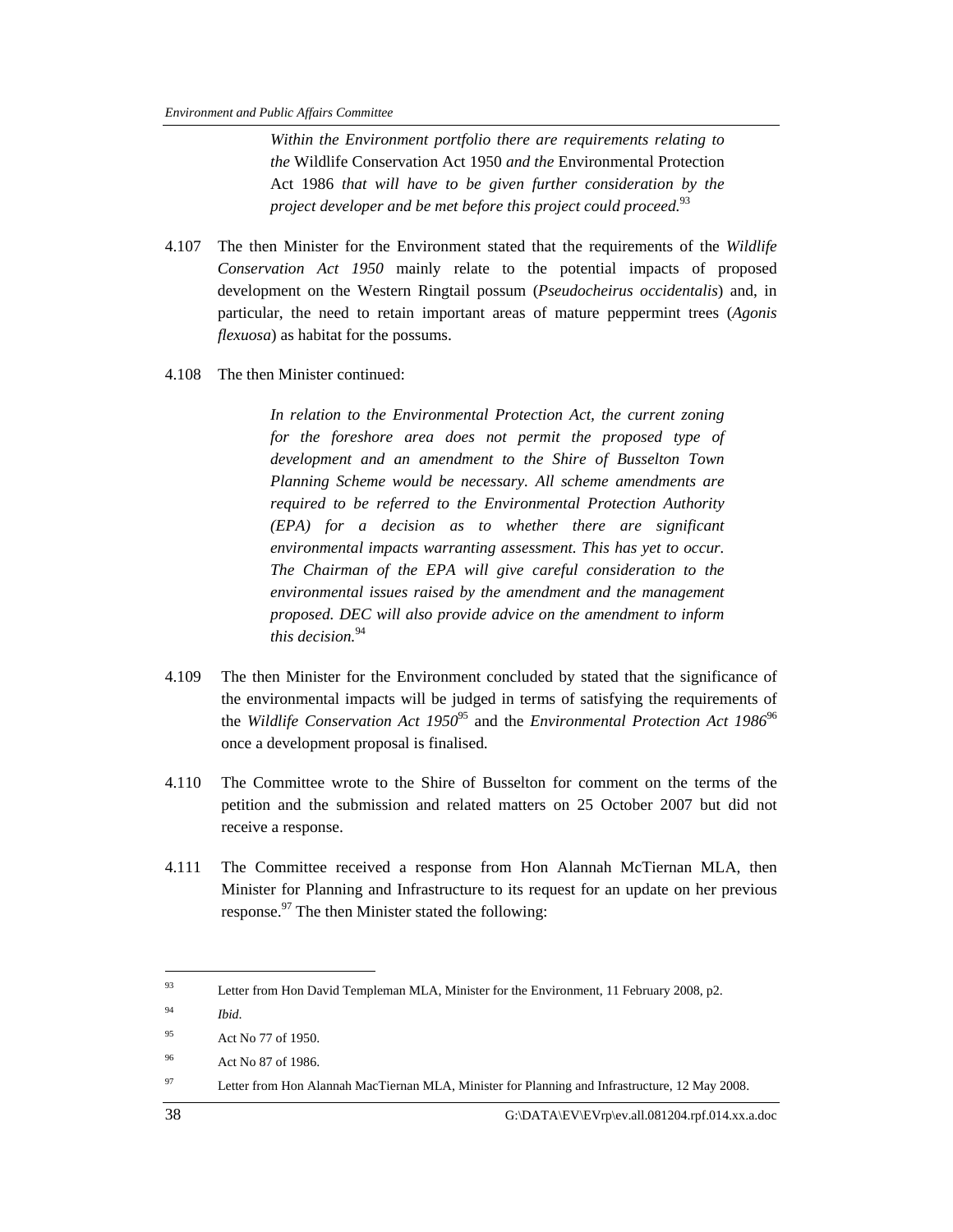FOURTEENTH REPORT

*I can confirm the Shire of Busselton has conditionally accepted the State Government's offer and agreements between the State and the Shire covering the proposed foreshore redevelopment and a new jetty licence are currently being progressed.* 

*Officers from the Department for Planning and Infrastructure and the Shire are currently working on the agreements which will include final funding arrangements relating to initial jetty refurbishment works and ongoing maintenance. The Shire is seeking to incorporate a range of items into the project agreement. These include requirements which would result in the relocation of affected parties from land required for development and the re-instatement of facilities under a 'like for like principle'.*<sup>98</sup>

- 4.112 The then Minister for Planning and Infrastructure stated that the Shire publicly announced that they have been advised by the Commonwealth Government that the Commonwealth will not be providing any funding to the jetty refurbishment.
- 4.113 **The Committee (by a majority comprising Hons Sheila Mills, Bruce Donaldson, Kate Doust and Robyn McSweeney MLCs), finalised this petition on 14 May 2008, because the Shire of Busselton had conditionally accepted an agreement with the State Government for the foreshore redevelopment and the new jetty licence**.
- 4.114 Hon Paul Llewellyn MLC dissented from the decision to finalise the petition for a number of reasons including:
	- a) The public interest and environmental matters raised by the petitioners had not been adequately addressed in this report.
	- b) The Committee decided to travel to Busselton to hear from stakeholders but the Busselton Shire cancelled appointments, and according to Hon Paul Llewellyn, failed to cooperate with the Committee. Hon Paul Llewellyn is of the view that by refusing to meet in a timely way the Busselton Shire not only frustrated the efforts of the Committee to meet with them on the foreshore development, but the Shire also failed to respond to the Committee's request for comment on the petition and other related queries.
	- c) The Busselton Shire's response to the Committee remains outstanding after several months and several reminders.
	- d) Cross-funding the Busselton jetty with proceeds of the foreshore development, is not widely supported by the Busselton community who want

<sup>98</sup> *Ibid*.

G:\DATA\EV\EVrp\ev.all.081204.rpf.014.xx.a.doc 39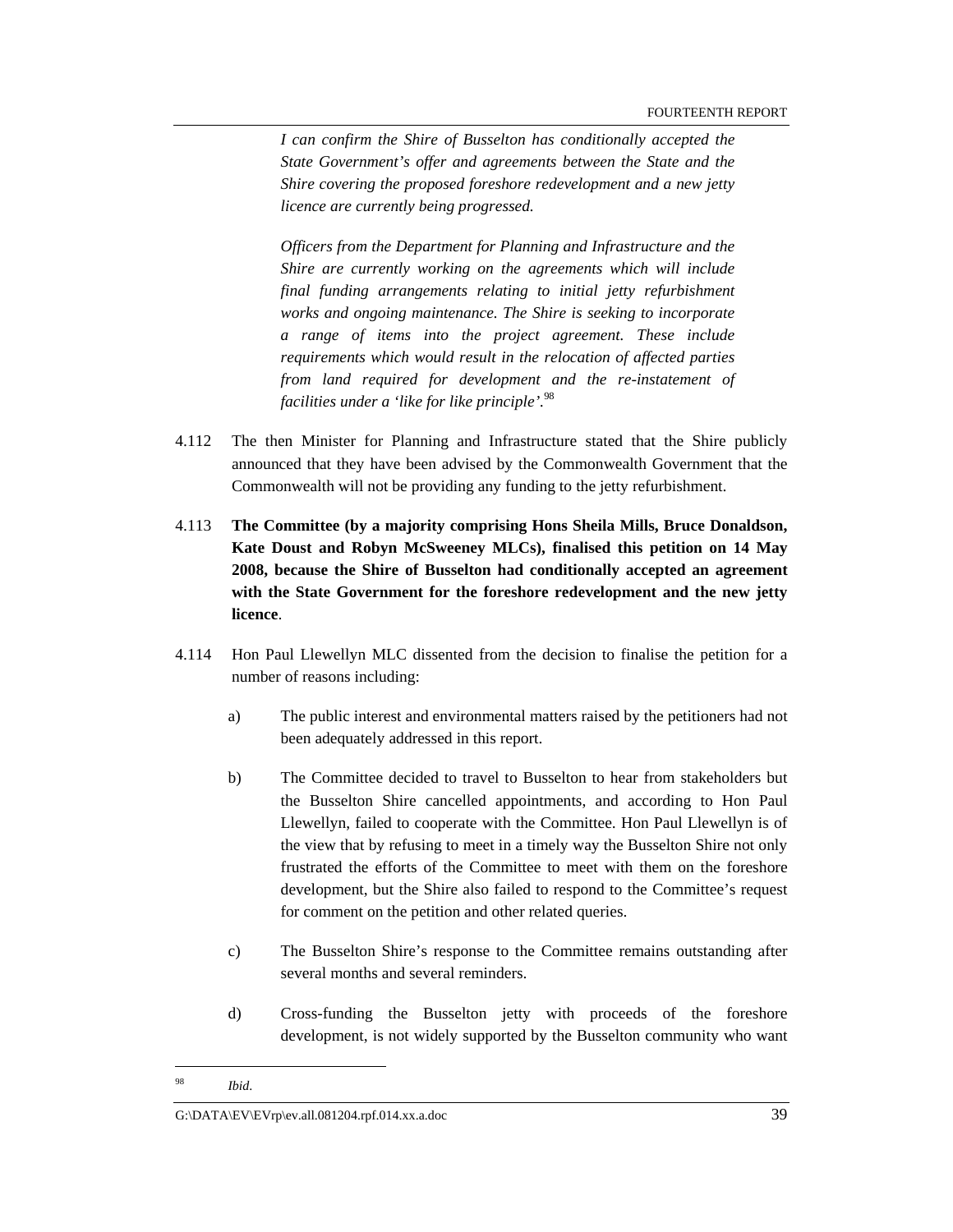to see the two decisions uncoupled. Submissions suggest that the jetty has a stand-alone business case, and the foreshore refurbishment is self-funding. The Committee report does not address these matters.

- e) The Committee was aware that Commonwealth Government funding for the project has fallen through, leaving the Busselton Shire at a greater disadvantage in its negotiations with the State Government and LandCorp. The financial arrangements were one of the primary risk factors identified by petitioners.
- f) The Committee's decision to finalise the petition on the strength of a letter from the then Minister for Planning and Infrastructure, dated 12 May 2008, referring to 'conditional' acceptance of the State Government's offer by the Busselton Shire is premature.
- g) The Committees report does not, according to Hon Paul Llewellyn, adequately address the other key elements of the petition including, breaches of setback guidelines in State Government Planning Policy, the impact on the Western Ringtail Possum, and the loss of public open space.

## **Petition No 72 – Siting of a New Busselton Hospital**

4.115 On 24 October 2007, Hon Robyn McSweeney MLC tabled a petition in the Legislative Council [TP#3434] containing 342 signatures which was couched in the following terms:

> *To the President and Members of the Legislative Council of the Parliament of Western Australia*

> *We the undersigned residents of Western Australia request that the Legislative Council review the Departmental and Government processes used in determining the site for the proposed new Busselton Hospital.*

> *Your petitioners, therefore, respectfully request that the Legislative Council:*

- *1. Consider the community actions in support of development on the existing site.*
- *2. Consider the findings and recommendations of the independent reports commissioned by the Department of Health with regard to the Busselton Hospital.*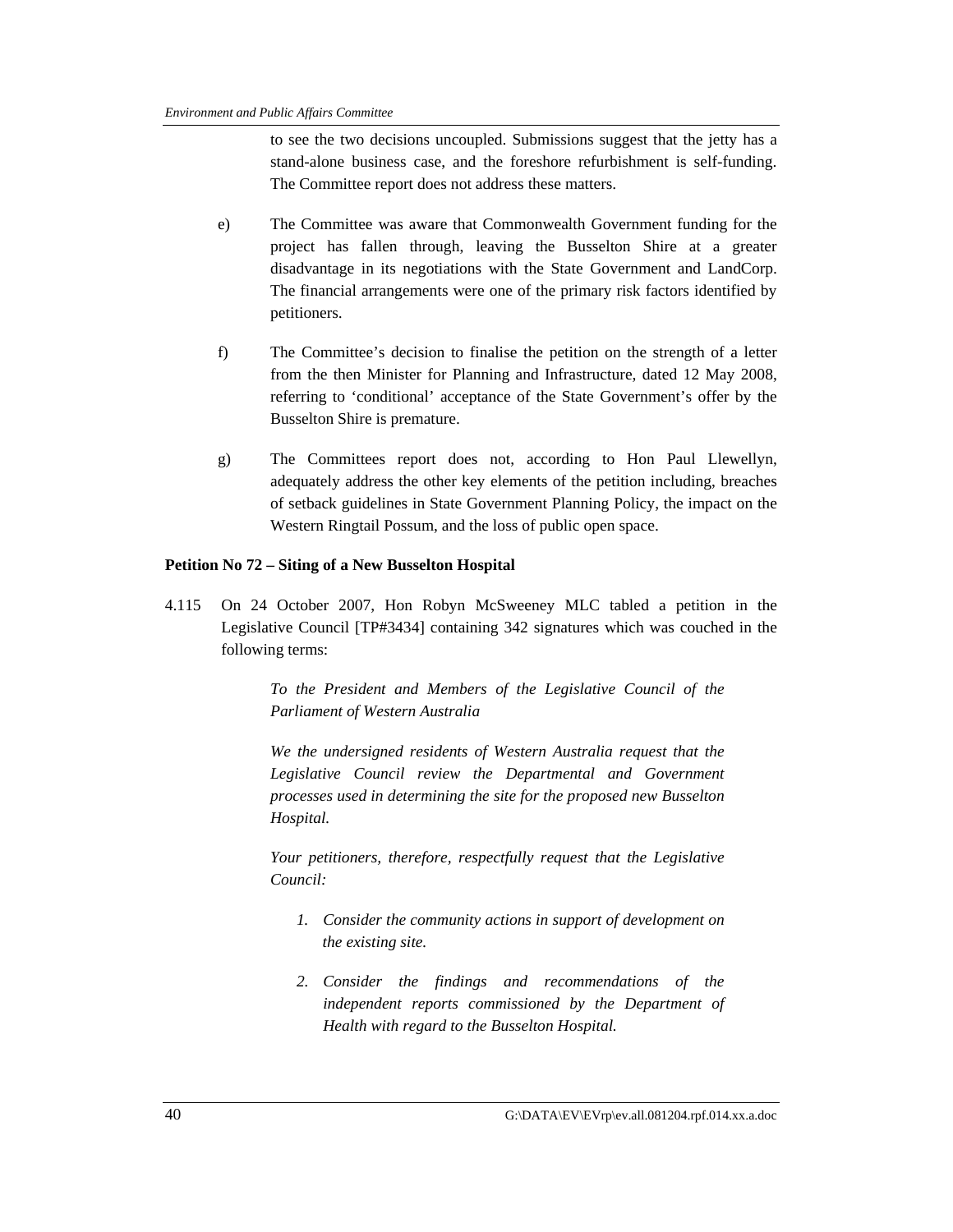- *3. In consideration of the above determine the rationale behind the decision to relocate the proposed new Hospital from its present site.*
- *4. Take whatever actions are within the power of the Members to reverse the decision made should this be their finding.*<sup>99</sup>
- 4.116 The Committee received a submission from the principal petitioner,  $100$  which began by stating that there is a need to ensure that adequate and proper consideration has been given to Busselton ratepayers' concerns, and government independent reports in the site selection of the proposed new Busselton Hospital. The submission continued:

*… there is a deep felt concern that a review of the Minister's decision to relocate to Vasse Newtown is necessary as it is in no doubt that the decision is based on poorly researched advice from his Department.*<sup>101</sup>

- 4.117 The submission provided information about the 70 per cent community support for the new hospital to be built on the existing site; made reference to its proximity to the main population centres; and outlined the services presently available from the existing hospital site.
- 4.118 The submission stated that the community is most concerned that the hospice at the existing site will be made redundant. It stated that the hospice was built by public subscription and is staffed mainly by volunteers who live in the vicinity. The submission referred to the consultant's reports with the following:

*All consultant reports commissioned by the Department of Health (DOH) ranked the current Busselton hospital site higher than the proposal at Vasse. These reports appear to have been ignored by the DOH in formulating their recommendation to the Minister. Vasse only had a slight advantage if it is co-located with another private hospital. No private hospital has shown an interest in co-location. Aged persons facilities, which have indicated a willingness to establish in the area, are not compatible with hospitals for shared facilities.*<sup>102</sup>

<sup>99</sup> Hon Robyn McSweeney MLC, Western Australia, Legislative Council, *Parliamentary Debates (Hansard),* 24 October 2007, p6637.

<sup>100</sup> Submission from Mr Keith Rose, President, Busselton Hospital Community Committee, 28 November 2007.

<sup>101</sup> *Ibid*, p1.

<sup>102</sup> *Ibid*, p2.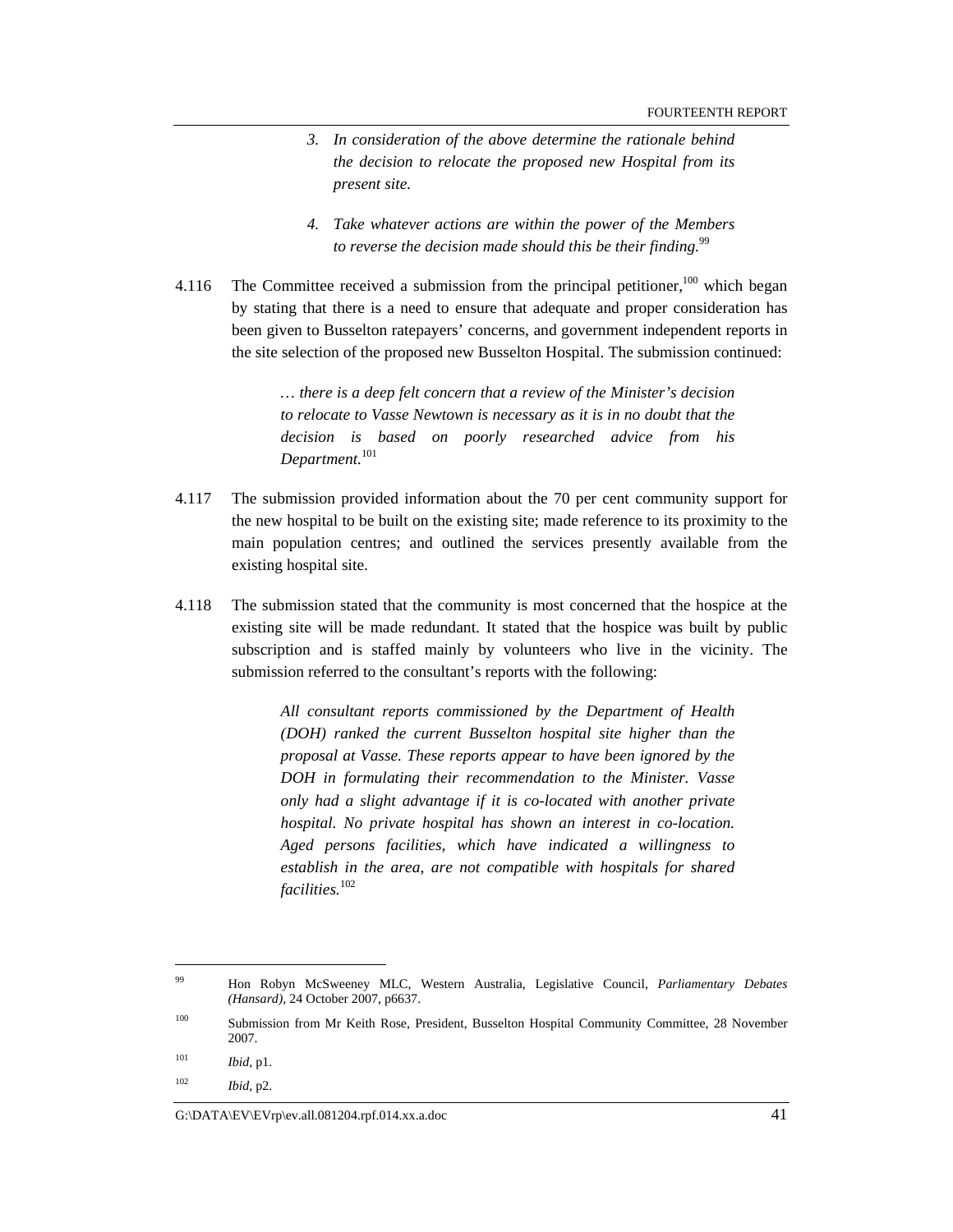- 4.119 The submission claimed that the existing site is more cost effective and has no appreciable development problems. It then stated that the Vasse site has been identified as requiring extensive works to ensure 1:100 year flood protection.
- 4.120 The submission concluded by reiterating the call for a review of the decision and claimed that the explanations and recommendation given to the then Minister for Health for approval were fundamentally flawed.
- 4.121 The Committee received a submission from the tabling Member, Hon Robyn McSweeney MLC, $^{103}$  which began by stating that there has been much controversy over the Government's proposal to build a new hospital in Vasse on a new site instead of on the site that the Busselton hospital is currently situated. The submission continued with the following:

*A referendum has been held and 70% of residents want the current site retained. Three public meetings have been held and each was well attended. A petition was presented to the local council that had 5,000 signatures.* 

*The Busselton Shire Council has now written to the Premier outlining their concerns about the proposal to locate the hospital to Vasse.*<sup>104</sup>

- 4.122 The Committee received a response from Hon Jim McGinty MLA, then Minister for Health,<sup>105</sup> which began by stating that in October 2005, he announced that \$65 million would be provided to replace Busselton Hospital.
- 4.123 The then Minister's letter outlined the main events which were the public consultation process undertaken by Estill and Associates; the detailed technical assessment by independent consultant Sinclair Knight Merz and the financial analysis undertaken by PriceWaterhouseCoopers.
- 4.124 The then Minister for Health stated that the following was included in the public consultation process undertaken by Estill and Associates from December 2005 to April 2006:
	- *1. A desktop study involving a review of all documentation referring to or discussing the new Busselton Hospital development;*

<sup>105</sup> Letter from Hon Jim McGinty MLA, Minister for Health, 18 January 2008.

<sup>103</sup> Letter from Hon Robyn McSweeney MLC, 11 December 2007.

<sup>104</sup> *Ibid*, p2.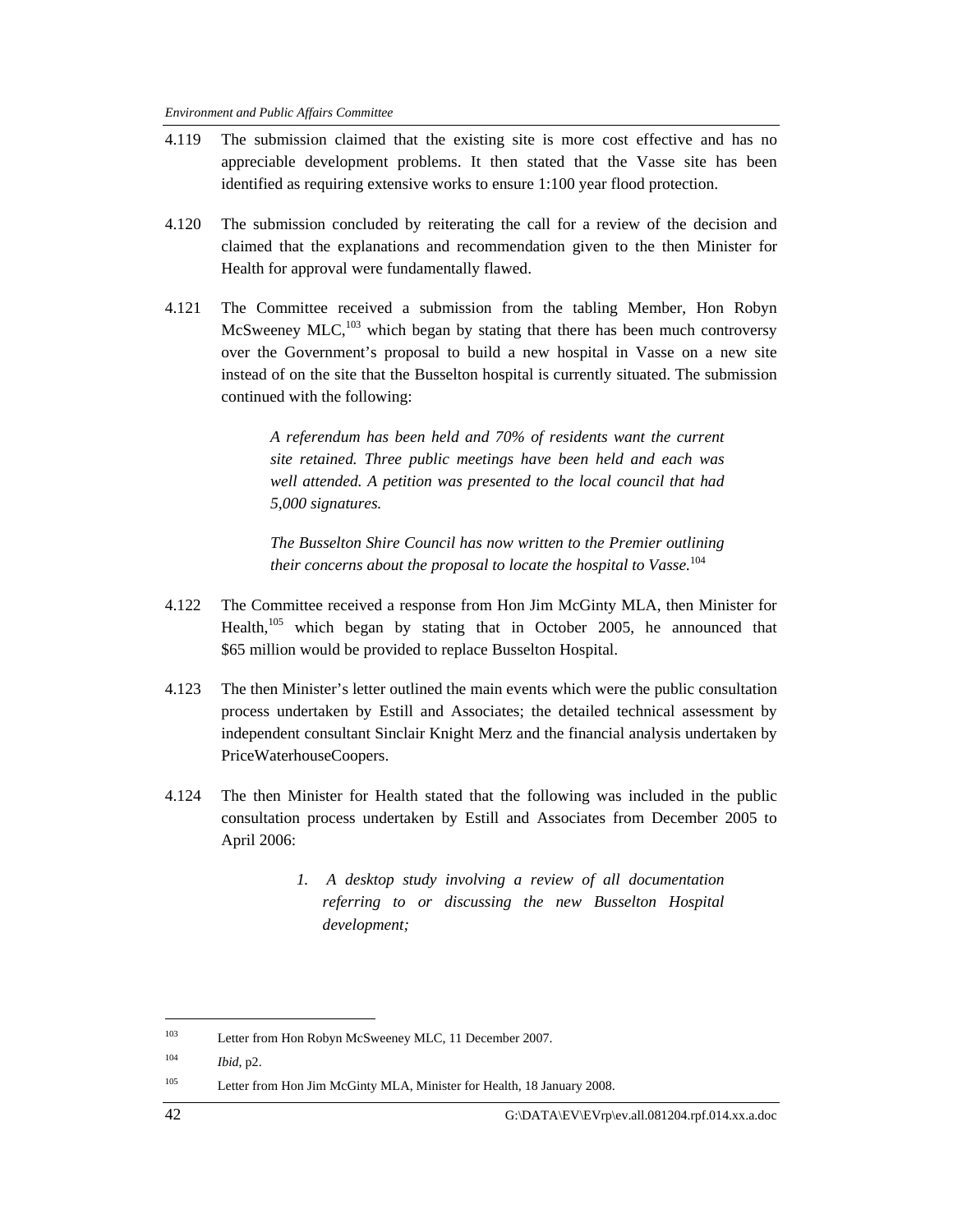- *2. A series of public consultations and focus groups to inform the community and key stakeholders of the proposed new hospital; and*
- *3. Analysis of public submissions 978 were received with 656 being in favour of retaining the new hospital on the current site.*<sup>106</sup>
- 4.125 The response from the then Minister for Health continued:

*The primary consultation finding was the need to achieve the best health outcome for the community. Community members were willing to make several trade-offs including travelling extra distance and losing the beachside location in order to obtain a facility that is new, improved and offers a larger range of services.* 

*The proposed facility and site selection needed to demonstrate:* 

*an improved facility with additional services;* 

*a health care model that is based on best practice and has a demonstrated rationale;* 

*a regionally compatible and complementary facility; and* 

 *positive site characteristics including accessibility, centrality, local and environment.*<sup>107</sup>

4.126 The response from the then Minister for Health listed the criteria that the technical assessment and financial analysis were assessed against and then stated the following:

> *The potential for private sector involvement was a critical factor in determining how much public sector investment will be necessary to provide the required services to the local community.*

> *A proposal was received from a private operator (St Ives Group) with an Australian Government approved licence to provide 95 residential aged care beds in the Busselton area. St Ives indicated that the only acceptable site for this service is at Vasse Newtown desirably colocated with the public hospital.*<sup>108</sup>

<sup>106</sup> *Ibid*, p1.

<sup>107</sup> *Ibid*, pp1–2.

<sup>108</sup> *Ibid*, p3.

G:\DATA\EV\EVrp\ev.all.081204.rpf.014.xx.a.doc 43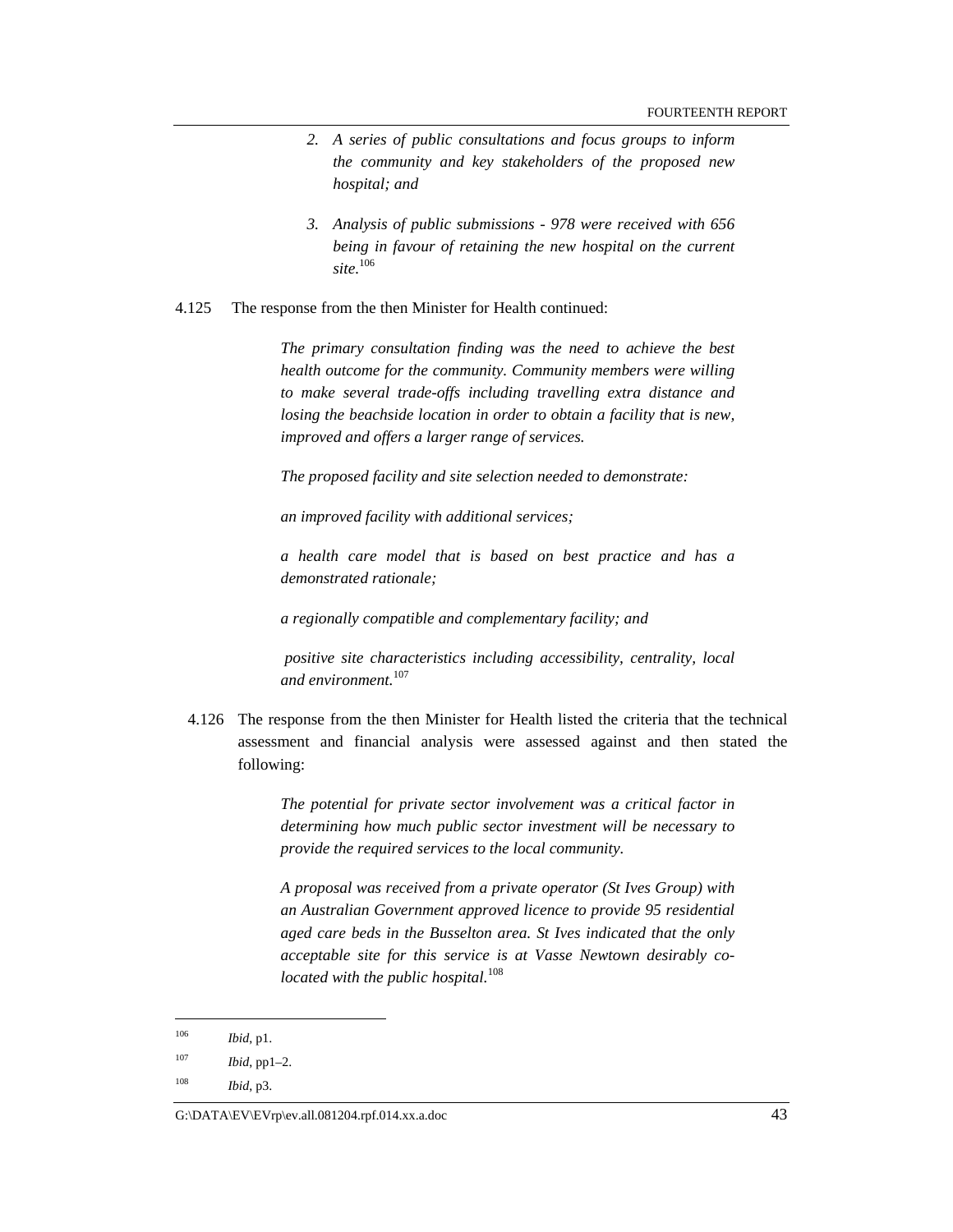- 4.127 The then Minister for Health stated, that in September 2006, following the release of the assessment process reports, he announced that the then State Government would build the new public hospital in Vasse Newtown.
- 4.128 The response from the then Minister for Health provided the following information about the referendum held on 28 June 2007:

*Given the level of community interest in the siting for the new hospital, the Busselton Shire decided to engage the services of the Australian Electoral Commission to conduct a Referendum on the preferred site. Every eligible voting member of the community received a postal voting form with voting closing on the 28 June 2007.* 

*60 per cent of eligible voters took part in the Referendum with the outcome being:* 

- *70 per cent (7798) voted to retain the current hospital site.*
- *30 per cent (3342) voted for the proposed Vasse Newton site.*

#### 4.129 The then Minister for Health continued:

*When giving consideration to the total eligible voter population of 18,566 persons the outcome of the referendum is as follows:* 

- *42 per cent of the voting population voted to retain the current hospital site.*
- *18 per cent of the voting population voted for the proposed Vasse Newtown site*
- *40 per cent did not respond.*<sup>109</sup>
- 4.130 The then Minister for Health concluded with the following:

*While I acknowledge the outcome of the referendum, the process*  failed to identify any additional information that would convince me *to reconsider the original decision, which was based on the extensive consultation and technical and financial evaluation of site options.*<sup>110</sup>

110 *Ibid*.

<sup>109</sup> *Ibid*.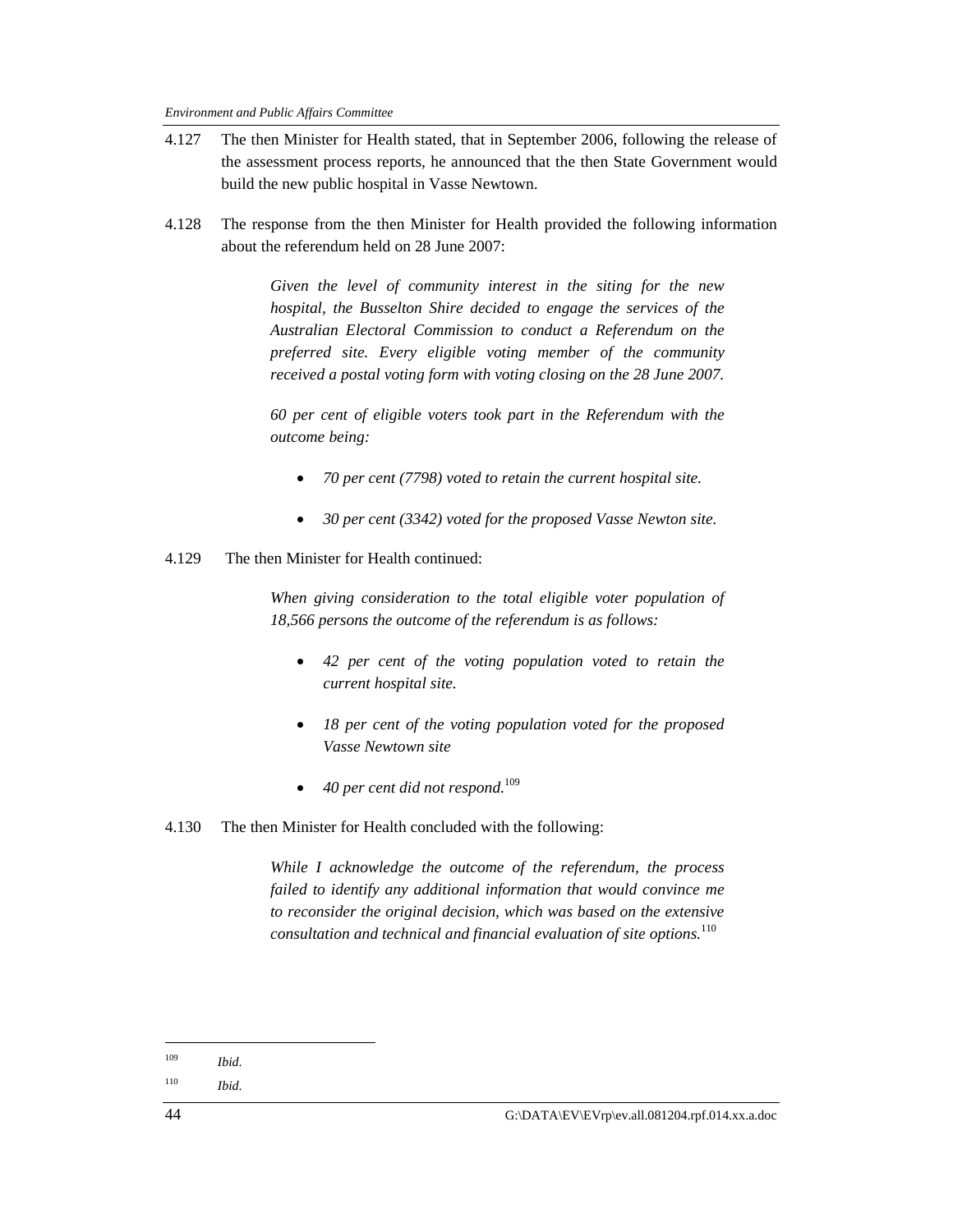- 4.131 The Committee received a response from Mr Andrew Macnish, Chief Executive Officer of the Shire of Busselton<sup>111</sup> which began with the following comments on the terms of the petition:
	- *1. Community Action Attached are minutes of a Special Meeting of Electors held on 26 November 2006 in regard to the proposed location of the New Busselton Hospital as well as Council Resolutions pursuant to community meeting outcomes.*
	- *2. Independent Reports commissioned by the Department of Health – As the Department of Health did not forward a copy of these to the Shire of Busselton, it is assumed that the Department will provide you with the Reports that were commissioned.*
	- *3. It is noted that this item is slightly misleading in that there is no proposal to relocate the new hospital (from the existing site) only to locate the proposed new hospital at a particular site (chosen on its merit at Vasse).*
	- *4. The Shire understands the Minister for Health has made a decision based on a process and information commissioned by the Department of Health, and has subsequently satisfied himself of the correctness of that decision given local questioning.*<sup>112</sup>
- 4.132 Mr Macnish provided comment on a range of issues that were raised in the principal petitioner's submission including that some 57 per cent of eligible voters did not indicate support for the current site in the June 2007 referendum. Mr Macnish concluded with the following:

*In summary, I for one am very excited to think the sub-region will gain a new hospital (which as indicated would be nestled in a low impact, well buffered health precinct with synergistically located related facilities). My view is that those in the community who continue to not accept the Hon Minister's decision should present hard factual new data themselves (as the Hon Minister has indicated) rather than ask the Legislative Council to utilise valuable public* 

G:\DATA\EV\EVrp\ev.all.081204.rpf.014.xx.a.doc 45

<sup>111</sup> Letter from Mr Andrew Macnish, Chief Executive Officer, Shire of Busselton, 13 March 2008. 112 *Ibid*, p1.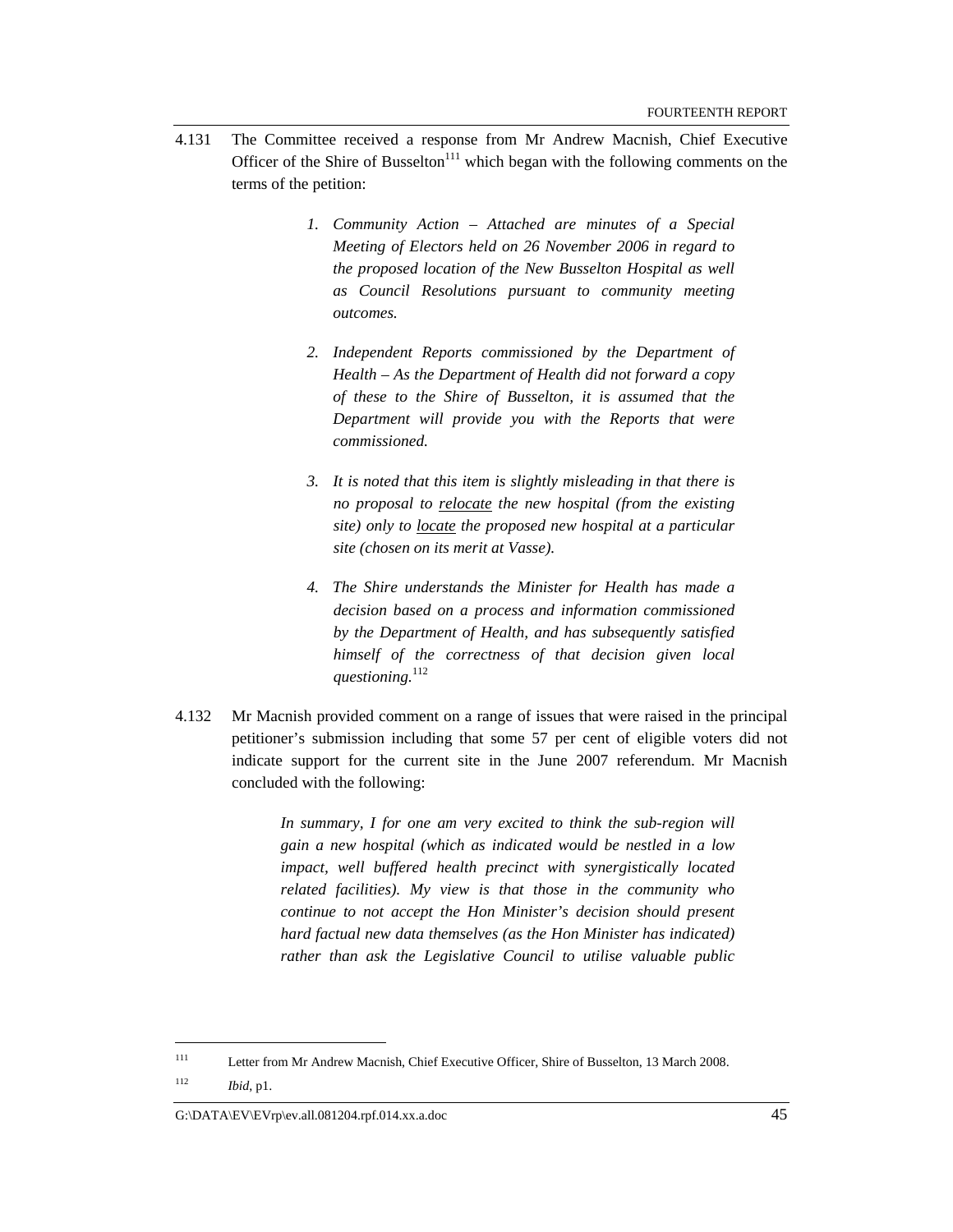*funds on a review/fishing exercise and risk the delay of a new hospital.*<sup>113</sup>

- 4.133 **The Committee (by a majority comprising Hons Sheila Mills, Bruce Donaldson, and Kate Doust MLCs), finalised this petition on 14 May 2008, because the then State Government had clearly made its decision on this issue**.
- 4.134 Hons Paul Llewellyn and Robyn Mc Sweeney MLCs dissented from the decision to finalise the petition.
- 4.135 The Committee received a letter from Cr Tom Tuffin on 30 May 2008, which stated that:

*The letter from Mr Macnish certainly does not reflect the view of the Council which on 28th November 2007 passed a resolution CO711/310 stating that its preferred site for a hospital was the Busselton (current) site.*<sup>114</sup>

4.136 Cr Tuffin referred to the Referendum and the 70 per cent community support for the current site. Cr Tuffin then stated:

> *While Mr Macnish's statement is correct when he says in the letter to you that some 57 per cent of the local community with eligibility to vote did not indicate support for the current site. However, using precisely the same reasoning it is also true to say that some 82 per cent of the same community did not indicate support for the Vasse site.*<sup>115</sup>

- 4.137 Cr Tuffin provided a copy of a letter that was sent to the principal petitioner by Hon Alannah McTiernan MLA, then Minister for Planning and Infrastructure, which referred to information about the planning process for the Vasse site.
- 4.138 The Committee received a related petition No 96 Busselton Hospital Site Recommendation in June 2008, but that petition lapsed upon prorogation of the Parliament on 7 August 2008.

## **Petition No 94 – Shenton Park Bushland - University of Western Australia Proposal**

4.139 On 27 May 2008, Hon Giz Watson MLC tabled a petition in the Legislative Council [TP#4004] containing 6832 signatures which was couched in the following terms:

<sup>113</sup> *Ibid*, p4.

<sup>114</sup> Letter from Cr Tom Tuffin, Shire of Busselton Councillor, 30 May 2008, p1.

<sup>115</sup> *Ibid*.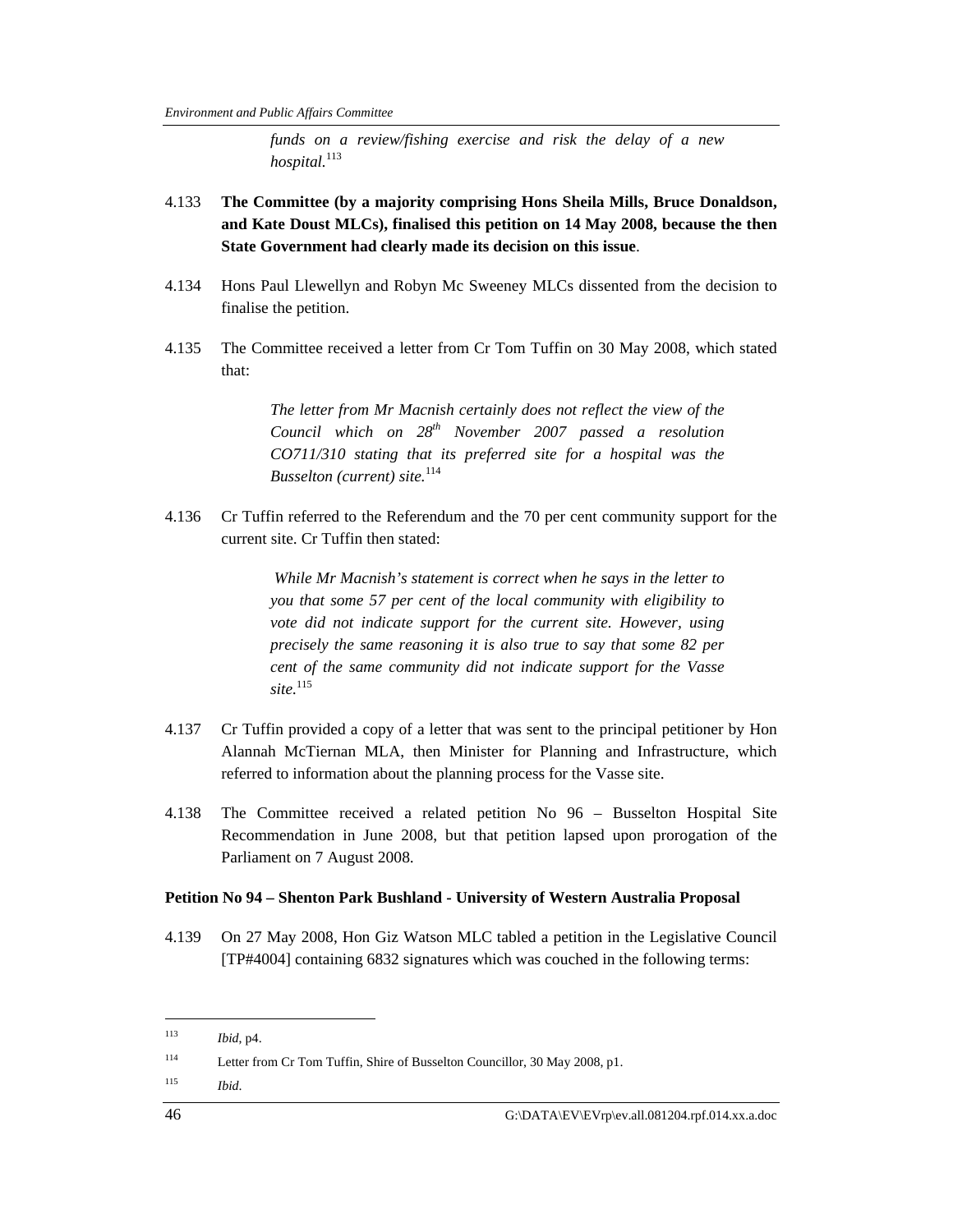*To the President and Members of the Legislative Council of the Parliament of Western Australia assembled.* 

*We the undersigned residents of Western Australia are totally opposed to the proposal by the University of Western Australia to subdivide and destroy 22 hectares of bushland in Underwood Avenue Shenton Park.* 

*Your petitioners therefore, humbly pray that the Legislative Council will consider the health and welfare of present and future residents of Western Australia and social, economic and environmental impacts to be of more importance than the short-term profits to be made from the destruction of this bushland. And your petitioners as in duty bound, will ever pray.*<sup>116</sup>

4.140 **The Committee finalised this petition on 4 June 2008 because Underwood Avenue bushland is owned and managed by the University of Western Australia and the Committee previously considered this matter as part of petition No 19 (see: Report No 5 'Overview of Petitions', which was tabled on 24 August 2006)**. 117

#### **Petition No 71 – Regarding Alcoa's Compensation Arrangements**

4.141 On 23 October 2007, Hon Giz Watson MLC tabled a petition in the Legislative Council [TP#3421] containing 20 signatures which was couched in the following terms:

> *To the President and Members of the Legislative Council of the Parliament of Western Australia in Parliament assembled.*

> *We the undersigned residents of Western Australia call for the State Government to inquire into the fairness and just terms of Alcoa's compensation arrangements, including the Supplementary Property Purchase Program (SPPP) with particular reference to the financial impacts and hardship experienced by the affected landholders.*<sup>118</sup>

4.142 The Committee had previously received a similar but non-conforming petition, which was finalised on 24 October 2007.

<sup>116</sup> Hon Giz Watson MLC, Western Australia, Legislative Council, *Parliamentary Debates (Hansard),*  27 May 2008, p3235.

<sup>117</sup> Western Australia, Legislative Council, Standing Committee on Environment and Public Affairs, Report 5, *Overview of Petitions,* 24 August 2006, pp19–23.

<sup>118</sup> Hon Giz Watson MLC, Western Australia, Legislative Council, *Parliamentary Debates (Hansard),*  23 October 2007, p6495.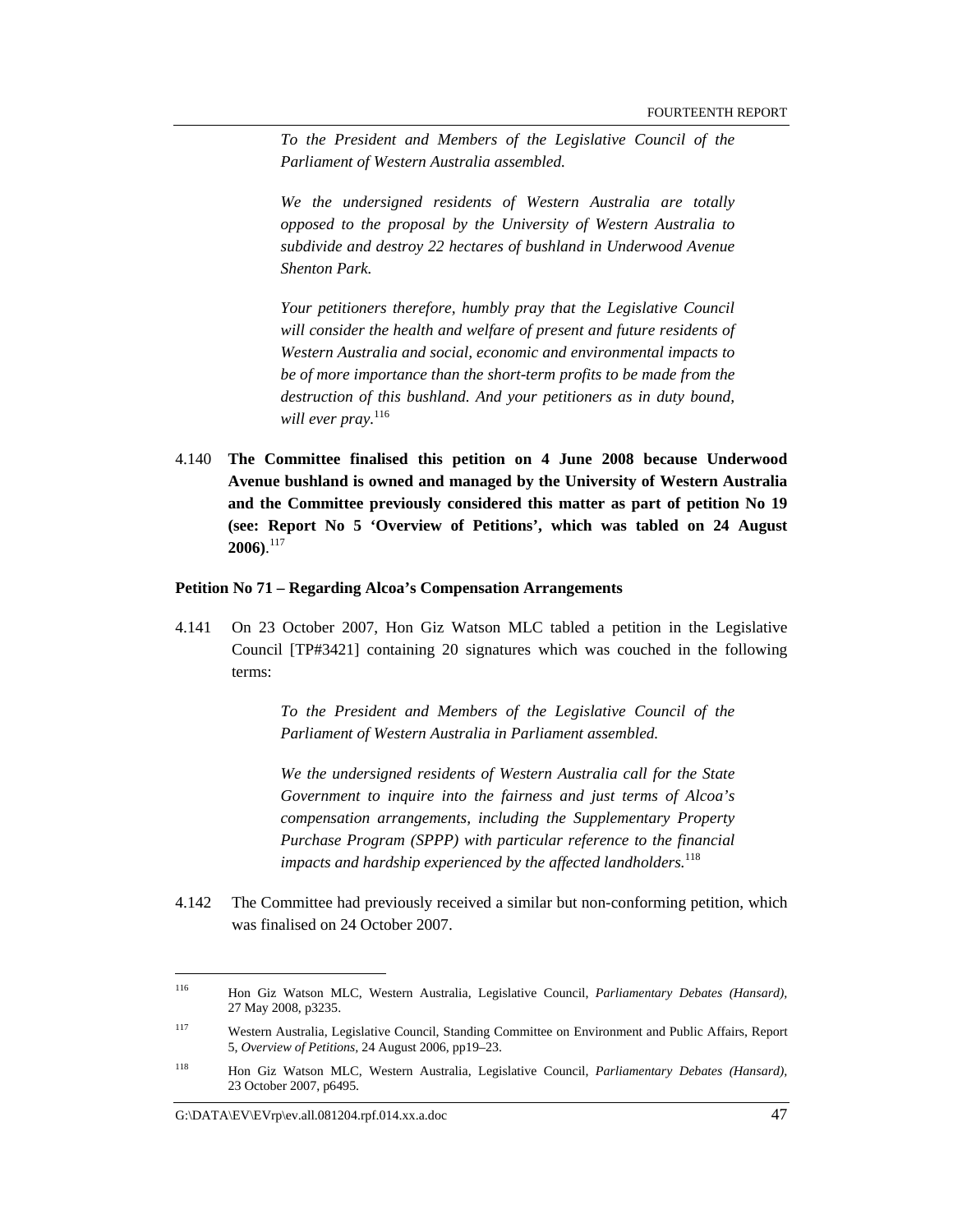- 4.143 The Committee received a submission from the principal petitioner<sup>119</sup> that began by referring to then Premier Carpenter's ministerial statement which summarised the six point package developed to address environmental, economic and social concerns in the Yarloop area in relation to the Wagerup expansion.
- 4.144 The submission highlighted the second point of Mr Carpenter's statement which was:

*expanded and enhanced land purchase and relocation programs to be funded by Alcoa.* 

- 4.145 The submission claimed that there had been no enhancement of land purchase and relocation programs as promised by Mr Carpenter.
- 4.146 The submission stated in the following ten points that the scheme has deteriorated in the following ways:
	- • *Alcoa's proposal in 2002 for the A area covered the operating life of the refinery, offering unaffected value plus 35%, with two valuations paid for by Alcoa, and relocation costs.*
	- *Area B was offered unaffected value until 31-12-11, with two valuations as in Area A. After that date, as long as the refinery is in operation, Alcoa will purchase the property after it has first been unsuccessfully marketed for six months.*
	- *Businesses in Areas A and B are dealt with on a case by case basis.*
	- *The SPPP program of 2006 gave residents 7 months to register, 3 months to accept the offer, and 4 months to settle. They were offered determined value, with one valuation paid for by Alcoa. Businesses were not included, though we posses a legal document that states businesses in the area are suffering economically. Farms were included in this scheme but do not receive compensation for the business aspect of their farm. There is supposed to be an equalisation payment made on top of the value of the farm, however Alcoa will only offer 20% as opposed to Mr Cowan's recommended payment of 50% on top of base value. Consequently, at least two farmers have already lost out on finding a suitable farm because negotiations with Alcoa broke down.*

<sup>119</sup> Letter from Mr Vincenzo A Puccio, 5 December 2007.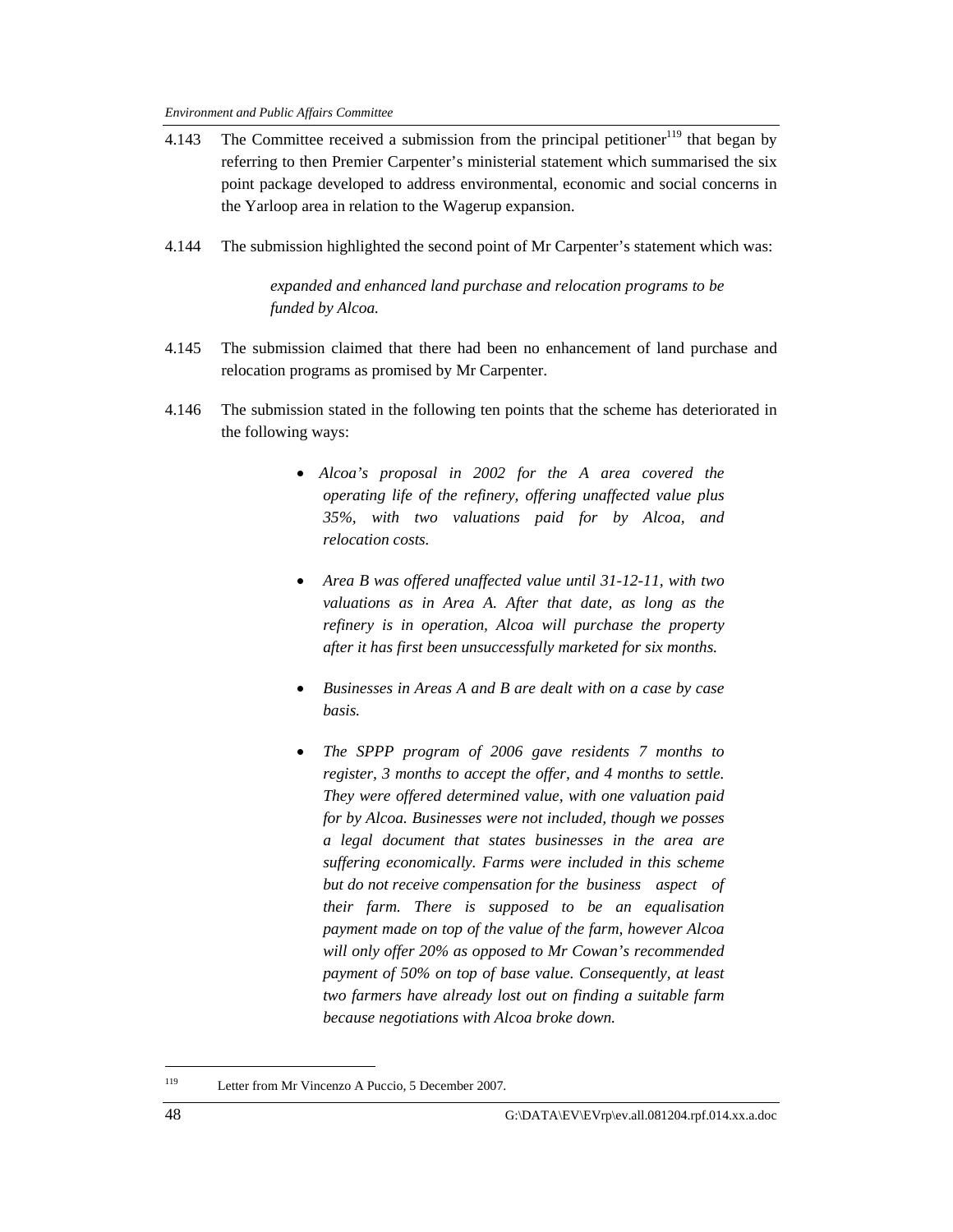- *There was a much greater interest in farm sales than Alcoa or the government had anticipated, putting pressure on the value of surrounding farmland.*
- *The latest program is a 'take it or leave it" scheme. Residents feel bullied by Alcoa into accepting low valuations, fearing the negative effect on the future value of their property if it is proven to be contaminated. (Refer to clause in a valuation which states: we are aware the Cookernup township is currently the subject of possible contamination from the nearby Alcoa Alumina Refinery. Contamination of the Cookernup township and the subject property has not yet been proven, with this valuation assuming the property to be unaffected by any forms of contamination. Should further investigation reveal this not to be the case the matter should be referred back to us and we reserve the right to review this valuation.*
- *Residents feel bullied by the time restrictions placed on acceptance of this scheme, which does not allow sufficient time to find another affordable home or find funds to cover the costs of relocation, taxes and stamp duty. Many of these people are in ill-health; this pressure to quickly uproot their lives is unacceptable.*
- *Some residents have been forced to accept SPPP valuations less than the independent valuations owners had on their properties 12 months before.*
- *Those who have purchased homes from Alcoa, after being told by the real estate agents that there are no health problems here, should be allowed to sell back to Alcoa so they can get out of harm's way. At this time they are not.*
- *No resident should be out of pocket for any expenses related to relocation, as very few, if any, residents would be moving out of this area if it weren't for Alcoa. Moving costs, stamp duty, capital gains taxes, and disruption of life are not compensated under the current scheme.*<sup>120</sup>

<sup>120</sup> *Ibid*, pp1–2.

G:\DATA\EV\EVrp\ev.all.081204.rpf.014.xx.a.doc 49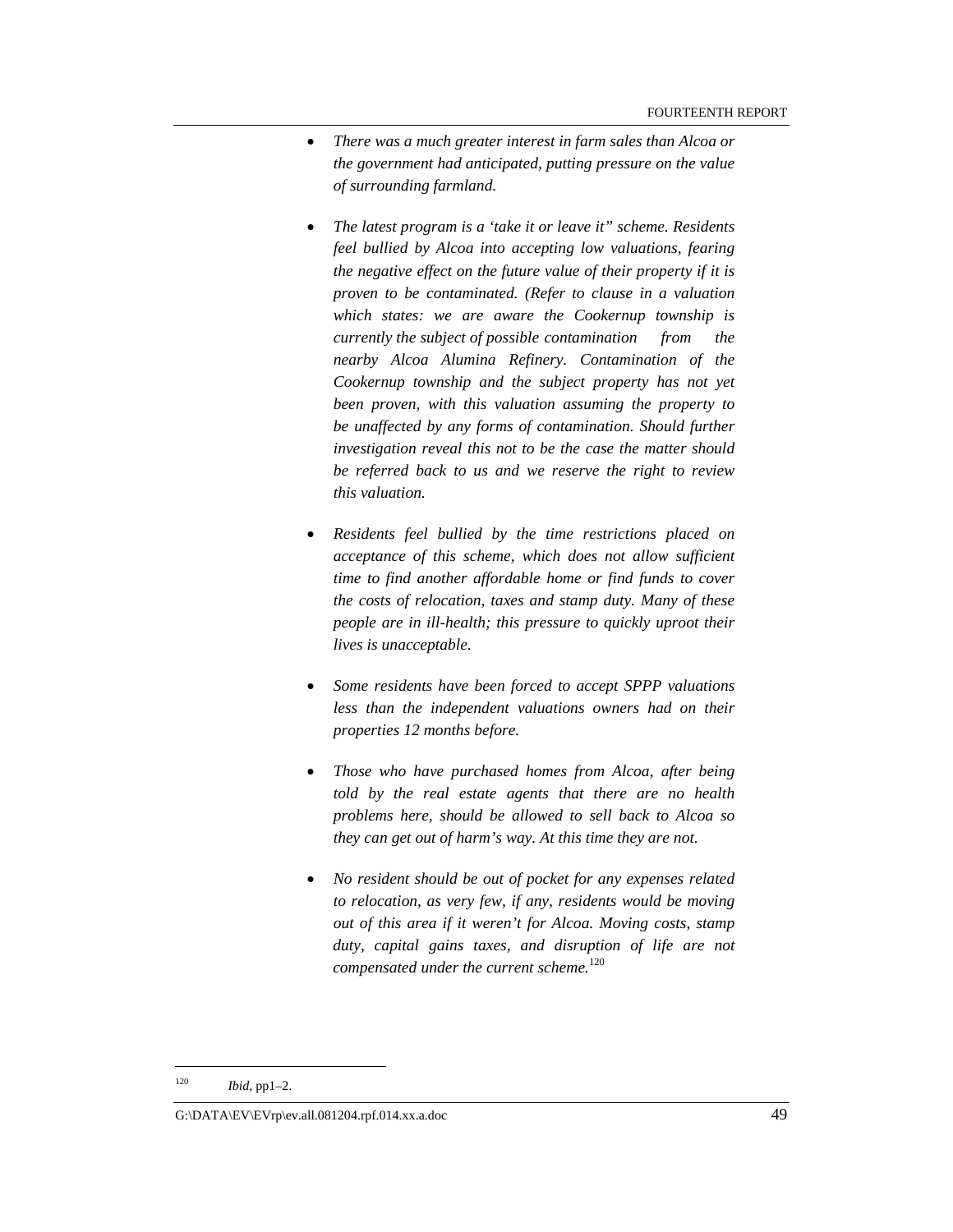4.147 The Committee received a response from Hon Hendy Cowan, SPPP Administrator, on 14 March  $2008$ <sup>121</sup>. The response referred to the fairness and just terms of the compensation arrangements with the following:

> *The Deed of Undertaking - Expansion Of Wagerup Alumina Refinery makes provision for two payments to be made to eligible property owners who participate in the Supplementary Property Purchase Program (SPPP). If an eligible property has been valued by a licensed valuer using the current market value method and the owner accepts the price contained in the valuation report, Alcoa is obliged to purchase the property for that price. (Ref Schedule 3 section 2.4)*

> *Where the owner of an eligible farm property wishes to relocate their farming business away from the vicinity of the Wagerup refinery, the owner may be entitled to receive an equalisation payment to assist in moving to a new "like for like" property. (Ref Schedule 3. sections 3.2 and 3.3)*

> *While there is no reference in the Deed of Undertaking to compensation, if this question can be interpreted in a way that relates to the fairness and just terms of those provisions in the Deed of Undertaking that govern payments to eligible property owners, several matters stand out.*

- *1. The current market value method (Ref Schedule 3. section 2.4) used by licensed valuers in assessing the value of an eligible property delivers what is known as 'affected market value'. When properties are valued using this method it is usual for property owners in the vicinity of the refinery to claim their property has been undervalued and that a Fair Market Price has not been reached.*
- *2. With regard to an equalisation payment, with two exceptions, those property owners who exercised the Farm Business Continuation Option (FBCO) in their SPPP application have been unable to move to a new "like for like" property because of a dispute between the Administrator and Alcoa over the methodology that may be applied to determine the eligibility for and amount of any equalisation payment. Until the dispute is resolved all SPPP applications in which the eligible property owner exercised FBCO have been suspended.*

<sup>&</sup>lt;sup>121</sup> Letter from Hon Hendy Cowan, 14 March 2008.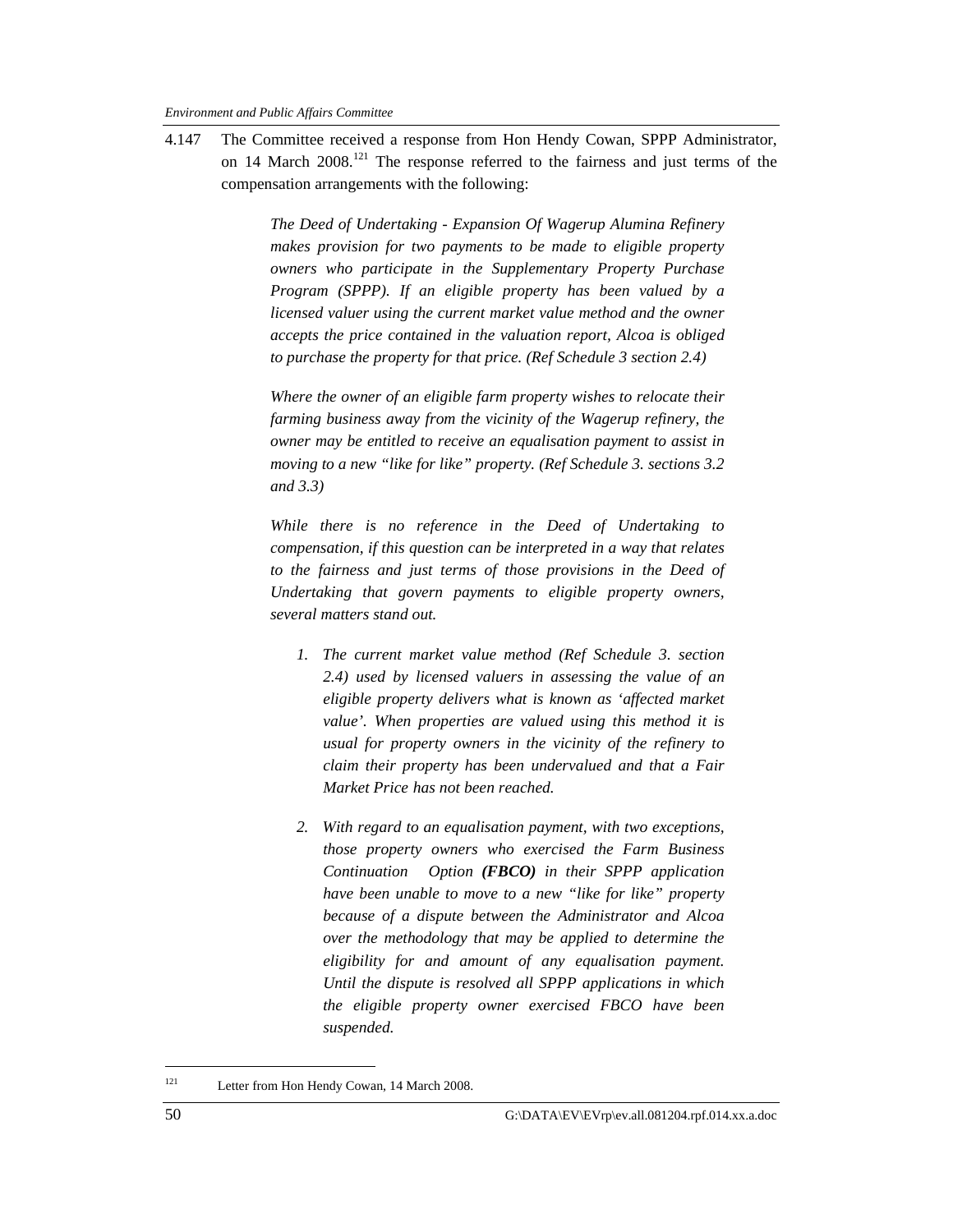- *3. The number of eligible SPPP applicants has been greater than anticipated and it has not been possible to comply with the timelines contained in the Deed. There have been incidences where the provisions of section 6.2 of the Deed have been invoked by Alcoa and eligible properties have not been purchased.*<sup>122</sup>
- 4.148 Hon Hendy Cowan stated that there were two main obstacles preventing the implementation of the SPPP and provided the following explanation:
	- *1. More than 200 property owners submitted an expression of interest in participating in the SPPP. Of those 188 were deemed to be eligible and between them they owned more than 400 properties. At the commencement of the Program the Government provided the names of two licensed valuers, Valuation Partners and Alan Morecombe and Associates, to prepare the valuation reports on eligible properties. The Government and Alcoa were notified in April 2007 that the work required to conduct more than 400 valuation reports would extend the Program beyond the 30 June 2007 cut-off date. A third valuation company, Christie Whyte Moore and Associates was added to the list of approved valuers, but it has not prevented some eligible property owners receiving their valuation well after 30 June 2007. At that time Alcoa did indicate that provided property owners registered before the due date (3 April 2007) and were deemed eligible to participate in the Program, every endeavour should be made to complete their application according to the terms of the Deed.*
	- *2. The suspension on 1 June 2007 of that part of the Program that relates to those property owners who exercised FBCO in their SPPP application. During the early stages of the Program when applying the provisions contained in Schedule 3. sections 3.1, 3.2 and 3.3 to determine an equalisation payment that may be paid to an eligible farm property owner who wished to move to a "like for like" property, the amount of such a payment, when calculated usually represented more than 50% of the value of the farming components of the eligible farm property. Alcoa has objected to my determinations and refused to pay all but two of the equalisation payments. All SPPP applicants who exercised*

<sup>122</sup> *Ibid*.

G:\DATA\EV\EVrp\ev.all.081204.rpf.014.xx.a.doc 51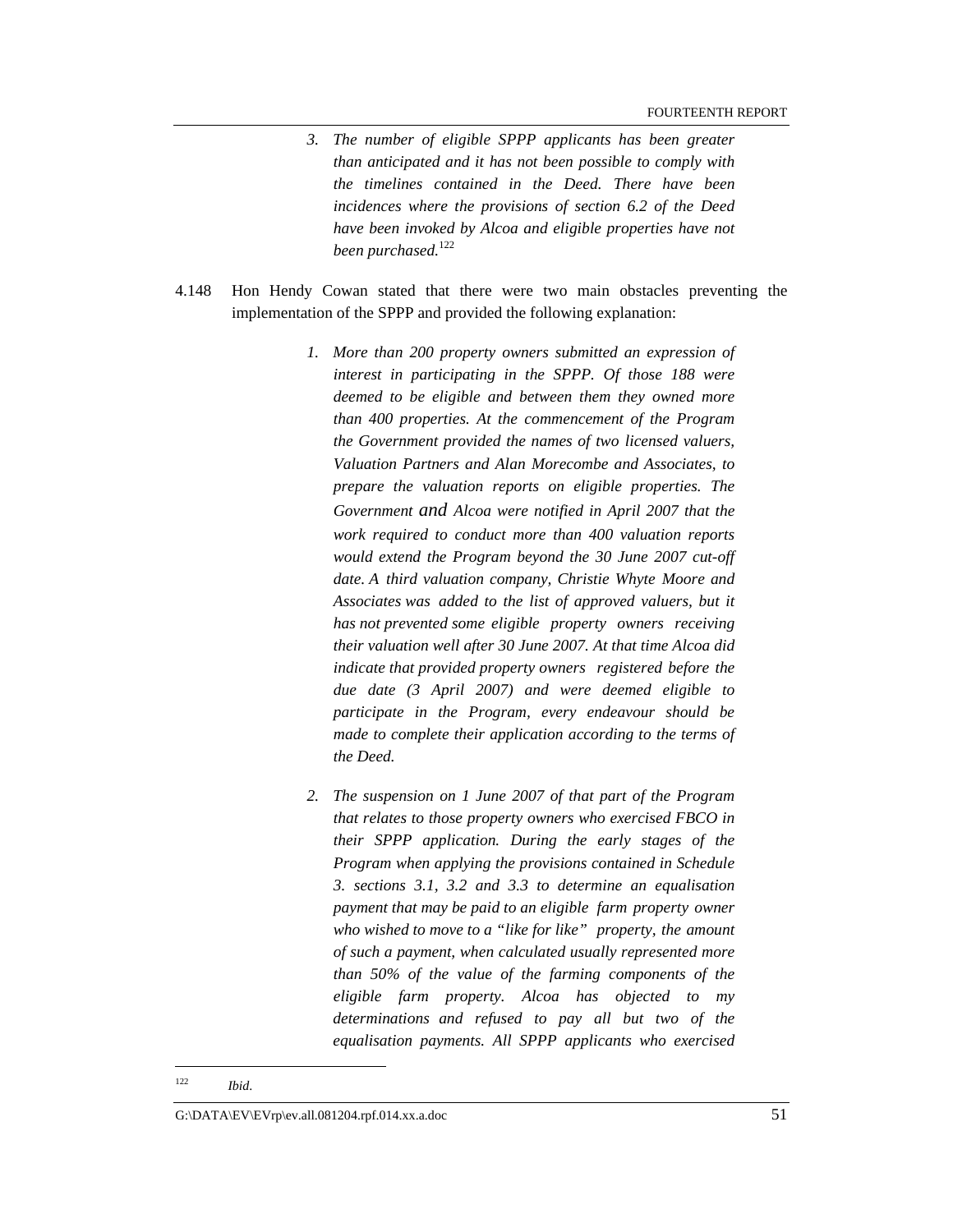*FBCO have had their application suspended until there is agreement between the Government and Alcoa about how the equalisation payment may be satisfactorily determined.*<sup>123</sup>

4.149 In relation to the number of property owners that have availed of the SPPP and the number of property owners remaining without a settlement, Hon Hendy Cowan provided the following:

> *203 property owners applied to participate in the SPPP. 188 were deemed eligible and their properties have been or are to be valued. I am not aware of the number of eligible property owners who have accepted their valuation (the "offer" by the company) and are yet to reach settlement. However, there are 34 property owners who have either not received their valuation or have not conveyed to me their acceptance of the 'offer' by the company.*

4.150 Hon Hendy Cowan stated that he was not party to any recent or proposed negotiations between Alcoa and the remaining property owners and continued:

> *As Administrator it is my task to determine those property owners eligible to participate in the Program. If they are eligible then their properties are valued according to the provisions in the Deed. When the property owner receives the valuation report and agrees to sell the property, Alcoa is informed and the company assumes responsibility for completing the purchase.*<sup>124</sup>

- 4.151 The Committee maintained a watchful brief over this petition for many months and became aware that Alcoa and Hon Hendy Cowan, as Administrator, had made significant progress on implementing the SPPP.
- 4.152 A motion titled *Alcoa Supplementary Property Purchase Plan* was placed on the Legislative Council Notice Paper by Hon Robyn McSweeney MLC on 19 June 2007.<sup>125</sup> The intent of the motion was to expedite a resolution of the outstanding matters. The motion was debated, and withdrawn on 14 May 2008, because the majority of outstanding issues had been resolved.<sup>126</sup>
- 4.153 **The Committee finalised this petition on 18 June 2008 because the matters raised in the petition were essentially resolved**.

<sup>123</sup> *Ibid*.

<sup>124</sup> *Ibid*.

<sup>125</sup> Western Australia, Legislative Council, *Daily Notice Paper No 143*, 20 June 2007, p5.

<sup>126</sup> Hon Robyn McSweeney MLC, Western Australia, Legislative Council, *Parliamentary Debates (Hansard),* 14 May 2008, p2914.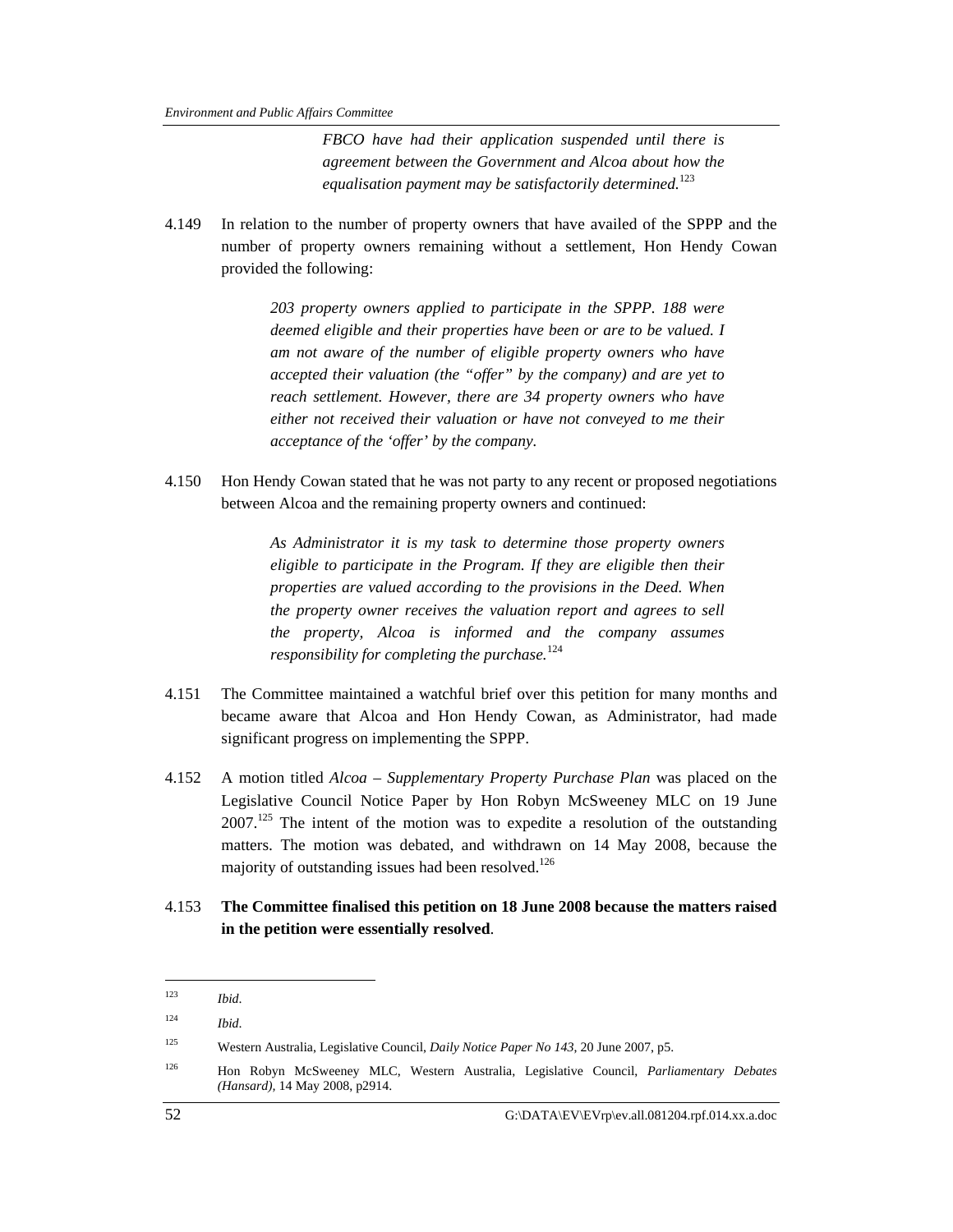## **Petition No 77 – Relocation of Governor Stirling Senior High School**

4.154 On 24 November 2007, Hon Donna Faragher MLC tabled a petition in the Legislative Council [TP#3545] containing 144 signatures which was couched in the following terms:

> *To the President and members of the Legislative Council of the Parliament of Western Australia in Parliament assembled.*

> *We the undersigned residents of Western Australia respectfully request that the State Government make an urgent decision on the future of Governor Stirling Senior High School as it is in an appalling and unsafe condition.*

*Some of the items needing to be addressed urgently include:* 

- *Science rooms with rotting desks and sinks with unsafe Bunsen burners*
- *Rusted and buckled, unusable lockers needing to be replaced or removed*
- *Desks and chairs are dilapidated and broken some too small for high school students*
- *Full size whiteboards needed as most rooms still use blackboards*
- *Class rooms need appropriate and safe heating and cooling*
- *Rotting gutters with weeds growing in them and mould on the downpipes*
- *Asbestos Awnings corroding and filthy*
- *Ventilation in the Arts room and provision of storage & display areas*
- *Music, Piano and Drum rooms to be upgraded and centralised for teacher*
- *Interview rooms for teacher with parents and students*
- *Provision of a modern and practical performing arts room*
- *Provision of Football/Sports oval*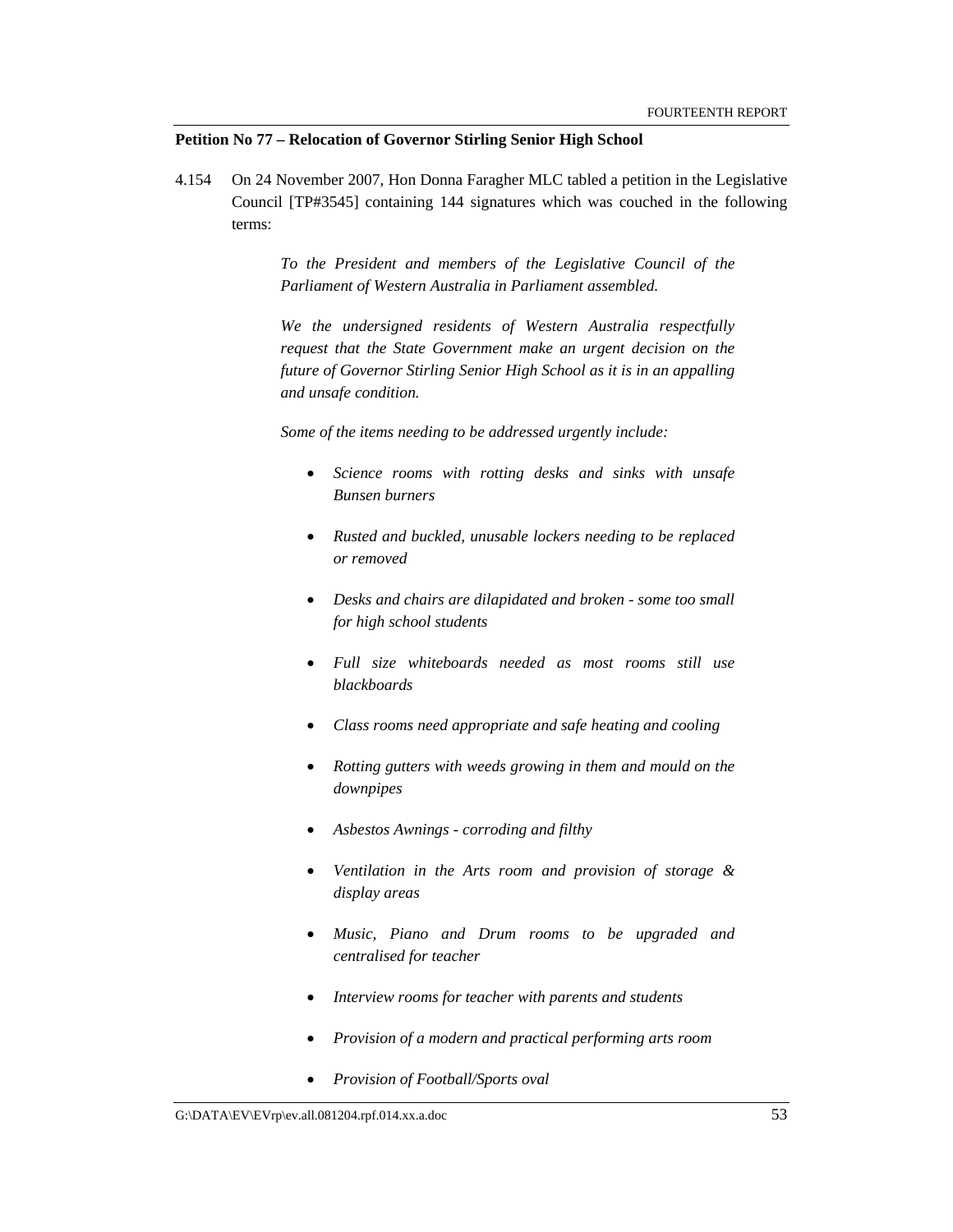• *Classrooms with hole free carpets, clean windows and blinds and painted.* 

*Your petitioners, therefore humbly pray that the Legislative Council will urge the State Government to make a decision on relocating the Governor Stirling Senior High School and to provide urgent funding to fix all of the maintenance and safety issues of which some are listed above.*<sup>127</sup>

- 4.155 The Committee received a submission from the principal petitioner<sup>128</sup> which began by stating that the relocation of Governor Stirling Senior High School (**GSSHS**) had been circulating in the local community for nearly ten years. The expectation had been that the GSSHS was to be relocated to a new site near the Midland Workshops area – but that site has subsequently been allocated to the new Swan Health Campus.
- 4.156 The submission referred to some of the specialist courses that GSSHS runs, stated how important the school was, and that no decision had been made despite the fact that several Ministers for Education and Training had visited the school.
- 4.157 The submission listed 5 planned maintenance programs that had been completed and then stated that the maintenance program only addressed the tip of the iceberg with regard to the condition of GSSHS. The submission stated that they had since requested the Minister to address the following 16 items along with the items in the petition:
	- *1. The height of the balustrade around the stair wells, where there is a three storey drop to the concrete below.*
	- *2. Staff are expected to work in cramped, unsafe, store rooms now used as offices.*
	- *3. Shelving with heavy materials above the door to one such store room office, fixed in such a fashion that appears would not be able to support the shelves safely.*
	- *4. Offices of the ante rooms to both the girls and boys toilets.*
	- *5. The Arts rooms are cramped, with no storage and the staff office is used as a storeroom for paints/chemicals etc.*

<sup>127</sup> Hon Donna Faragher MLC, Western Australia, Legislative Council, *Parliamentary Debates (Hansard),*  27 November 2007, p7715.

<sup>128</sup> Letter from Ms Lucy Stokes, principal petitioner, 2 January 2008.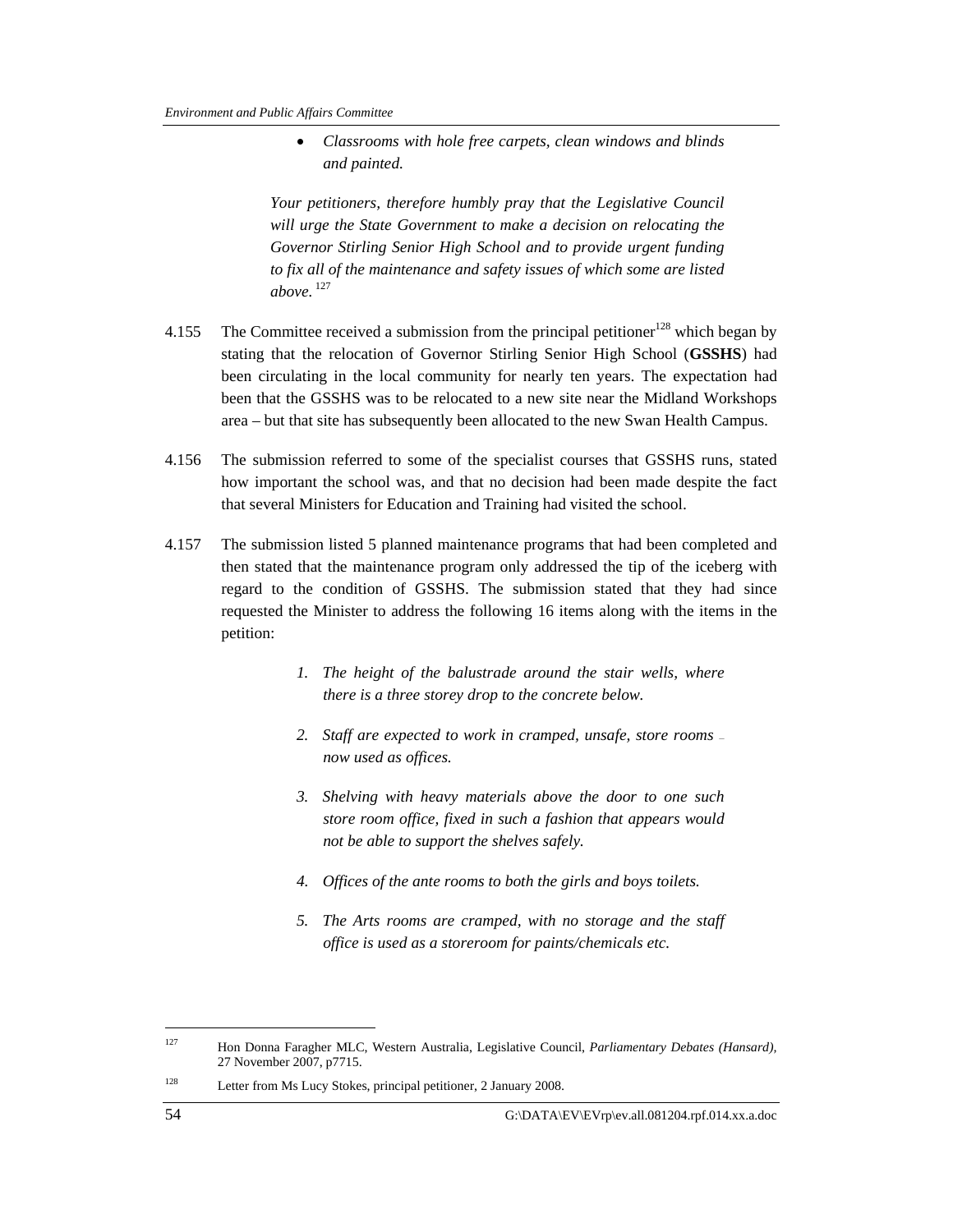- *6. Lack of adequate disability access sick and injured students must be carried upstairs by friends or spend weeks in the library and out of the regular learning environment.*
- *7. Old and defective heating.*
- *8. No air- conditioning (even in the administration area).*
- *9. Concrete ceilings held in place by timber battens.*
- *10. Ancient and defective science equipment.*
- *11. Lack of storage facilities exposing students to wood dust and chemical fumes and necessitating the use of ladders to retrieve work.*
- *12. Termite infestation exposing students and teachers to dangerous timber areas and extermination chemicals.*
- *13. Asbestos awnings.*
- *14. Exposed electrical wiring.*
- *15. Lack of hygiene supplies and privacy in toilets.*
- 16. Lack of adequate, functioning drinking water sources.<sup>129</sup>
- 4.158 The submission continued with the following:

*Subsequently the Minister met with P & C members and interested parents on the 4 of December 2007, where we were able to further discuss the issues regarding the current condition and the relocation and the renovating of the school. The Minister expressed that he was not happy with the current condition of the school, which was why an immediate maintenance program was commenced. However, we were advised that it was not possible to quickly respond to our requirements to see a decision made on the future of GSSHS and that there was nothing more we could do or be involved any further, just to wait and see what gets announced in the 2008 budget. The overriding concern seemed to be how to make any decision financially neutral — rather than the issue of providing an education* 

<sup>129</sup> *Ibid*, pp1–2.

G:\DATA\EV\EVrp\ev.all.081204.rpf.014.xx.a.doc 55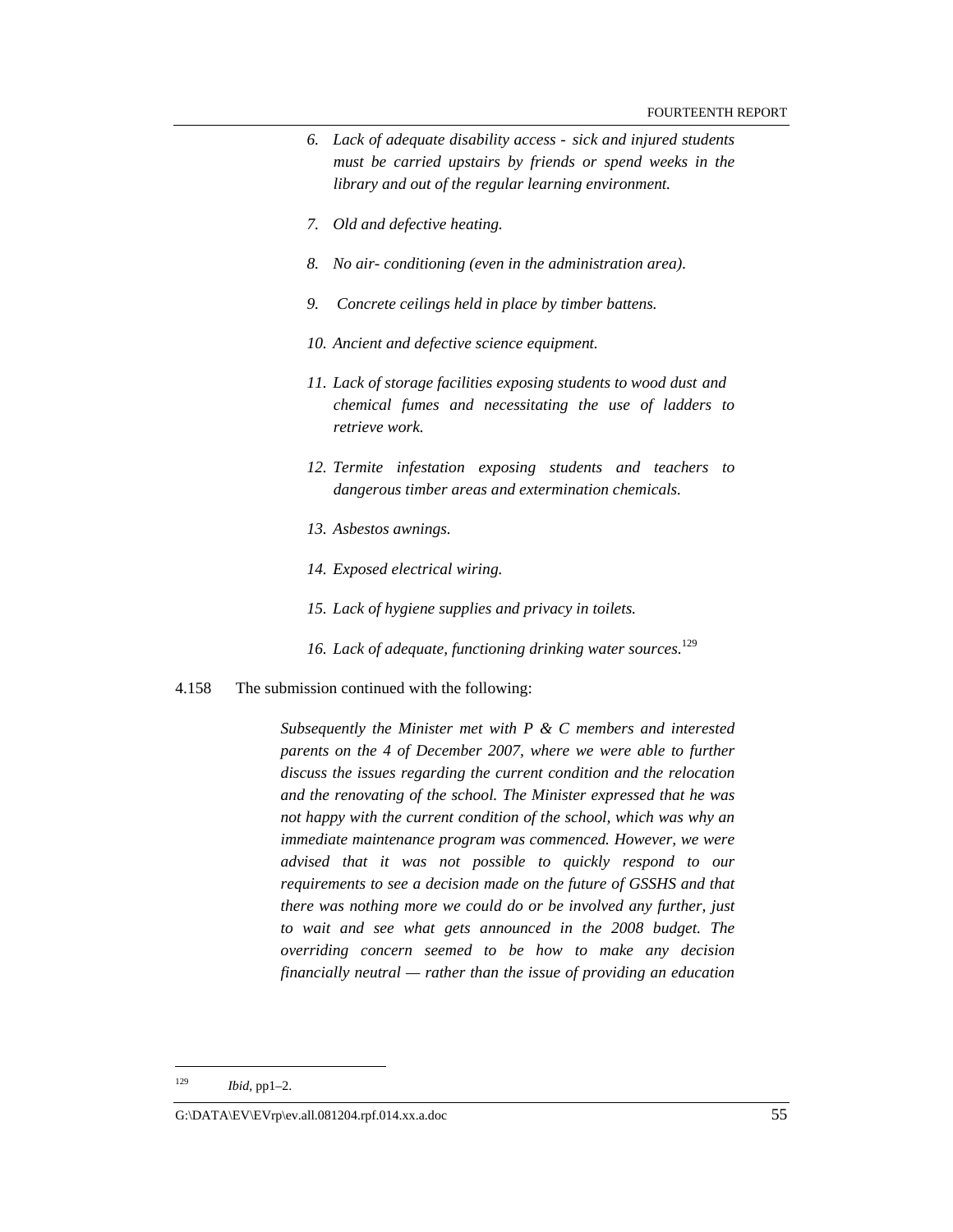*environment for our children and their teachers that was up to*  today's standards.<sup>130</sup>

- 4.159 The Committee received a submission from the tabling member Hon Donna Faragher  $MLC<sup>131</sup>$  which began by stating that the petition raised significant concerns regarding the current state of repair of GSSHS in Woodbridge.
- 4.160 The submission stated that the Draft Local Area Education Plan for Midland which was completed in 2004, included possible relocation options for the school, yet the then State Government had still not made a decision on the plan.
- 4.161 Hon Donna Faragher provided a copy of a speech that she had made in the Legislative Council on 27 September 2007 for the Committee's consideration.<sup>132</sup>
- 4.162 Hon Donna Faragher requested the Committee to investigate the serious concerns and suggested that the Committee visit the school to see first-hand the problems for themselves.
- 4.163 The Committee received a brief response from Hon Mark McGowan MLA, then Minister for Education and Training,  $133$  which began by acknowledging the need to improve the facilities for students and staff at the school.
- 4.164 The then Minister for Education stated that \$420,000 had been spent on maintenance work during the recent Christmas holiday period. The Minister concluded by listing the work that had occurred with the following:
	- *1. the cleaning of windows and external walls, where required;*
	- *2. the provision of new window treatments in approximately sixty classrooms;*
	- *3. the internal painting of some sixty-five classrooms;*
	- *4. the replacement of carpets in 29 classrooms and the replacement of vinyl floor coverings in seven science laboratories; and*
	- *5. the removal of lockers which were not required by the school.*<sup>134</sup>

<sup>130</sup> *Ibid*, p2.

<sup>131</sup> Letter from Hon Donna Faragher MLC, 20 December 2007.

<sup>132</sup> Hon Donna Faragher MLC, Western Australia, Legislative Council, *Parliamentary Debates (Hansard),*  27 September 2007, p5920.

<sup>133</sup> Letter from Hon Mark McGowan MLA, Minister for Education and Training, 17 March, 2008.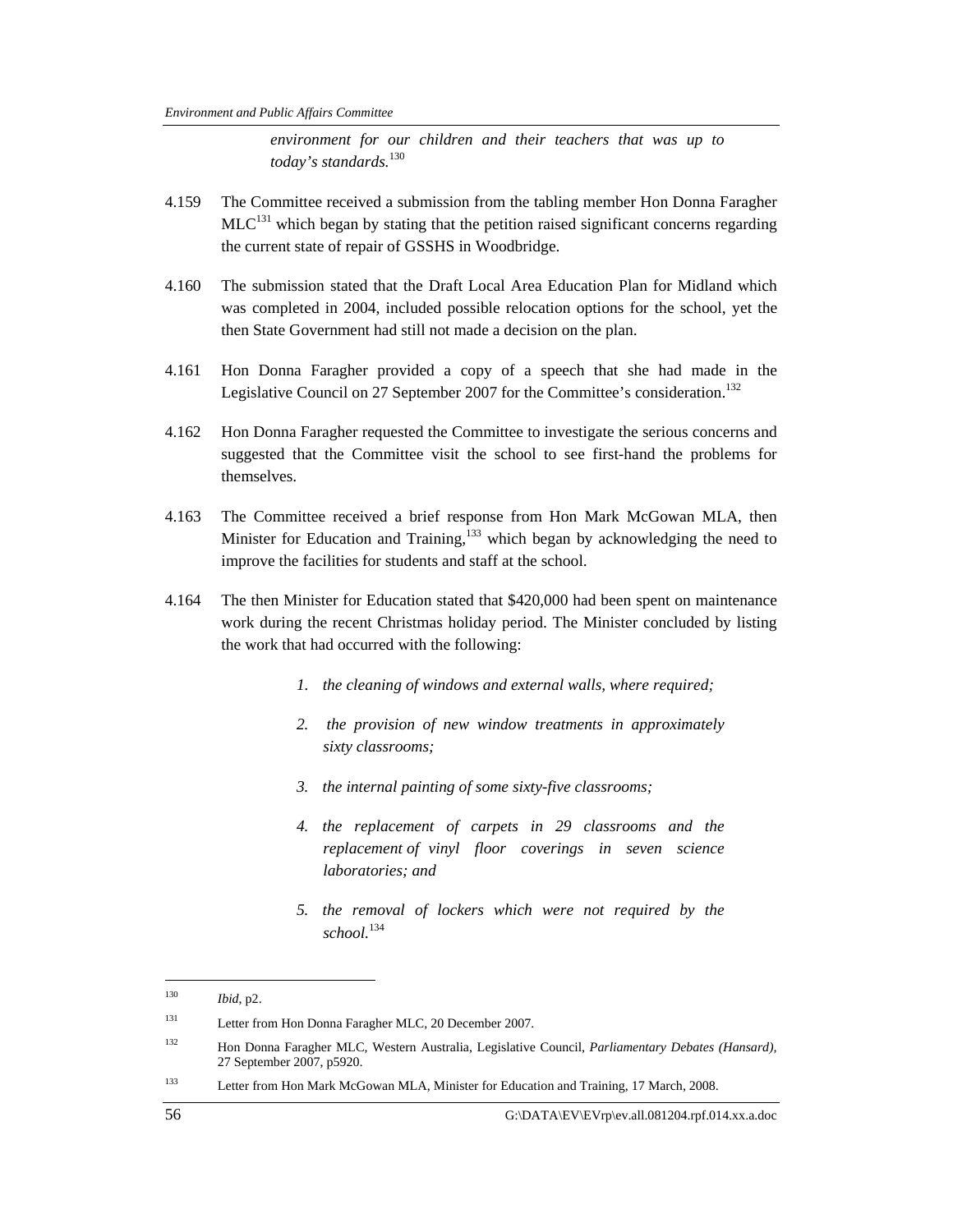- 4.165 The Committee received another response from Hon Mark McGowan MLA.<sup>135</sup> then Minister for Education, following its request for more information. The response contained a four page attachment addressing a range of maintenance issues.
- 4.166 The Committee noted the then State Government's decision to construct a new school on the existing site and that funding was provided for the redevelopment in the 2008/09 Budget. The May 2008 budget papers stated that:

*Planning will also commence on the \$63 million redevelopment of Governor Stirling Senior High School on its existing site. Work on this major project is expected to commence in December 2009 and be completed by December 2012.*<sup>136</sup>

- 4.167 The Committee visited the School and conducted an informal hearing on Monday 12 May 2008.
- 4.168 The Committee wrote to Hon Mark McGowan MLA, then Minister for Education,<sup>137</sup> expressing its concerns with the location of an office and a costume change room 'virtually' inside the boys and girls toilets at the School. The Committee also raised its concerns about the poor condition of the fire hydrants. The Committee requested that these matters be addressed immediately. The Committee sent a copy of that letter to Ms Sharyn O' Neill, Director General of the Department of Education and Training.
- 4.169 The Committee received a response from Hon Mark McGowan MLA, then Minister for Education<sup>138</sup> which provided the following information about the offices and costume change areas:

*I have been advised that a representative from the Department of Education and Training's Capital Programs Branch has visited the school and will make arrangements for an alternative access to the offices and costume storage to be constructed. This will enable access directly from the main veranda and will resolve the issues associated with their proximity to the students' toilets.*<sup>139</sup>

4.170 The then Minister provided the following information about the fire hydrants:

| 134 | Ibid.                                                                                                                                                               |
|-----|---------------------------------------------------------------------------------------------------------------------------------------------------------------------|
| 135 | Letter from Hon Mark McGowan MLA, Minister for Education and Training, 2 May 2008.                                                                                  |
| 136 | Government of Western Australia, 2008-09 Budget Statements, Budget Paper No 2, Volume 3, Parts 10-<br>16, John A Strijk, Government Printer, Perth, May 2008, p862. |
| 137 | Letter from Hon Sheila Mills MLC (Chair), 15 May 2008.                                                                                                              |
| 138 | Letter from Hon Mark McGowan MLA, Minister for Education and Training, 6 June 2008.                                                                                 |
| 139 | $Ibid$ , p1.                                                                                                                                                        |

G:\DATA\EV\EVrp\ev.all.081204.rpf.014.xx.a.doc 57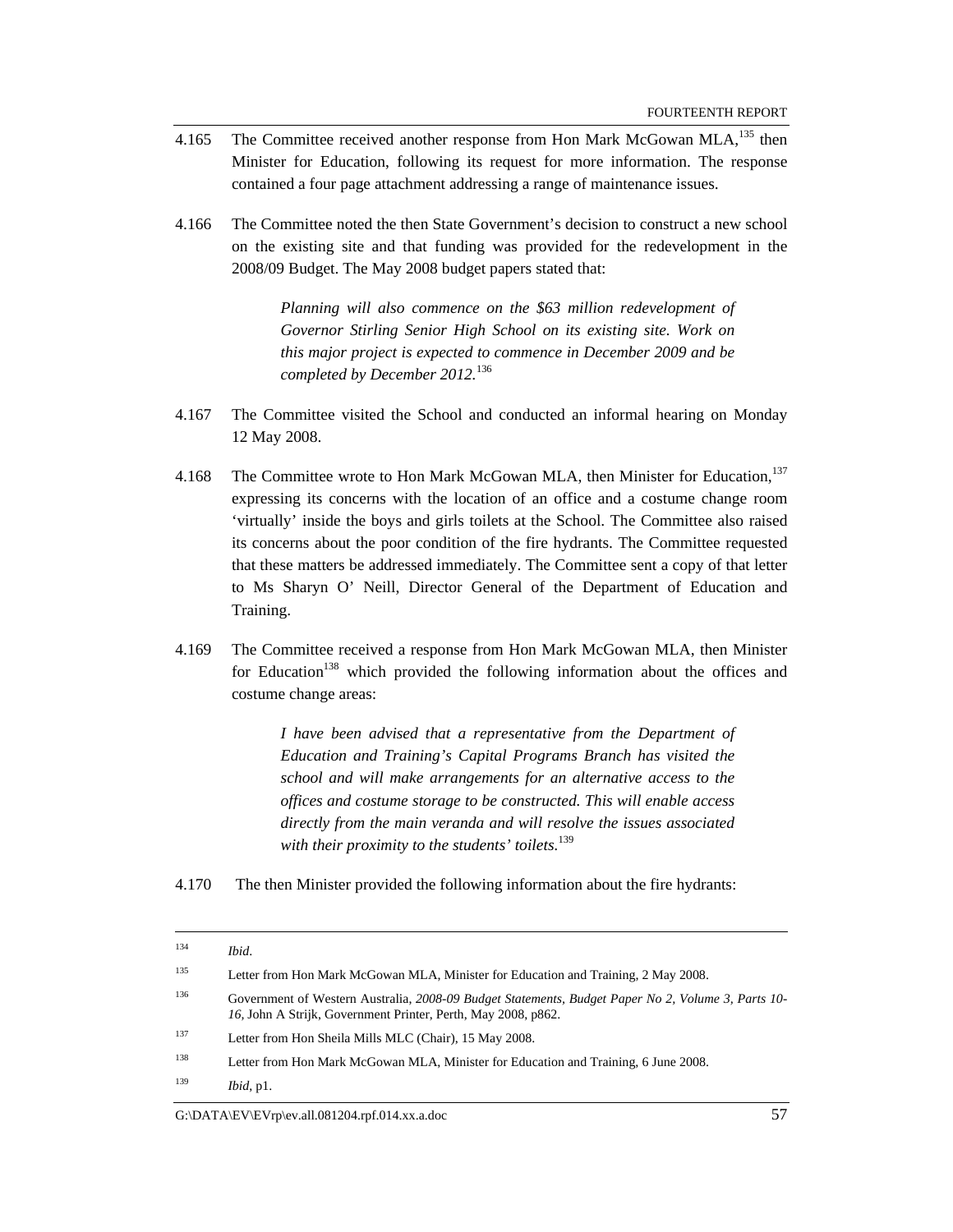*There are 12 fire hydrants within the main three storey building. These are all classified as hydrants, as opposed to fire hose reels, and as such, do not have hoses attached. In the event of fire, the fire brigade brings its own hoses.* 

*I have been advised that the fire hydrants at the school are serviced twice a year by Wormald's Fire Service. The fire hydrants are within locked cabinets to prevent mischievous tampering. The locks are keyed to the standard industry key to allow access to service personnel and the Fire and Emergency Services Authority. The school has a copy of this key for emergency use.*<sup>140</sup>

- 4.171 **The Committee finalised this petition on 18 June 2008 because the then State Government had committed to building a new school**.
- **5 PETITIONS THAT LAPSED UPON PROROGATION OF THE PARLIAMENT ON 7 AUGUST 2008**
- 5.1 The following petitions were the subject of ongoing inquiries by the Committee which lapsed when the Parliament was prorogued on 7 August 2008:
	- Petition No 47 Proposed High Voltage Transmission Lines Muja to Wellstead. Petition tabled by Hon Giz Watson MLC on 20 March 2007 [TP#2382].
	- Petition No 59 Regional Resource Recovery Centre in Canning Vale. Petition tabled by Hon Simon O'Brien MLC on 26 June 2007 [TP#2835].
	- Petition No 63 The Rezoning of A Class Reserve in Claremont. Petition tabled by Hon Peter Collier MLC on 28 August 2007 [TP#3023].
	- Petition No 64 Western Power Transmission Lines Narrikup. Petition tabled by Hon Robyn McSweeney MLC on 28 August 2007 [TP#3024].
	- Petition No 76 West Coast Demersal Scalefish Management Plan Metropolitan Fishing Zone. Petition tabled by Hon Bruce Donaldson MLC on 20 November 2007 [TP#3510].
	- Petition No 80 Western Power Eastern Terminal Substation. Petition tabled by Hon Helen Morton MLC on 4 December 2007 [TP#3574].
	- Petition No 83 Lead Exports Through Port of Fremantle. Petition tabled by Hon Simon O'Brien MLC on 19 February 2008 [TP#3640].
	- Petition No 84 Dalyellup Beach Estate Remnant Bushland. Petition tabled by Hon Sally Talbot MLC on 26 February 2008 [TP#3694].